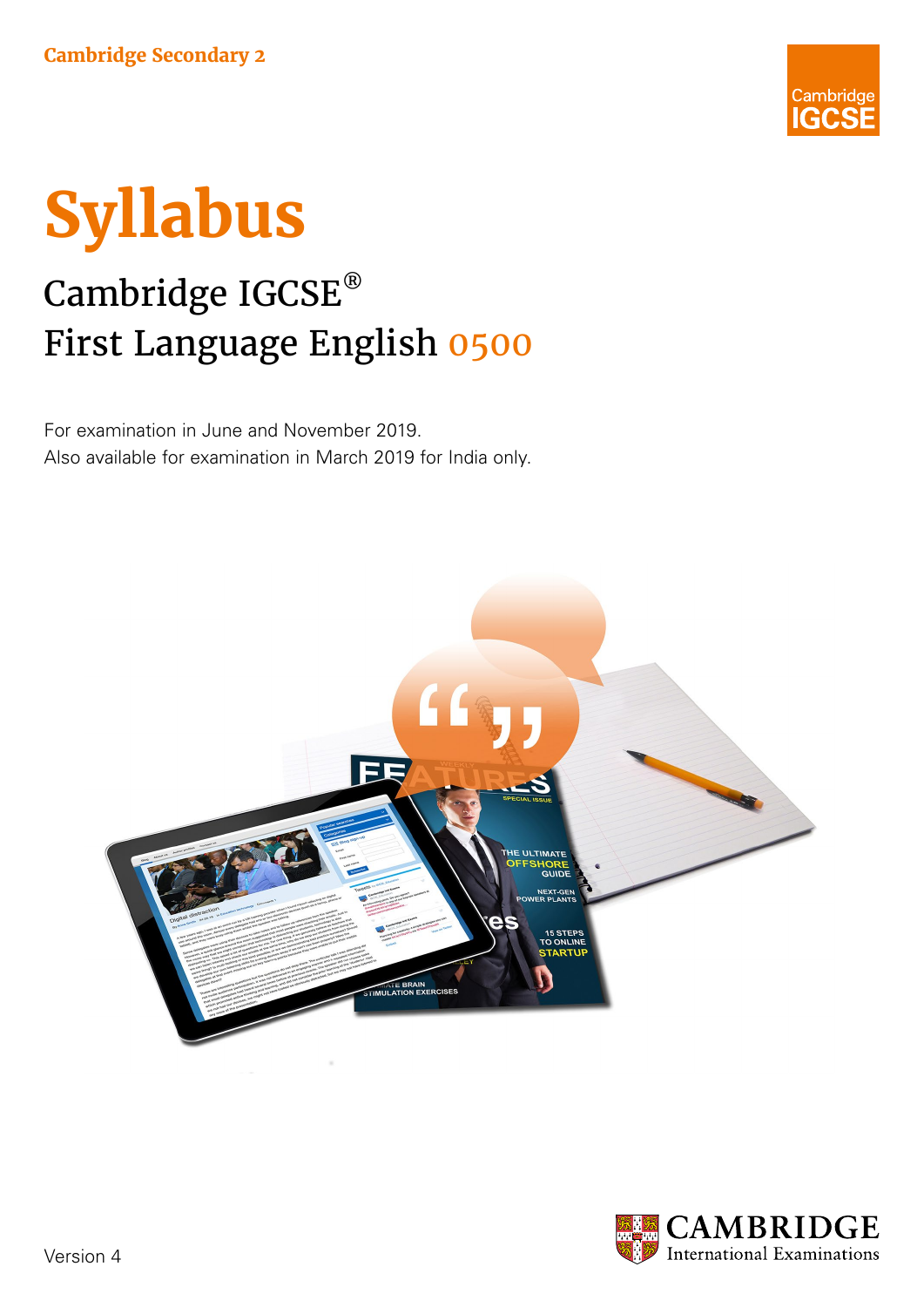### **Why choose Cambridge?**

Cambridge International Examinations prepares school students for life, helping them develop an informed curiosity and a lasting passion for learning. We are part of Cambridge Assessment, a department of the University of Cambridge.

Our international qualifications are recognised by the world's best universities and employers, giving students a wide range of options in their education and career. As a not-for-profit organisation, we devote our resources to delivering high-quality educational programmes that can unlock students' potential.

Our programmes and qualifications set the global standard for international education. They are created by subject experts, rooted in academic rigour and reflect the latest educational research. They provide a strong platform for learners to progress from one stage to the next, and are well supported by teaching and learning resources.

Our mission is to provide educational benefit through provision of international programmes and qualifications for school education and to be the world leader in this field. Together with schools, we develop Cambridge students who are confident, responsible, reflective, innovative and engaged equipped for success in the modern world.

Every year, nearly a million Cambridge students from 10000 schools in 160 countries prepare for their future with an international education from Cambridge.

'We think the Cambridge curriculum is superb preparation for university.' **Christoph Guttentag**, Dean of Undergraduate Admissions, Duke University, USA

#### **Quality management**

Our systems for managing the provision of international qualifications and education programmes for students aged 5 to 19 are certified as meeting the internationally recognised standard for quality management, ISO 9001:2008. Learn more at cie.org.uk/ISO9001

© Cambridge International Examinations, 2017.

Cambridge International Examinations retains the copyright on all its publications. Registered Centres are permitted to copy material from this booklet for their own internal use. However, we cannot give permission to Centres to photocopy any material that is acknowledged to a third party even for internal use within a Centre.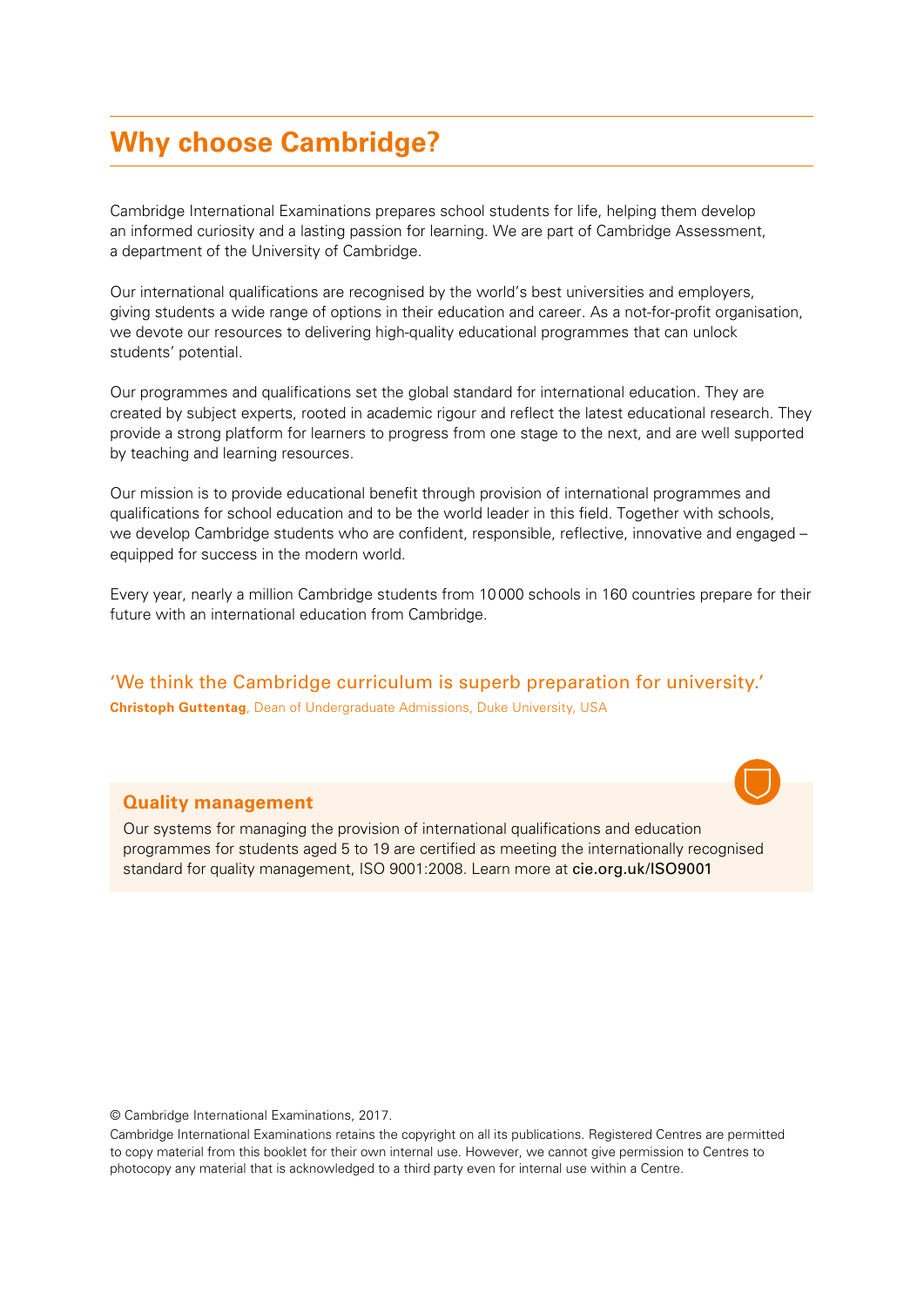## <span id="page-2-0"></span>**Contents**

|    |                                                                                                                 | 2              |
|----|-----------------------------------------------------------------------------------------------------------------|----------------|
|    | Key benefits                                                                                                    | 2              |
|    | Recognition and progression                                                                                     | 3              |
|    | Supporting teachers                                                                                             | 3              |
|    |                                                                                                                 | 4              |
|    | Aims                                                                                                            | $\overline{4}$ |
|    | Content                                                                                                         | 5              |
|    | Assessment                                                                                                      | 6              |
| 3. |                                                                                                                 |                |
|    | Details of the assessment manufactured and service of the assessment manufactured and service of the assessment |                |
|    | Paper 1 - Reading Passages (Core)                                                                               | 9              |
|    | Paper 2 - Reading Passages (Extended)                                                                           | 10             |
|    | Paper 3 - Directed Writing and Composition                                                                      | 11             |
|    | Component 4 - Coursework Portfolio                                                                              | 12             |
|    | Additional information for Component 4 Coursework Portfolio                                                     | 13             |
|    | Component 5 - Speaking and Listening Test                                                                       | 23             |
|    | Additional information for Component 5 Speaking and Listening Test                                              | 24             |
|    | Component 6 - Speaking and Listening Coursework                                                                 | 32             |
|    | Additional information for Component 6 Speaking and Listening Coursework                                        | 33             |
| 5  |                                                                                                                 | 40             |
|    |                                                                                                                 | 42             |
|    | Before you start                                                                                                | 42             |
|    | Making entries                                                                                                  | 43             |
|    | After the exam                                                                                                  | 44             |
|    | Grade descriptions                                                                                              | 45             |
|    | Changes to this syllabus for 2019                                                                               | 47             |
|    |                                                                                                                 |                |

#### **[Changes to this syllabus](#page-48-1)**

For information about changes to this syllabus for 2019, go to page 47.

The latest syllabus is version 4, published August 2017. There are no significant changes which affect teaching.

 $\boldsymbol{t}$ 

Any textbooks endorsed to support the syllabus for examination from 2015 are still suitable for use with this syllabus.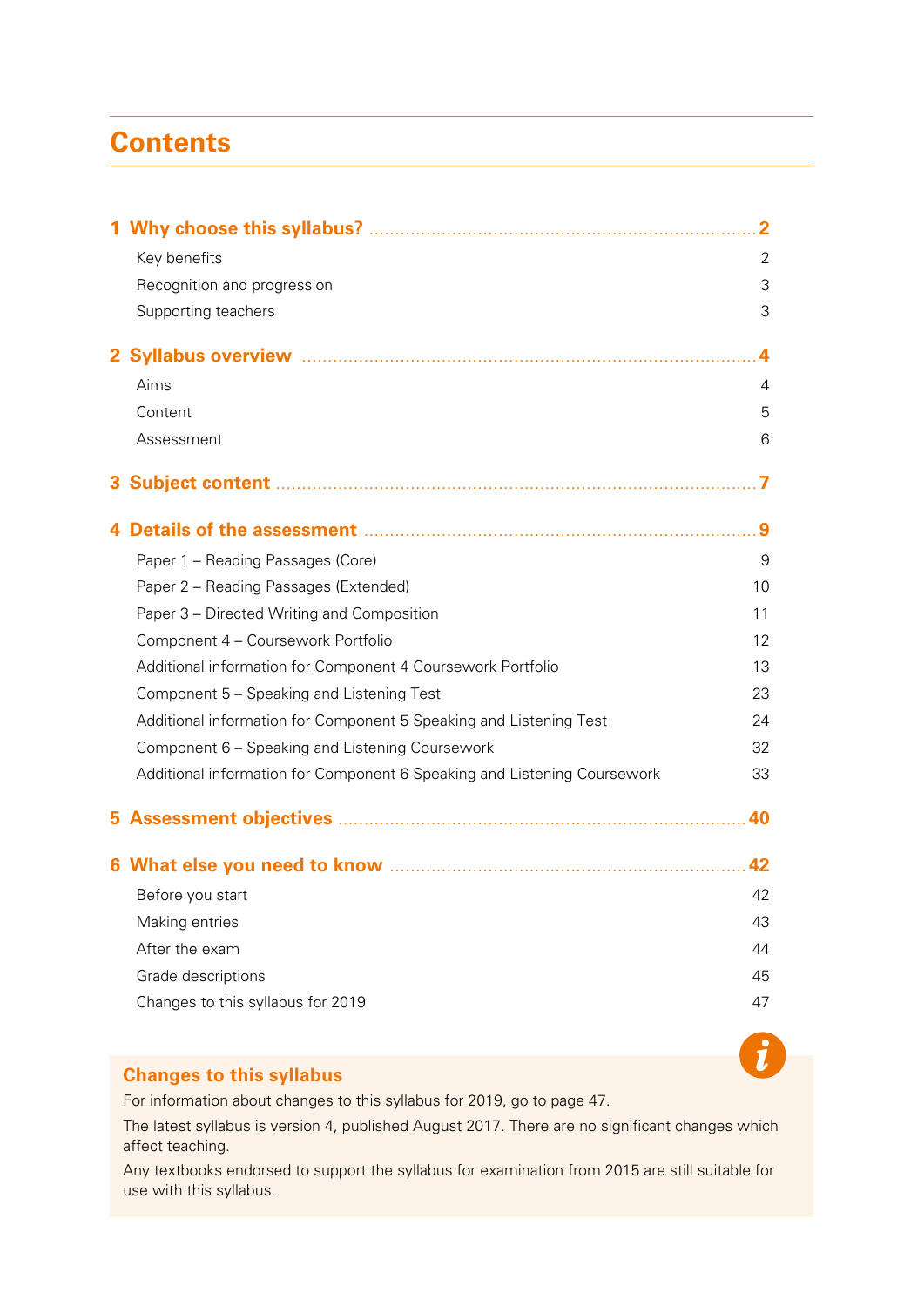## <span id="page-3-0"></span>**1 Why choose this syllabus?**

### Key benefits

Cambridge IGCSE® syllabuses are created especially for international students. For over 25 years, we have worked with schools and teachers worldwide to develop syllabuses that are suitable for different countries, different types of schools and for learners with a wide range of abilities.

Cambridge IGCSE First Language English allows learners to:

- develop the ability to communicate clearly, accurately and effectively when speaking and writing
- learn how to use a wide range of vocabulary, and the correct grammar, spelling and punctuation
- develop a personal style and an awareness of the audience being addressed.

Learners are also encouraged to read widely, both for their own enjoyment and to further their awareness of the ways in which English can be used. Cambridge IGCSE First Language English also develops more general analysis and communication skills such as synthesis, inference, and the ability to order facts and present opinions effectively.

Our programmes balance a thorough knowledge and understanding of a subject and help to develop the skills learners need for their next steps in education or employment.

Our approach encourages learners to be:



'The strength of Cambridge IGCSE qualifications is internationally recognised and has provided an international pathway for our students to continue their studies around the world.'

**Gary Tan**, Head of Schools and CEO, Raffles International Group of Schools, Indonesia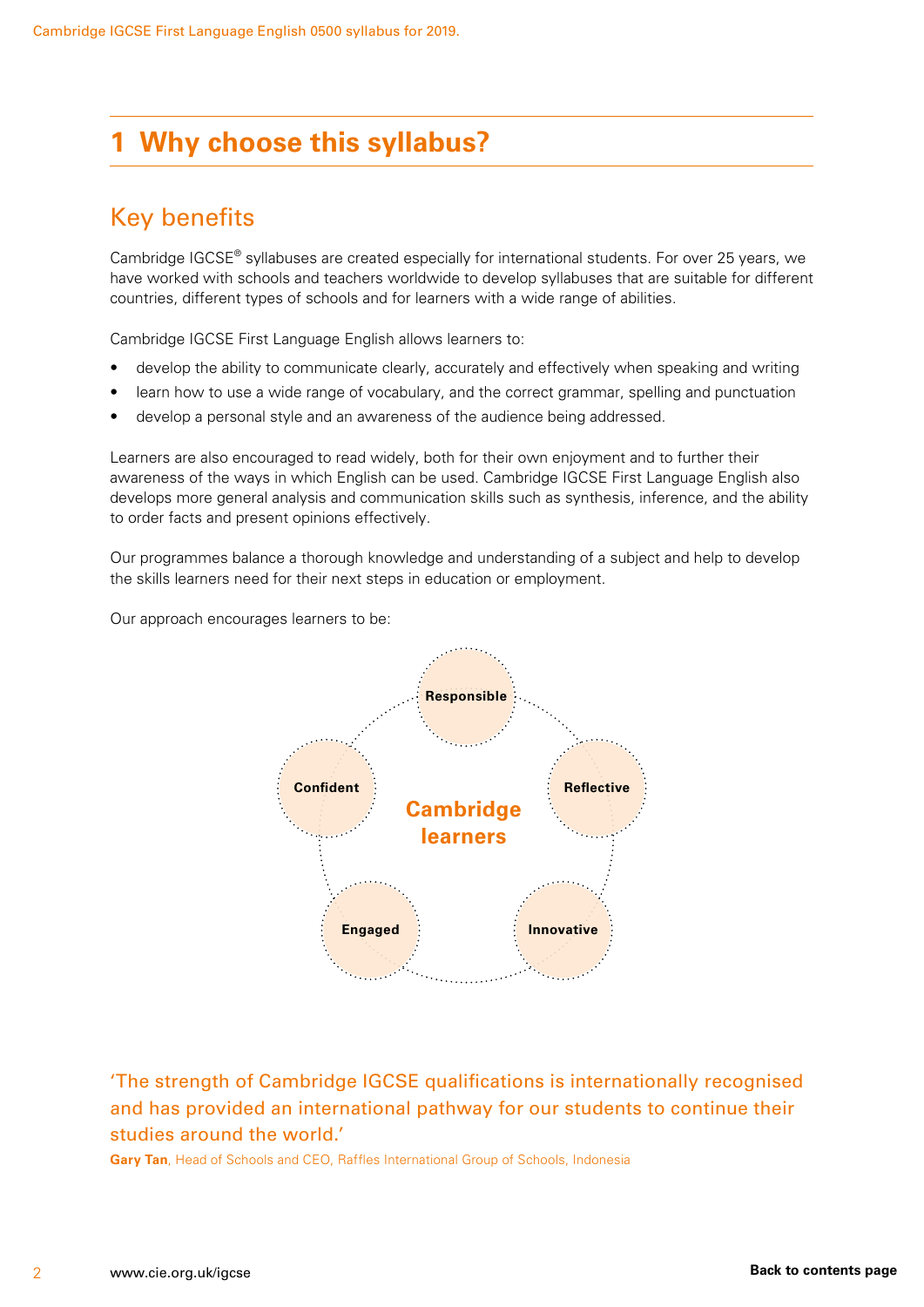### <span id="page-4-0"></span>Recognition and progression

The combination of knowledge and skills in Cambridge IGCSE First Language English gives learners a solid foundation for further study. Candidates who achieve grades A\* to C are well prepared to follow a wide range of courses including Cambridge International AS & A Level English Language.

Cambridge IGCSEs are accepted and valued by leading universities and employers around the world as evidence of academic achievement. Many universities require a combination of Cambridge International AS & A Levels and Cambridge IGCSEs to meet their entry requirements.

Learn more at www.cie.org.uk/recognition

### Supporting teachers

We provide a wide range of practical resources, detailed guidance and innovative training and professional development so that you can give your learners the best possible preparation for Cambridge IGCSE.



'Cambridge IGCSE is one of the most sought-after and recognised qualifications in the world. It is very popular in Egypt because it provides the perfect preparation for success at advanced level programmes.' **Mrs Omnia Kassabgy**, Managing Director of British School in Egypt BSE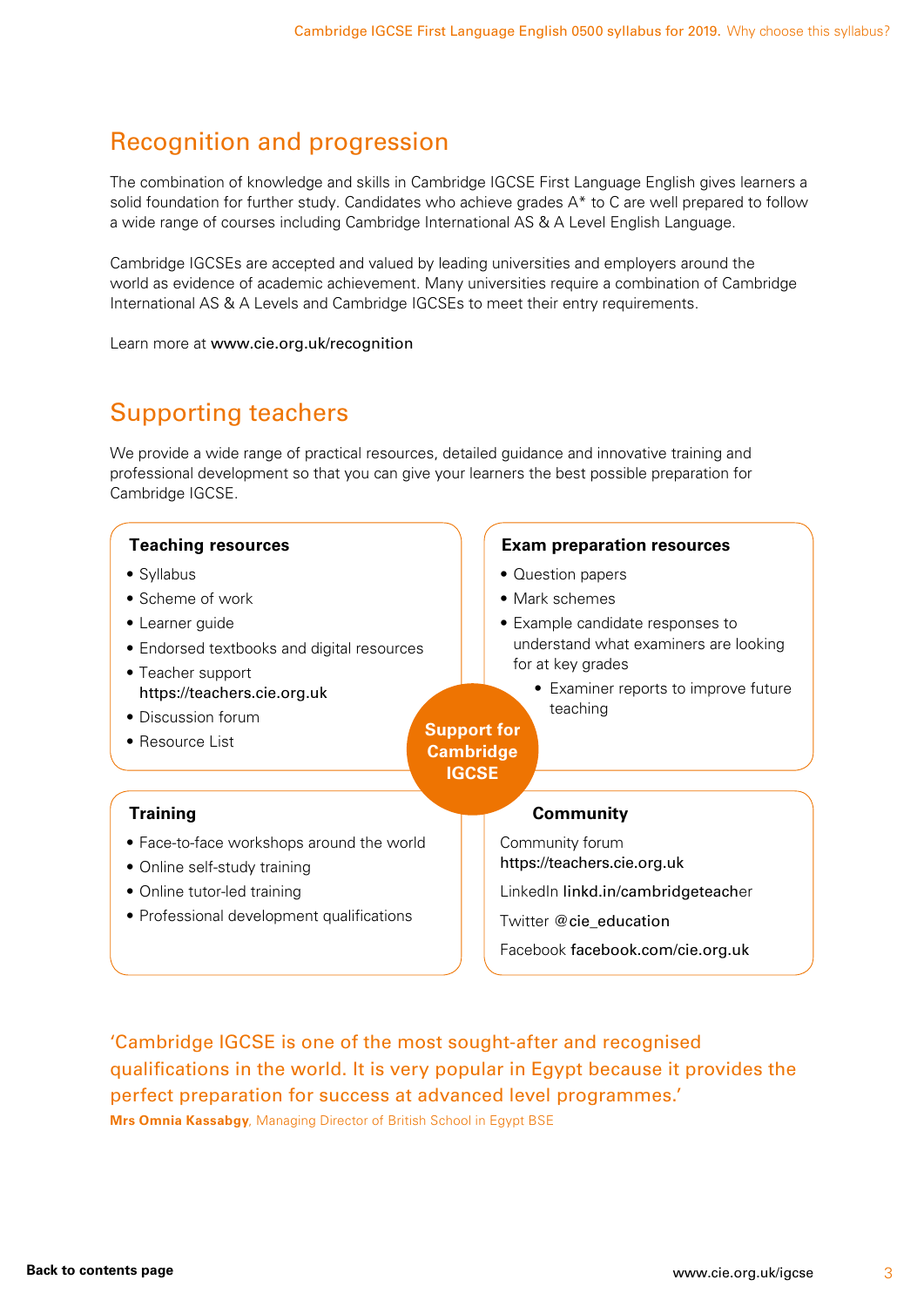## <span id="page-5-0"></span>**2 Syllabus overview**

### Aims

The syllabus aims summarise the context in which you should view the syllabus content and describe the purposes of a course based on this syllabus. They are not listed in order of priority.

The aims are to enable learners to:

- understand and respond to what they hear, read and experience
- communicate accurately, appropriately, confidently and effectively
- enjoy and appreciate a variety of language
- complement their ability to work with information and ideas in other areas of study, for example, by developing skills of analysis, synthesis and the drawing of inferences
- promote personal development and an understanding of themselves and others.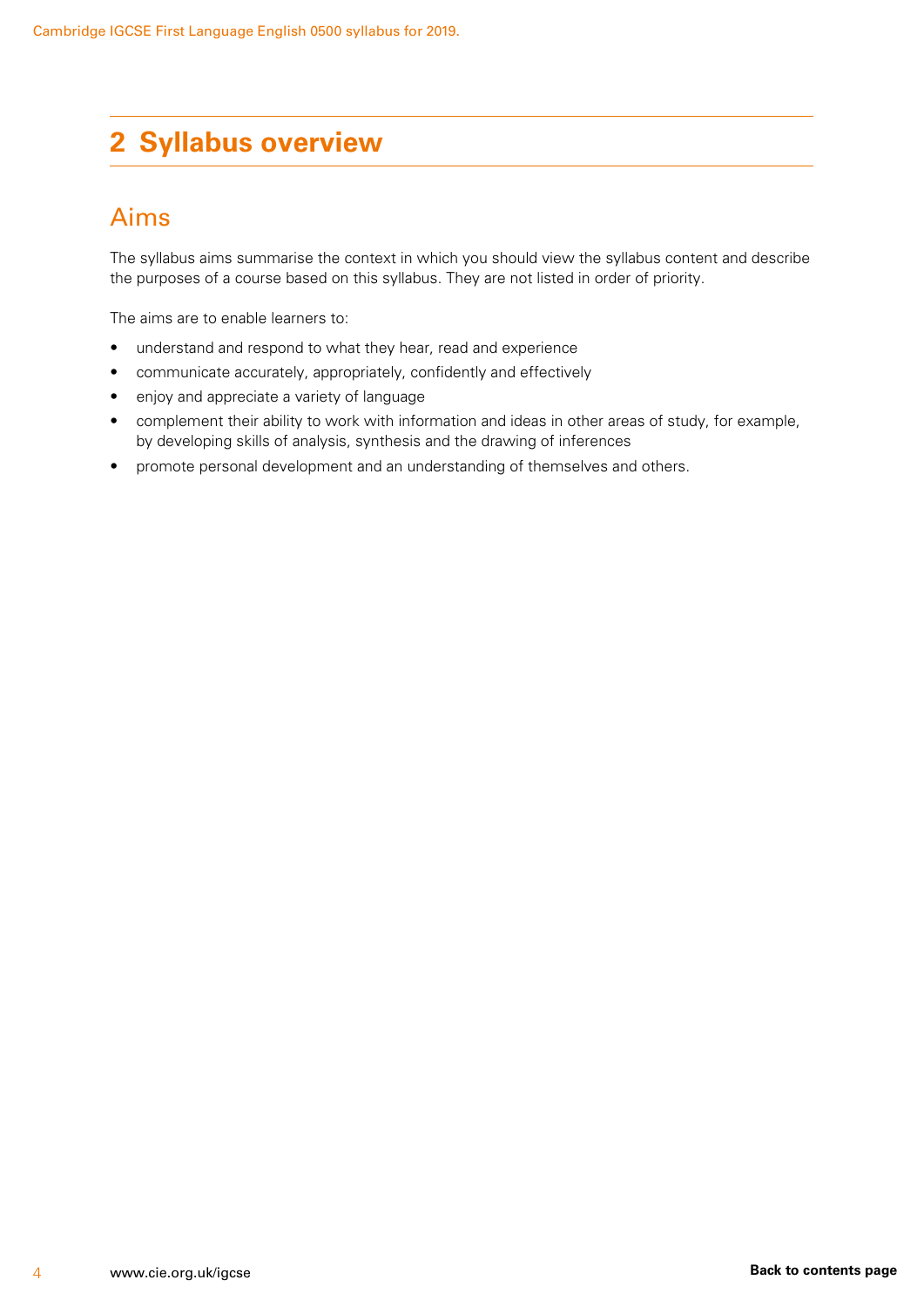### <span id="page-6-0"></span>**Content**

Cambridge IGCSE First Language English offers candidates the opportunity to respond knowledgeably to a rich array of reading passages. Candidates will use some of these passages to inform and inspire their own writing, and write in a range of text types for different audiences.

Candidates also have the opportunity to develop both their speaking and listening skills, presenting to others and responding to feedback and questions. Candidates are able to develop a range of skills in organising content and adapting their written and spoken language to meet the needs of the purpose and audience.

Candidates are encouraged to become appreciative and critical readers, writers, speakers and listeners.



#### **Teacher support for Cambridge IGCSE First Language English**

We provide a wide range of support resources to give your learners the best possible preparation for Cambridge programmes and qualifications. Support for IGCSE English includes a coursework Handbook, Speaking and Listening Handbook and Learner guide. These and other resources are available online through Teacher Support at https://teachers.cie.org.uk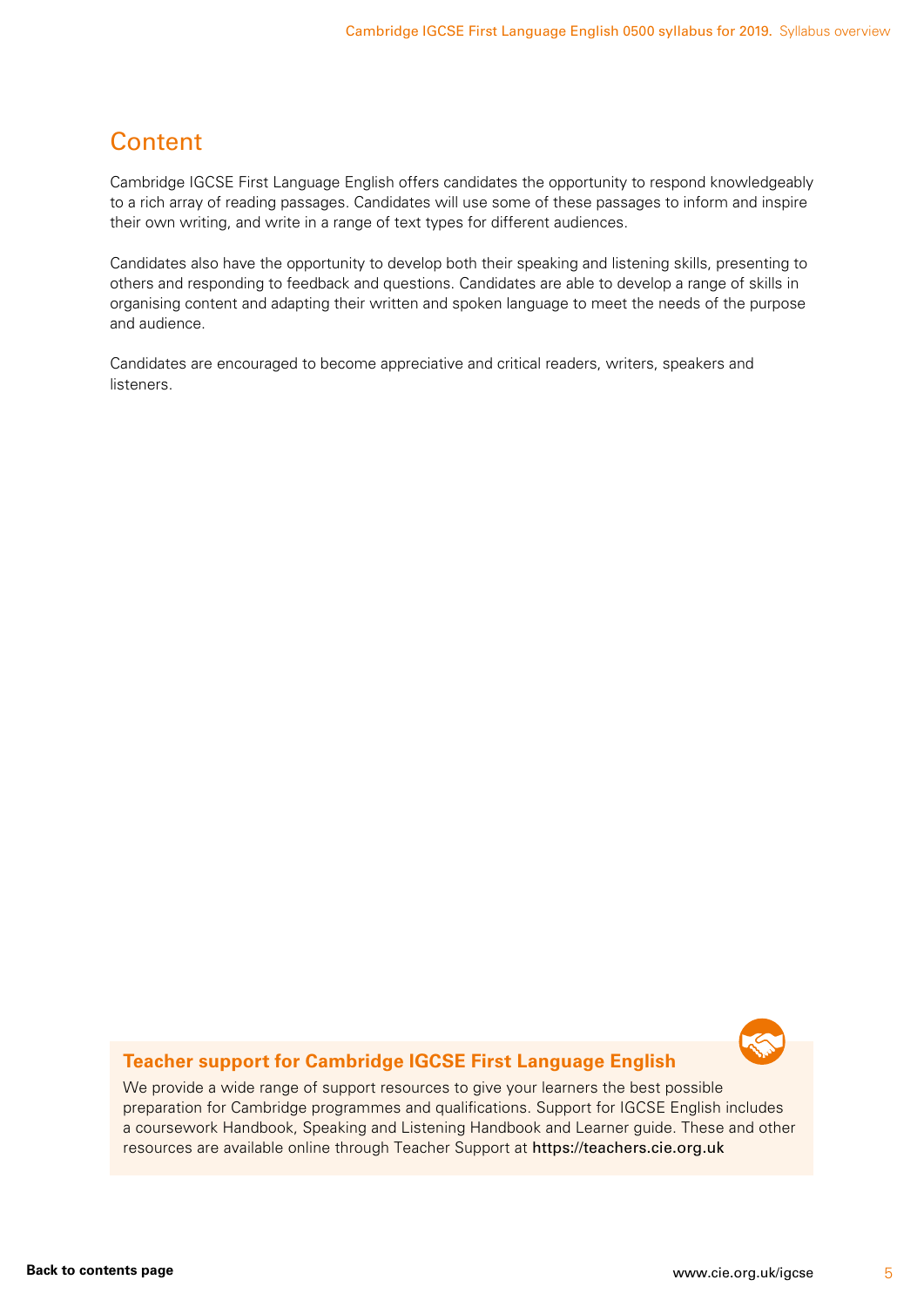### <span id="page-7-0"></span>Assessment

All candidates take two papers – one of Paper 1 *or* Paper 2, and one of Paper 3 *or* Component 4. Component 5 and Component 6 are optional and assess speaking and listening skills. These components are separately endorsed and marks will not contribute to the overall grade.

Candidates who have studied the Core subject content, or who are expected to achieve a grade D or below should be entered for Paper 1, and either Paper 3 or Component 4. These candidates will be eligible for grades C to G.

Candidates who have studied the Extended subject content (Core and Extended), and who are expected to achieve a grade C or above should be entered for Paper 2 and either Paper 3 or Component 4. These candidates will be eligible for grades A\* to E.

#### **All candidates take: or:**

**Paper 1** 1 hour 45 minutes Reading Passages (Core) 50% 50 marks Structured and extended writing questions Questions will be based on two reading passages Externally assessed Assessing grades C to G

#### **and: or:**

**Paper 3** 2 hours Directed Writing and Composition 50% (Core and Extended) 50 marks Extended writing question and a

composition task Externally assessed

**Paper 2** 2 hours Reading Passages (Extended) 50% 50 marks Structured and extended writing questions Questions will be based on two reading passages Externally assessed Assessing grades A\* to E

**Component 4** Coursework Portfolio 60% (Core and Extended) 50 marks Three extended writing assignments Internally assessed/externally moderated

Centres may also choose to enter candidates for the Speaking and Listening Test or for the Speaking and Listening Coursework. Marks for these optional components do not contribute to the overall grade candidates receive for the written components. Instead, where candidates perform to an appropriate standard, certificates record achievement of grades 1 (high) to 5 (low).

| <b>Candidates can also take:</b>                                                                  | or:                                                                                                        |
|---------------------------------------------------------------------------------------------------|------------------------------------------------------------------------------------------------------------|
| Approx. 10–12 minutes<br><b>Component 5</b><br>Speaking and Listening Test<br>(Core and Extended) | <b>Component 6</b><br>Speaking and Listening Coursework<br>(Core and Extended)                             |
| 30 marks                                                                                          | 30 marks                                                                                                   |
| Individual task and discussion<br>Internally assessed/externally moderated                        | Individual activity, pair-based activity and<br>group activity<br>Internally assessed/externally moderated |

 $\mathbf I$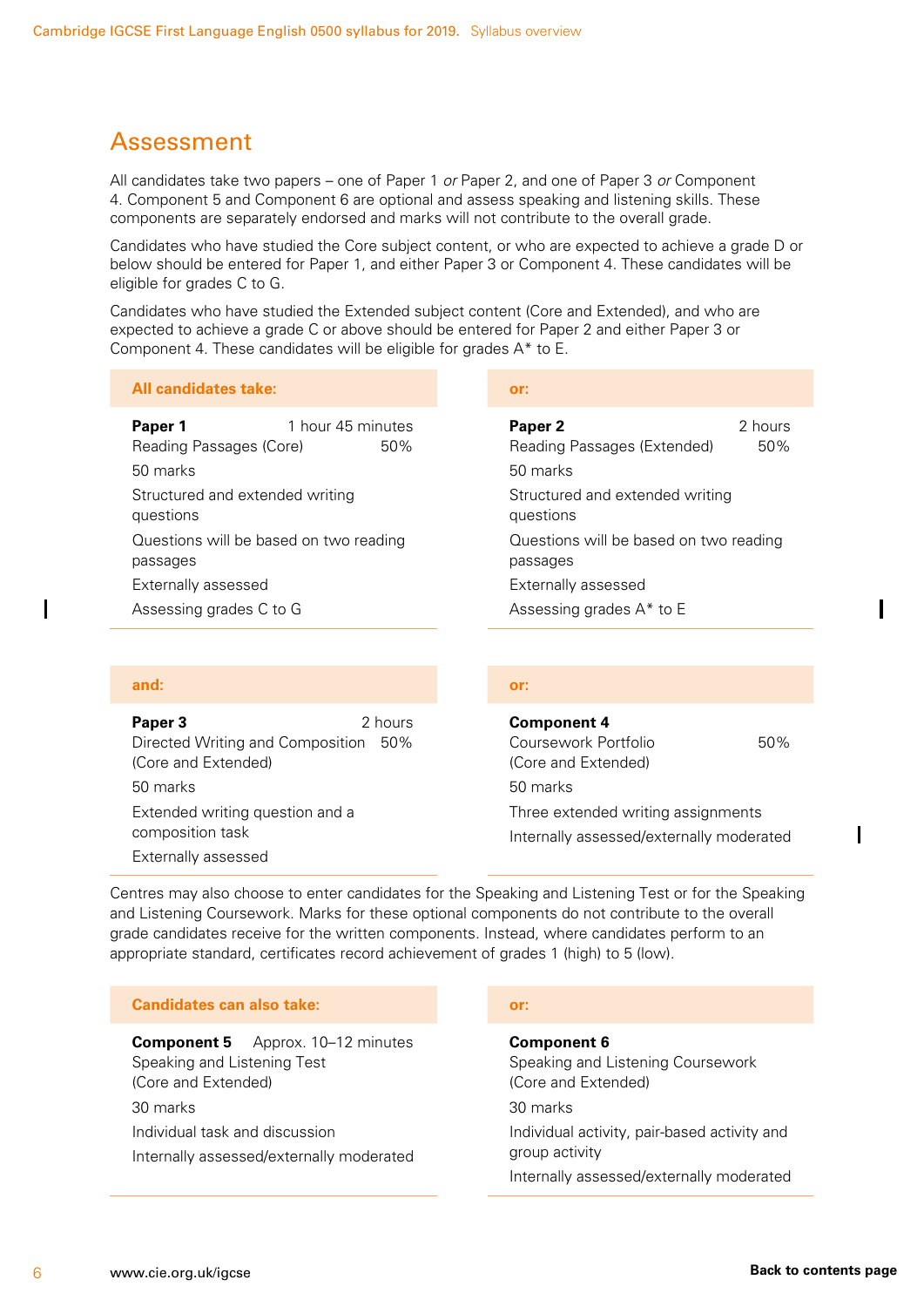### <span id="page-8-0"></span>**3 Subject content**

Candidates may follow either the Core Curriculum only or the Extended Curriculum, which includes both the Core and Extended content. Candidates aiming for grades A\* to B must follow the Extended Curriculum.

The skills covered in the syllabus are outlined below.

#### **Assessment objective 1: Reading**

#### Core

- demonstrate understanding of words and phrases within extended texts
- identify and develop facts, ideas and opinions
- summarise, paraphrase and re-express
- demonstrate some understanding of how writers achieve their effects
- recognise and respond to simple linguistic devices including figurative language
- extract specific information.

#### Extended

- demonstrate a precise understanding of extended texts
- synthesise, develop, analyse and evaluate facts, ideas and opinions
- effectively summarise, paraphrase and re-express
- demonstrate understanding of how writers achieve their effects
- recognise and respond to sophisticated linguistic devices
- extract appropriate information for specific purposes.

#### **Assessment objective 2: Writing**

#### Core

- express thoughts, feelings and opinions in order to interest, inform or convince the reader
- convey simple and detailed facts, ideas and opinions in an orderly sequence
- use appropriate vocabulary
- demonstrate some sense of audience and context
- demonstrate adequate control of spelling, punctuation and grammar
- attempt a variety of sentence structures.

#### Extended

- express effectively what is thought, felt and imagined
- order and convey facts, ideas and opinions effectively
- demonstrate a sophisticated use of imaginative and varied vocabulary
- demonstrate a clear sense of audience and context
- demonstrate accuracy in spelling, punctuation and grammar
- use effectively a variety of sentence structures.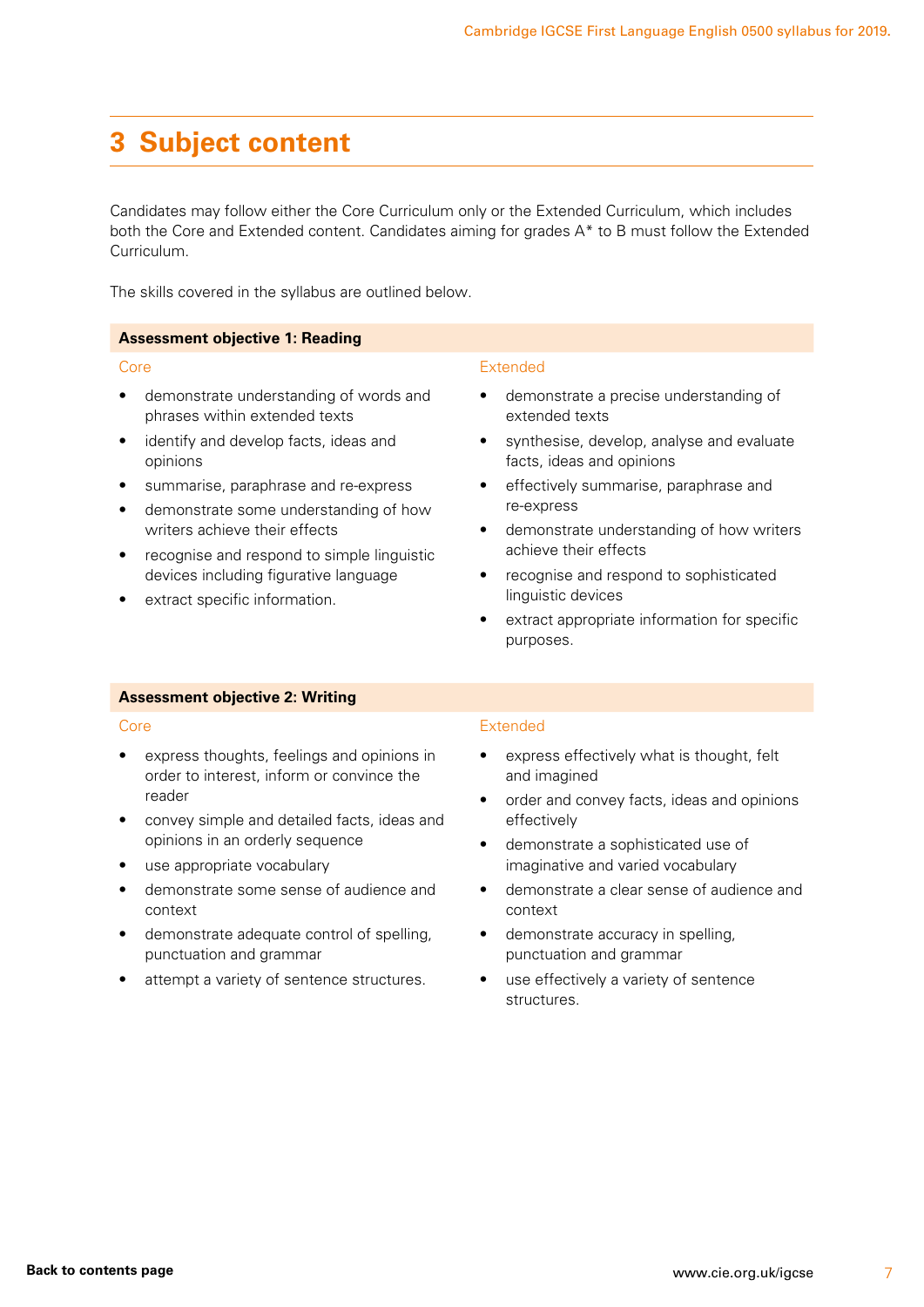#### **Assessment objective 3: Speaking and listening**

#### Core

- describe experience in simple terms and express intelligibly what is thought, felt and imagined
- recognise and give statements of opinion and attitude
- present facts, ideas and opinions in an orderly sequence
- communicate with some clarity, focus and purpose
- communicate with some awareness of audience and context
- make relevant comments on what is heard.

#### Extended

- describe and reflect on experience, and express effectively what is thought, felt and imagined
- understand and convey complex information in a sophisticated way
- order and present facts, ideas and opinions effectively
- discuss statements of opinion and attitude, discerning underlying assumptions and points of view
- communicate with clarity, focus and purpose
- communicate appropriately depending on the audience and context
- evaluate and reflect on what is heard.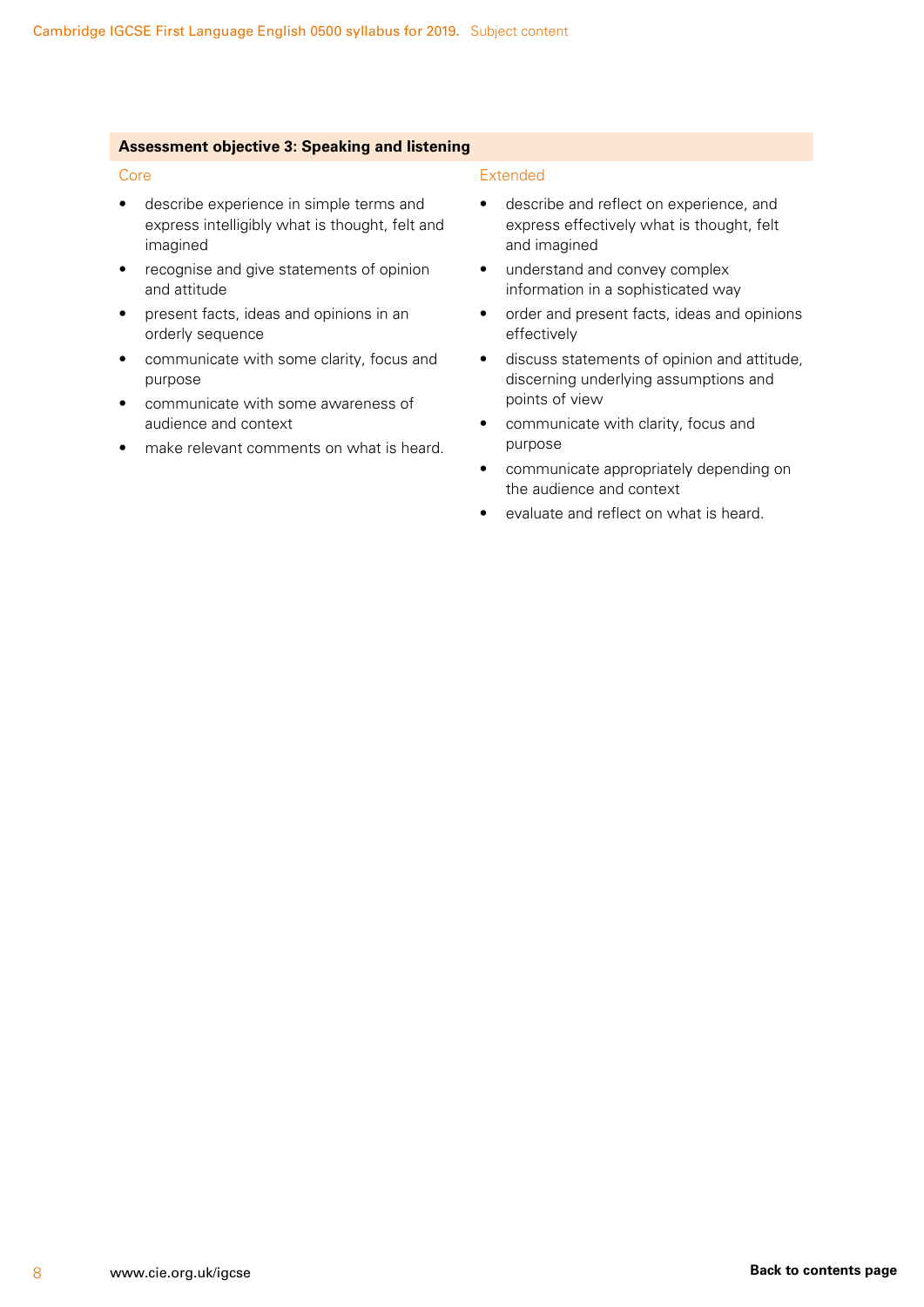### <span id="page-10-0"></span>**4 Details of the assessment**

#### Paper 1 – Reading Passages (Core)

Written paper, 1 hour 45 minutes, 50 marks

Candidates answer three questions on two passages which may be on a similar topic. Candidates write all their answers in the spaces provided on the question paper. Passage A will be 500–600 words and Passage B will be 300–350 words in length. Candidates should spend approximately 10 minutes reading the passages. These passages will be printed on the question paper insert. Dictionaries may not be used.

Candidates taking this component are eligible for grades C–G. 50 per cent of the total marks available.

#### **Question 1 Comprehension questions (20 marks)**

This is a series of sub-questions in response to Passage A, requiring answers of different lengths and testing the following reading assessment objectives (20 marks):

R1 demonstrate understanding of explicit meanings

R2 demonstrate understanding of implicit meanings and attitudes

R3 analyse, evaluate and develop facts, ideas and opinions

R4 demonstrate understanding of how writers achieve effects.

#### **Question 2 Extended response (15 marks)**

This question, in response to Passage A, may be sub-divided.

Candidates write about 200–300 words, responding in one of the following text types: letter, report, journal, speech, interview, newspaper report or magazine article.

This question tests the following reading assessment objectives (10 marks):

R1 demonstrate understanding of explicit meanings

R2 demonstrate understanding of implicit meanings and attitudes

R3 analyse, evaluate and develop facts, ideas and opinions.

The question also tests the following writing assessment objectives (5 marks):

W<sub>1</sub> articulate experience and express what is thought, felt and imagined

W2 organise facts, ideas and opinions

W3 use a range of appropriate vocabulary

W4 use register appropriate to audience and context.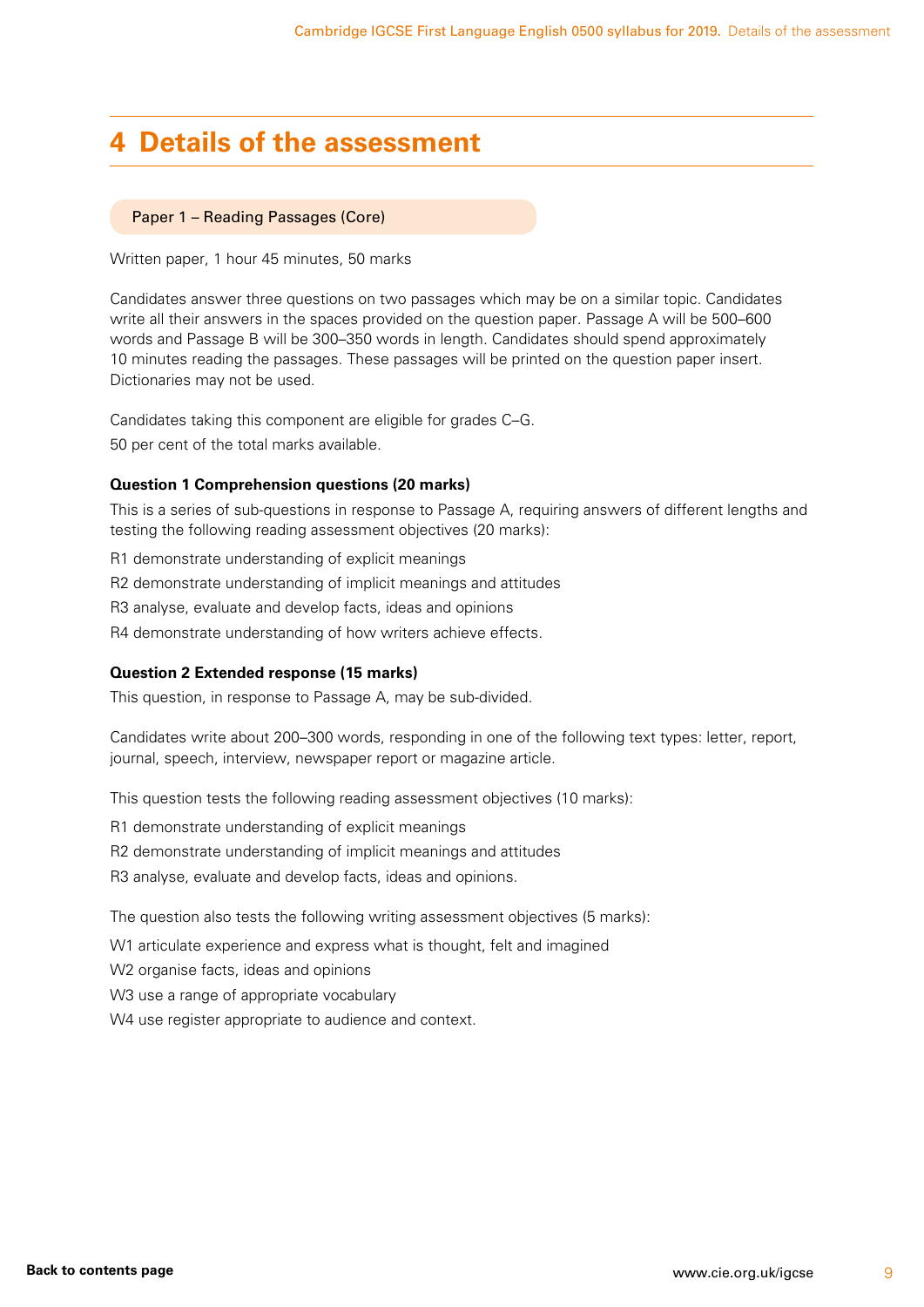#### <span id="page-11-0"></span>**Question 3 Summary question (15 marks)**

Candidates write their content points in note form and then their summary as continuous writing of no more than 150 words.

This question tests the following reading assessment objectives (10 marks):

R1 demonstrate understanding of explicit meanings

R2 demonstrate understanding of implicit meanings and attitudes

R5 select for specific purposes.

The question also tests the following writing assessment objectives (5 marks):

W2 organise facts, ideas and opinions

W3 use a range of appropriate vocabulary

W5 make accurate use of spelling, punctuation and grammar.

#### Paper 2 – Reading Passages (Extended)

Written paper, 2 hours, 50 marks

Candidates answer three questions on two passages which may be on a similar topic. Candidates write all their answers in the spaces provided on the question paper. Passage A will be 650–750 words and Passage B will be 550–650 words in length. Candidates should spend approximately 15 minutes reading the passages. These passages will be printed on the question paper insert. Dictionaries may not be used.

Candidates taking this component are eligible for grades A–E (and A\* at syllabus level). 50 per cent of the total marks available.

#### **Question 1 Extended response (20 marks)**

This question, in response to Passage A, may be sub-divided.

Candidates write about 250–350 words, responding in one of the following text types: letter, report, journal, speech, interview, newspaper report or magazine article.

This question tests the following reading assessment objectives (15 marks):

R1 demonstrate understanding of explicit meanings

R2 demonstrate understanding of implicit meanings and attitudes

R3 analyse, evaluate and develop facts, ideas and opinions.

The question also tests the following writing assessment objectives (5 marks):

W1 articulate experience and express what is thought, felt and imagined

W2 organise facts, ideas and opinions

W3 use a range of appropriate vocabulary

W4 use register appropriate to audience and context.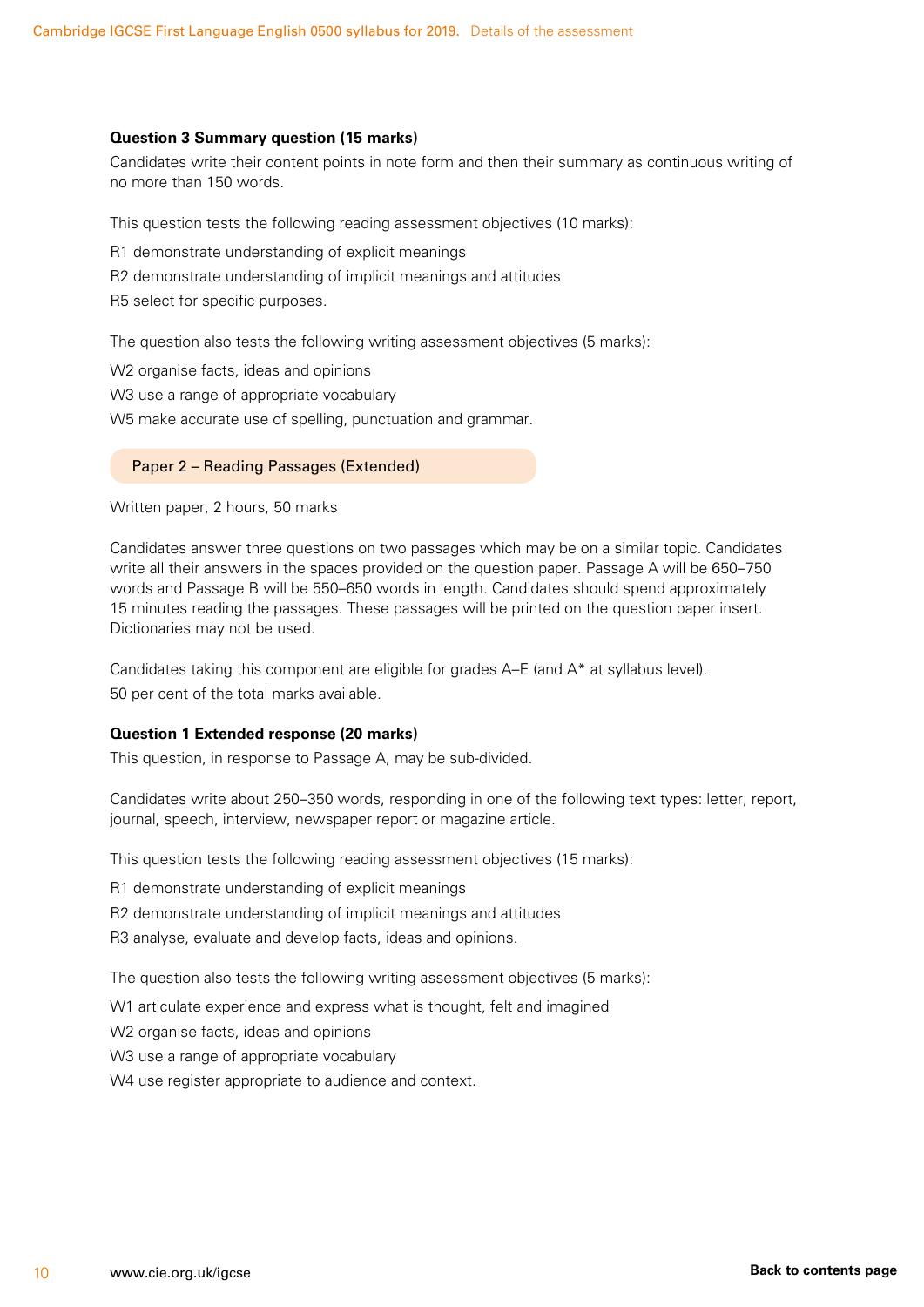#### <span id="page-12-0"></span>**Question 2 Language question (10 marks)**

This question, in response to Passage A, may be sub-divided.

Candidates write about 200–300 words.

This question tests the following reading assessment objective (10 marks):

R4 demonstrate understanding of how writers achieve effects.

#### **Question 3 Summary question (20 marks)**

Candidates write their summary as continuous writing of no more than 250 words.

This question tests the following reading assessment objectives (15 marks):

R1 demonstrate understanding of explicit meanings

R2 demonstrate understanding of implicit meanings and attitudes

R5 select for specific purposes.

The question also tests the following writing assessment objectives (5 marks):

W2 organise facts, ideas and opinions W3 use a range of appropriate vocabulary

W5 make accurate use of spelling, punctuation and grammar.

#### Paper 3 – Directed Writing and Composition

Written paper, 2 hours, 50 marks

Candidates answer two questions, one from each section. Candidates write both their answers in the spaces provided on the question paper. Dictionaries may not be used.

Candidates taking this component are eligible for grades A–G (and A\* at syllabus level if the Extended route is followed).

50 per cent of the total marks available.

#### **Section 1 Directed Writing (25 marks)**

Candidates answer one question on a passage or passages totalling 650–750 words, printed on the question paper insert.

This question may be sub-divided.

Candidates use, develop and evaluate the information in a discursive/argumentative letter or article.

Candidates write about 250–350 words.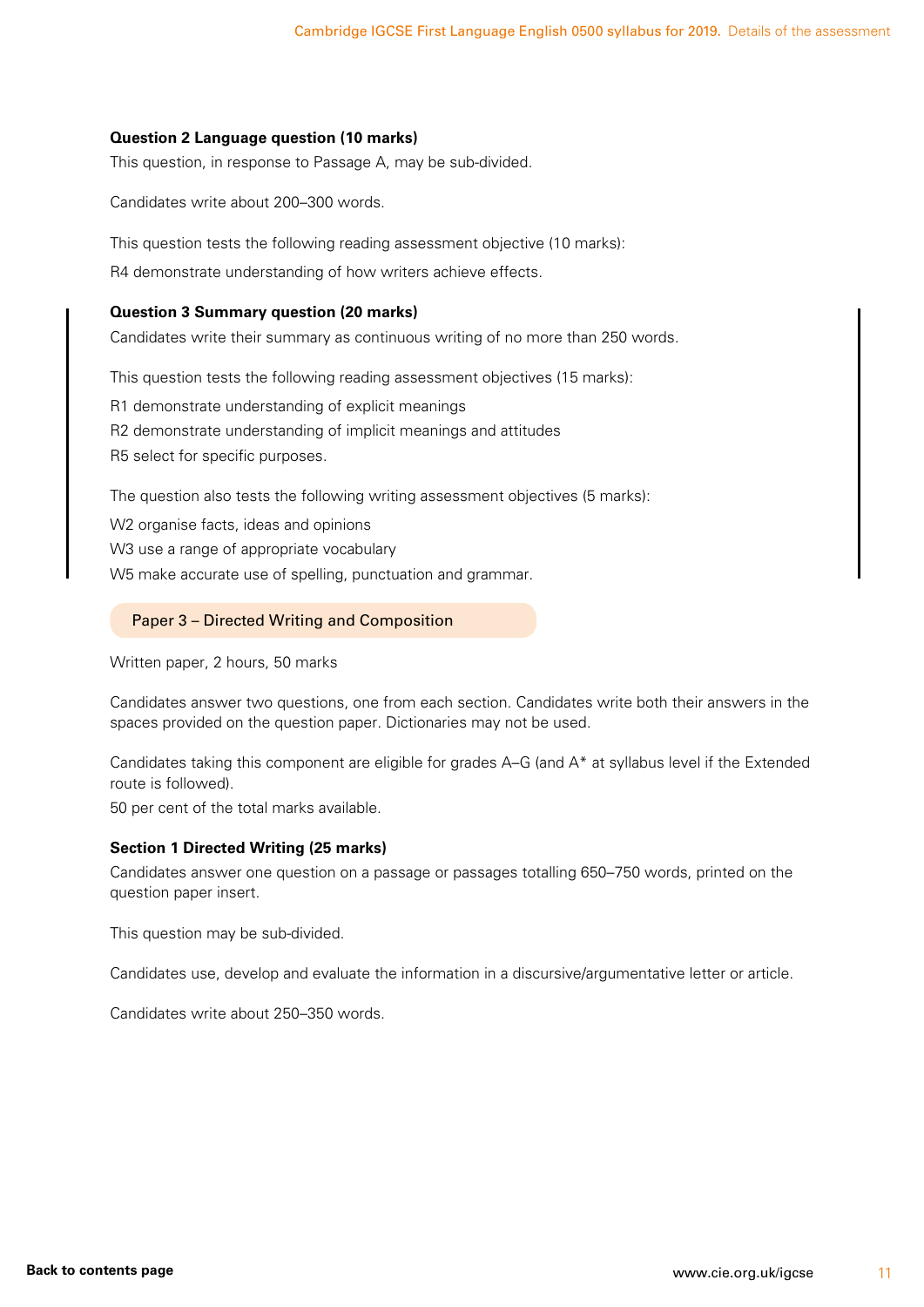<span id="page-13-0"></span>This question tests the following writing assessment objectives (15 marks): W1 articulate experience and express what is thought, felt and imagined W2 organise facts, ideas and opinions W3 use a range of appropriate vocabulary W4 use register appropriate to audience and context W5 make accurate use of spelling, punctuation and grammar.

This question also tests the following reading assessment objectives (10 marks):

R1 demonstrate understanding of explicit meanings

R2 demonstrate understanding of implicit meanings and attitudes

R3 analyse, evaluate and develop facts, ideas and opinions.

#### **Section 2 Composition (25 marks)**

Candidates answer one question from a choice of two descriptive and two narrative titles.

Candidates write about 350–450 words.

This question tests the following writing assessment objectives (25 marks):

W1 articulate experience and express what is thought, felt and imagined

W2 organise facts, ideas and opinions

W3 use a range of appropriate vocabulary

W4 use register appropriate to audience and context

W5 make accurate use of spelling, punctuation and grammar.

#### Component 4 – Coursework Portfolio

Written assignments, 50 marks

This information should be read in conjunction with the relevant sections of the *Cambridge Handbook*.

The forms required for the conduct and assessment of the portfolio may be downloaded from www.cie.org.uk/samples (see page 21 and page 22 for details).

Candidates are eligible for grades A–G on this component (and A\* at syllabus level if the Extended route is followed).

50 per cent of the total marks available.

Candidates submit a portfolio of three assignments, each of about 500–800 words. The assignments may be conducted in any order, and are:

**Assignment 1**: informative, analytical and/or argumentative

**Assignment 2**: descriptive and/or narrative

**Assignment 3**: a response to a text or texts of approximately two sides of A4 in total, chosen by the Centre. The text(s) should contain facts, opinions and arguments. Candidates respond by selecting, analysing and evaluating the content of the text(s). They may write in any appropriate form they wish. Different candidates in the same teaching set may choose to respond to different text(s) and/or in different forms.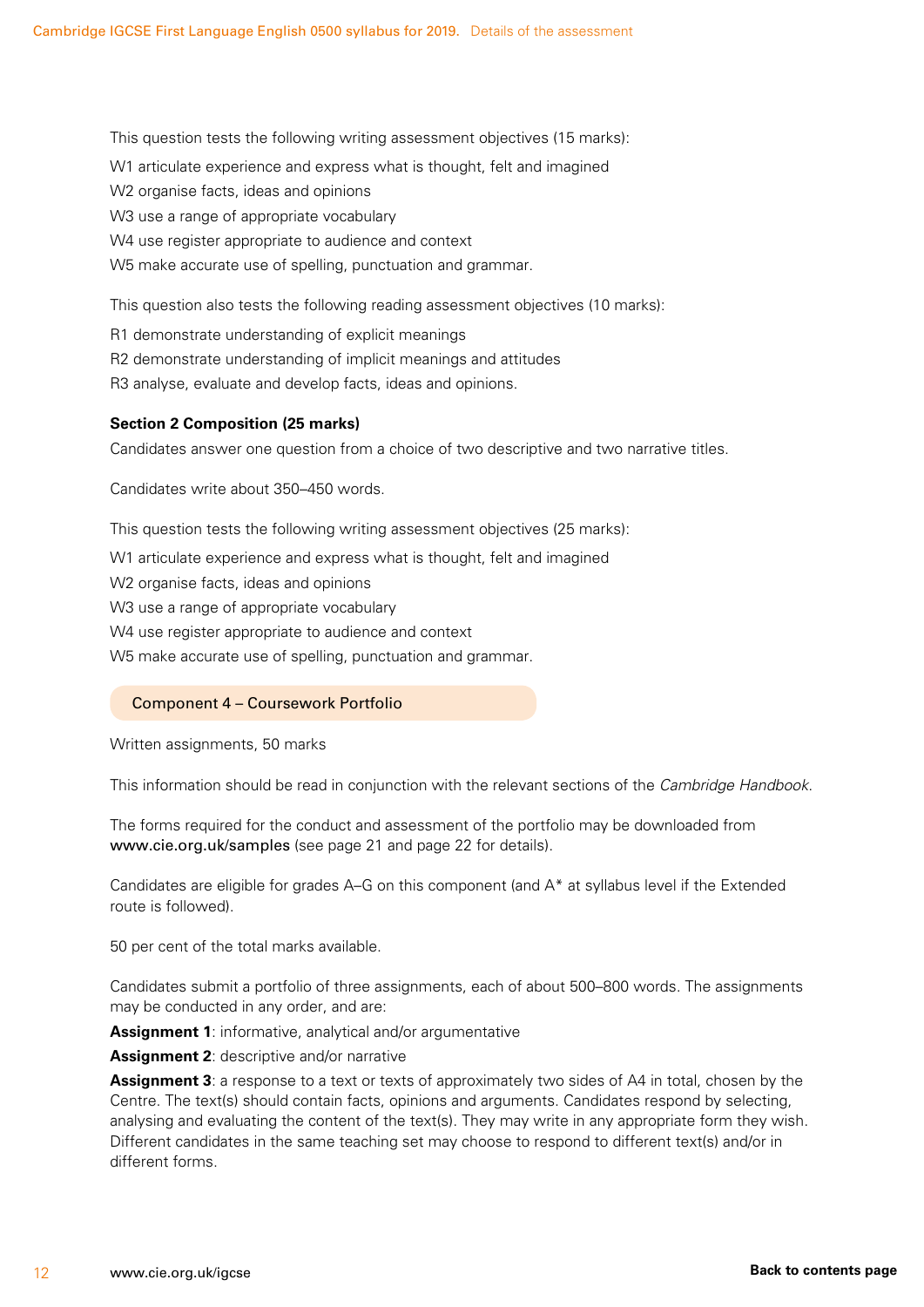<span id="page-14-0"></span>The Coursework Portfolio tests the following writing assessment objectives (40 marks):

- W1 articulate experience and express what is thought, felt and imagined
- W2 organise facts, ideas and opinions
- W3 use a range of appropriate vocabulary
- W4 use register appropriate to audience and context
- W5 make accurate use of spelling, punctuation and grammar.

For Assignment 3 only, the following reading assessment objectives are tested (10 marks):

- R1 demonstrate understanding of explicit meanings
- R2 demonstrate understanding of implicit meanings and attitudes
- R3 analyse, evaluate and develop facts, ideas and opinions.

Work may be handwritten or word-processed.

Dictionaries may be used.

Candidates **must** include the first draft of one of the three assignments submitted. The first draft will not contribute to the final internally assessed mark or to the externally moderated mark for the portfolio.

The Coursework Portfolio **must** also include the text(s) used for Assignment 3.

A teacher/moderator at the Centre conducts and internally assesses the Coursework Portfolio(s) using the assessment criteria on pages 17–21. They send the final marks, a sample of candidates' portfolios and completed forms for external moderation by Cambridge before the advertised final date. Centres will receive a brief report on the outcome of the external moderation.

### Additional information for Component 4 Coursework Portfolio

#### General guidance

Please read this information in conjunction with the relevant sections of the *Cambridge Handbook*.

#### **1 Format of the portfolio**

- The three assignments (together with the first draft of one of them) must be securely fastened (e.g. by stapling or treasury tags) and each must be marked clearly with the candidate's name, Centre number and candidate number.
- Work for external moderation must **not** be sent to Cambridge in plastic folders or bulky and heavy ring binders.
- A completed Individual Candidate Record Card must be included with each portfolio.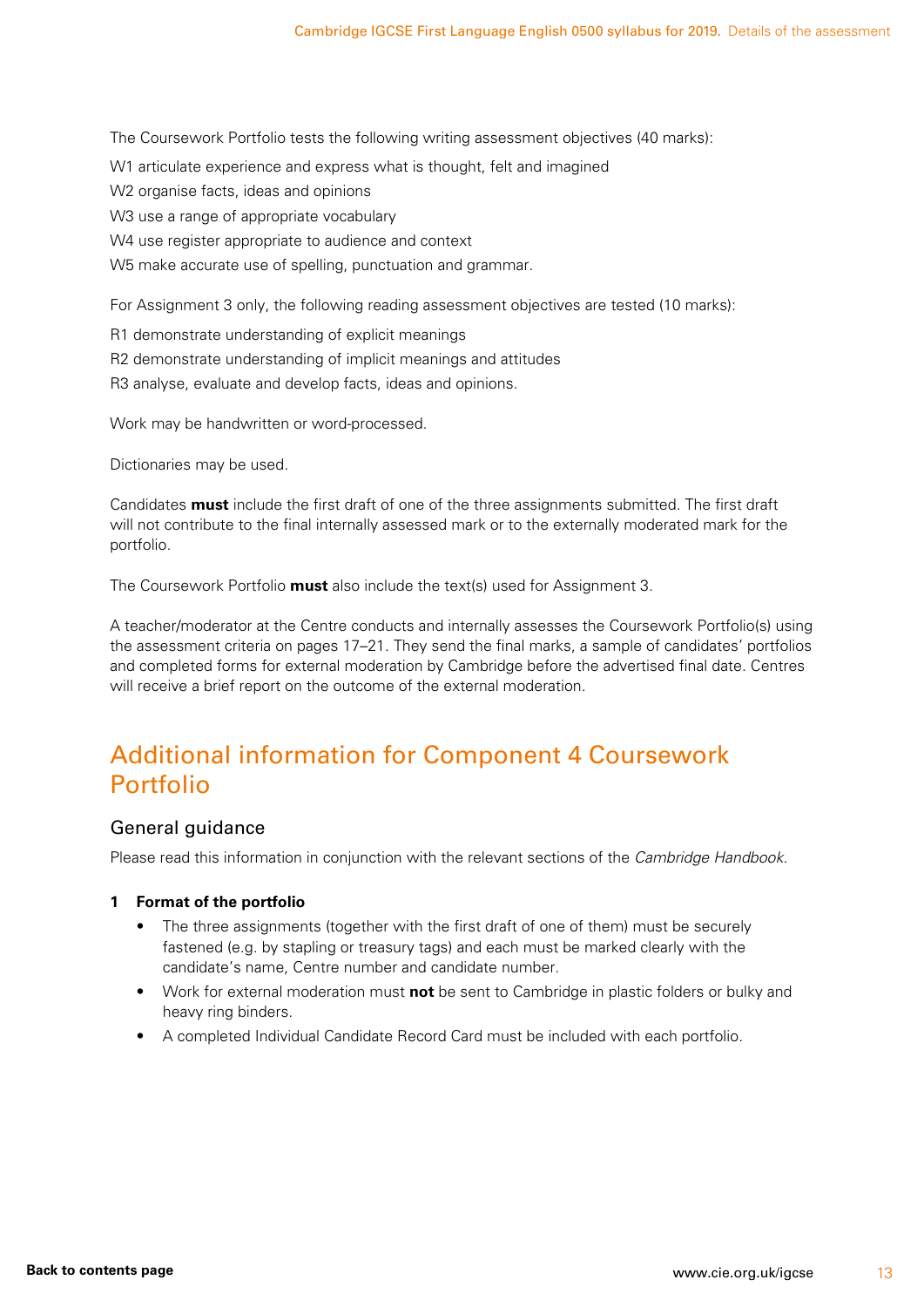#### **2 Assignments: general issues**

- Assignments should arise from the programme of study undertaken by the teaching group.
- The best assignments are usually those that come from a shared learning experience but are finally chosen by individual candidates; negotiation of assignments with the teacher is recommended (bearing in mind that these should be sufficiently challenging to stretch candidates to their full potential). For example, a class might study types of short story and their structures and conventions before individual candidates choose their own titles and write their own short stories for Assignment 2.
- Questions from past examination papers should not normally be used for coursework. Candidates are not expected to work under timed conditions.
- Assignments 1–3 may be completed in any sequence during the course. It is generally better that candidates do more than three assignments during the course from which a suitable choice can eventually be made for the final portfolio.

#### **3 Assignments: meeting the syllabus requirements**

The assignments must clearly demonstrate different writing intentions and styles to the reader. For example:

#### **Assignment 1**

| <b>Assignment 1</b>                                | Two examples:                                                                                                                                                                                                                                                                                                                                  |  |  |
|----------------------------------------------------|------------------------------------------------------------------------------------------------------------------------------------------------------------------------------------------------------------------------------------------------------------------------------------------------------------------------------------------------|--|--|
| informative,<br>analytical and/or<br>argumentative | a logbook/diary giving information on what was done during two days<br>$\bullet$<br>of a work experience or an activity weekend (i.e. writing to <i>inform</i> )<br>an argument from an informed, personal viewpoint about a topical<br>$\bullet$<br>issue, e.g. arguing against the ill-treatment of prisoners (i.e. writing to<br>persuade). |  |  |

#### **Assignment 2**

Candidates may submit poetry for Assignment 2, but this must be accompanied by some form of commentary by the candidate, e.g. about how the poem(s) came to be written. The commentary will be included in the word count.

| <b>Assignment 2</b>             | Two examples:                                                                                                                                                                                                                    |  |  |
|---------------------------------|----------------------------------------------------------------------------------------------------------------------------------------------------------------------------------------------------------------------------------|--|--|
| descriptive and/or<br>narrative | • a detailed description of the people who frequent a local shop, and<br>the atmosphere of the shop (i.e. writing to <i>describe</i> )                                                                                           |  |  |
|                                 | a story about internet hacking, demonstrating the candidate's<br>$\bullet$<br>understanding of how to create character, significant events and<br>structure, such as climax or an unusual ending (i.e. writing to<br>entertain). |  |  |

#### **Assignment 3**

- Assignment 3 is a piece of directed writing in response to a text or texts chosen by the teacher (or by the candidate, with the teacher's approval). This assignment is assessed for both writing and reading skills.
- Centres are advised to set text(s) of about two sides of A4 in length altogether. Text(s) may consist of controversial facts, opinions and/or arguments which can be analysed and evaluated by the candidate and can be transformed and integrated into their own views. Note that if a literature text(s) is used, candidates should respond to the facts, opinions and arguments contained in the text(s) rather than to the writer's choice of language and literary devices.
- Text(s) may be of local, national or global interest or all three and should be suitable for the ability range of the candidates. They may be drawn from a variety of sources, e.g. newspapers, magazine articles, travel writing, text-based websites, propaganda and media. Note that text(s) that are mainly informative or that provide content which has no development/discussion should not be set.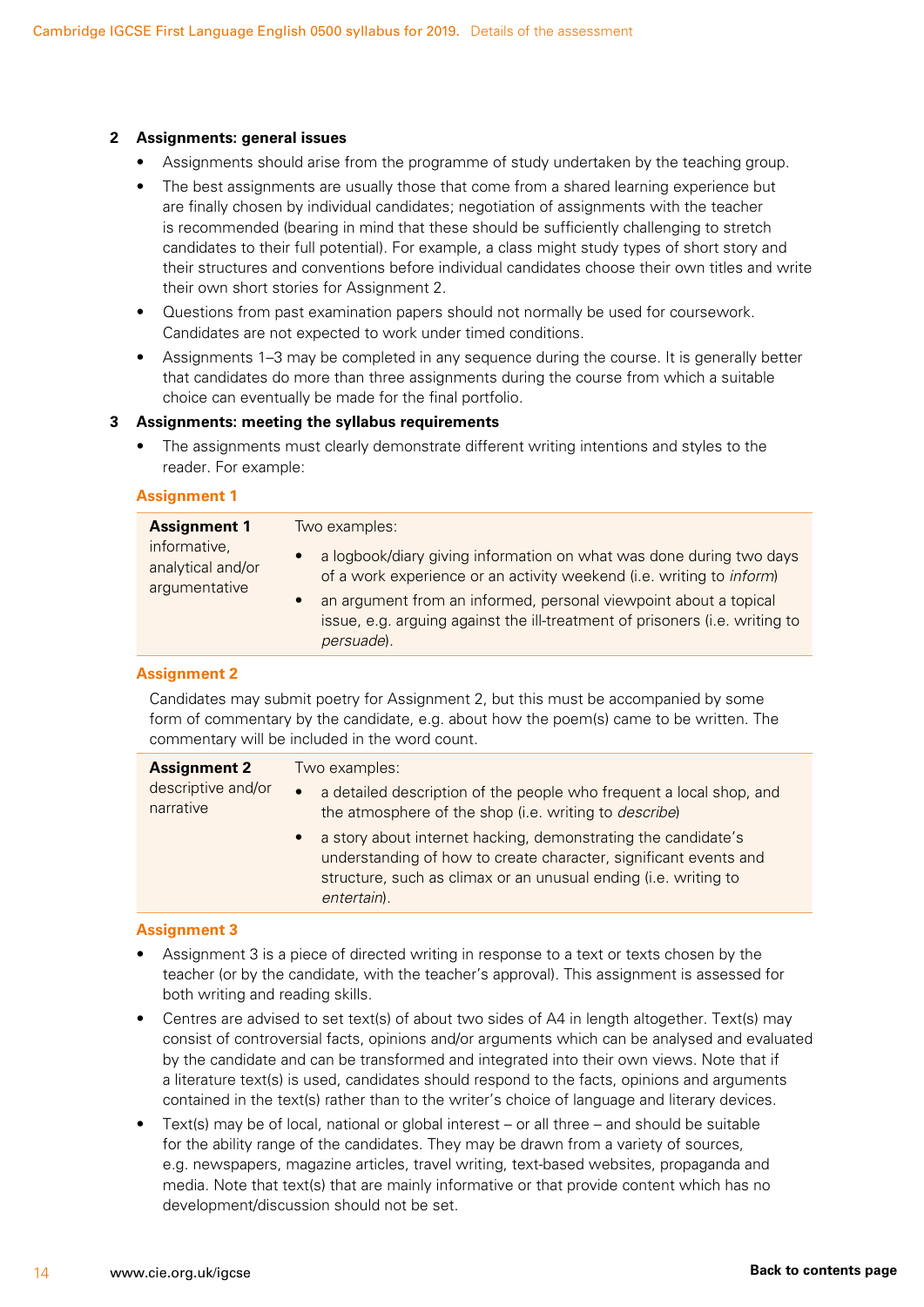- The candidate should explain the views presented in the text(s), develop any ideas of interest and argue with or against them, examining them for inconsistencies and substituting complementary or opposing views.
- The assignment may be written in any appropriate form (e.g. an article, a letter, or the words of a speech), but teachers must make sure that Assignment 3 does not have the same form and style as Assignment 1 in the final portfolio.
- A copy of all texts used for the third assignment **must** be included with the sample of portfolios sent to the external moderator.

| <b>Assignment 3</b> | Two examples:                                                                                                                                                                                      |  |  |
|---------------------|----------------------------------------------------------------------------------------------------------------------------------------------------------------------------------------------------|--|--|
| response to texts   | Stimulus text(s): several letters published in a newspaper in response<br>$\bullet$<br>to a proposal for a new development in the locality                                                         |  |  |
|                     | Assignment: Analyse and evaluate the information and views you<br>have read and write an article based on them for the newspaper. Your<br>own views should be based on the content of the letters. |  |  |
|                     | <i>Stimulus text(s):</i> a magazine article advocating the cull of a species of<br>$\bullet$<br>animal that has become a nuisance                                                                  |  |  |
|                     | Assignment: Analyse and evaluate the information and views<br>expressed in the article and either (a) write your own article in<br>response or (b) write a letter to the author of the article.    |  |  |

#### **4 Drafting assignments**

- In coursework, as in preparation for other forms of examination, it is natural for the teacher and learner to discuss the work and how it is progressing. Teachers will be more confident that the work is authentic if first drafts (e.g. plans following discussion) are completed in class, and seen and noted by them.
- Teachers **must not** mark, correct or edit draft material prior to submission of the assignment proper, as this is classed as improper practice. Learners should draft and redraft their work (see point 5 below), and teachers should give **general** advice.
- In order to allow candidates to demonstrate their abilities to the full, teachers **must not** provide candidates with any kind of template for their coursework.

#### **5 Inclusion of a first draft in the portfolio**

- Each candidate's portfolio must include a first draft of one of the three assignments.
- A first draft is defined as the first attempt at a continuous piece of writing. It may be wordprocessed or handwritten. It does not have to be neat, and may include crossings out and any indications that sections are to be moved from one part of the writing to another. A first draft may also include general comments by the teacher.
- Candidates are encouraged to revise, edit and correct their work and may discuss the process with their teachers. However, teachers are reminded that their advice **must not** constitute correction and that candidates must be responsible for specific corrections of spelling, punctuation and grammar.
- Candidates should not submit rough, outline plans.
- The first draft of one of the assignments will not contribute to the final internally assessed mark, or to the externally moderated mark for the portfolio. This draft is for the external moderator's use only. It will be used by the external moderator to:
	- help understand the process by which the assignment was completed
	- provide some evidence of any changes and improvements made by the candidate while working towards the final assignment
	- understand how the Centre assessment has been reached.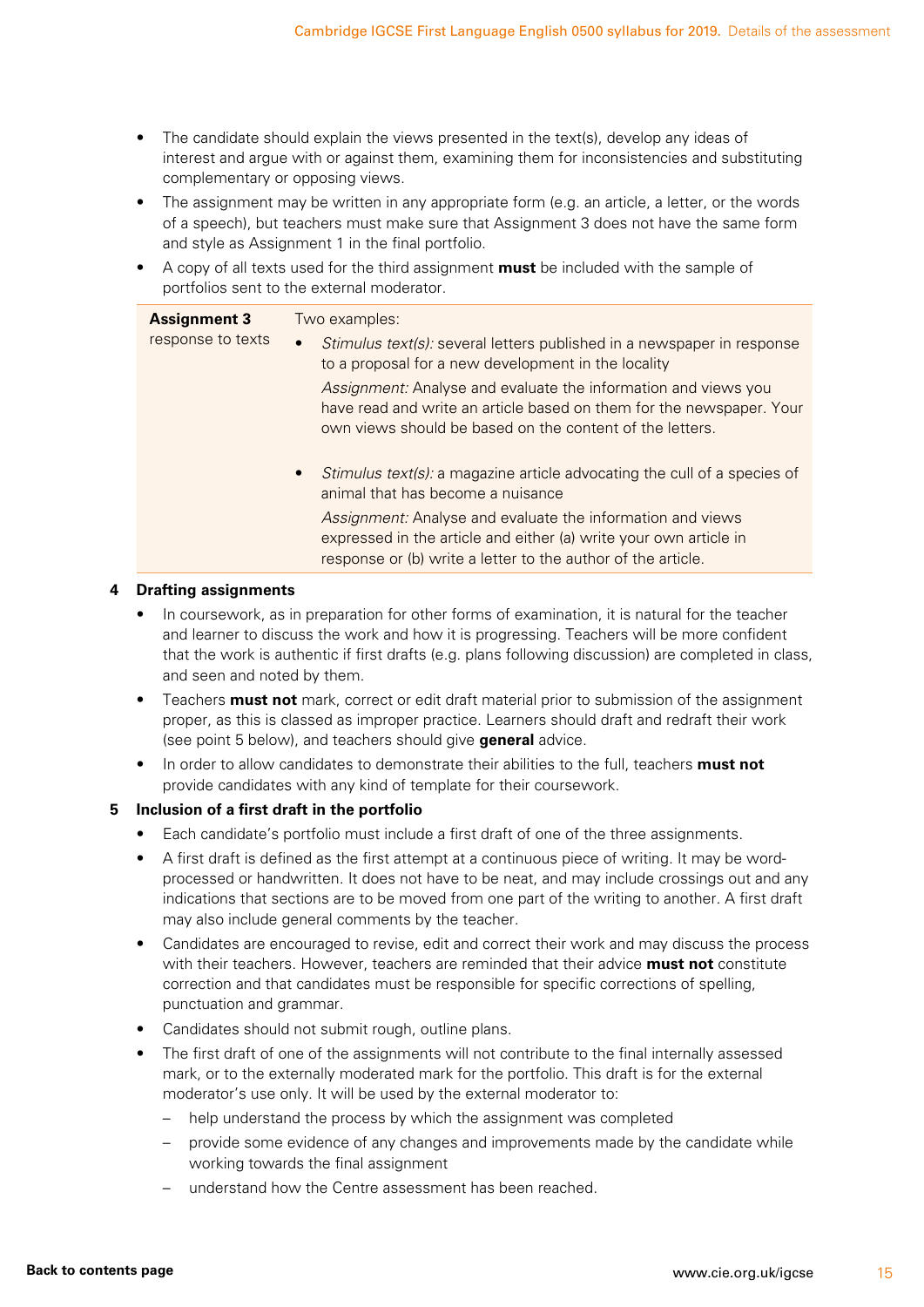• Information gained from draft coursework pieces may also be used in the principal moderator's report to Centres to help develop teachers' understanding of the processes involved in coursework.

#### **6 Length of assignments**

• The component description suggests 'between 500 and 800 words' for each assignment. This is a sufficient length to attract the highest marks. Work that is significantly under- or over-length is likely to be self-penalising.

#### **7 Use of word processors**

- Each assignment may be either handwritten or word-processed. Electronic dictionaries and/or spell checkers may be used.
- Candidates should be reminded of the importance of careful proofreading of all their work. Typing errors, or the use of a wrong choice from a computer spell check or thesaurus, must be counted as errors, and shown as such.

#### **8 Checking portfolios to ensure that the syllabus requirements have been met**

- Teachers should check the contents of portfolios before finalising them: where candidates have been given many assignments and have made the final choice themselves, it is easy for two similar arguments or two similar stories to be included inappropriately.
- If a portfolio does not meet the syllabus requirements, please follow the information on page 17 about awarding marks for incomplete coursework.

#### **9 Checking portfolios for authenticity**

- It is the Centre's responsibility to guarantee that all coursework submitted by candidates is their original work. Any work found to have been plagiarised must be removed before the portfolio is marked. The portfolio should then be marked in the normal way and a mark awarded for the overall quality. Please follow the information on page 17 about awarding marks for incomplete coursework.
- Texts which provide material for informative or argumentative work, and which have been scanned/downloaded from publications, CD-ROMs and the internet, should be shown to the teacher; the teacher must remind candidates not to copy sections or whole sentences as their own. If appropriate, references to source material should be provided by the candidate at the end of an assignment.

#### Marking instructions

- **1** Candidates' marks must be recorded on Individual Candidate Record Cards produced by Cambridge. These forms, and the instructions for completing them, may be downloaded from www.cie.org.uk/samples. The database will ask you for the syllabus code (i.e. 0500) and your Centre number, after which it will take you to the correct forms. Follow the instructions when completing each form.
- **2** Teachers provide a comment on the quality of the portfolio overall at the bottom of each candidate's Individual Candidate Record Card; they must also mark each assignment by indicating strengths and weaknesses and by providing a comment at the end. These comments should be directly related to the assessment criteria on pages 17–21. Each item must bear evidence of the marking.
- **3** Individual assignments may be awarded marks/grades in whatever way is most appropriate for teachers and candidates. However, the total mark for the portfolio must be based on how the assessment criteria have been met. This total mark must reflect how achievement has varied across the different assignments, and how performance has varied across the assessment criteria for each assignment. Assessment, therefore, usually involves balancing strengths and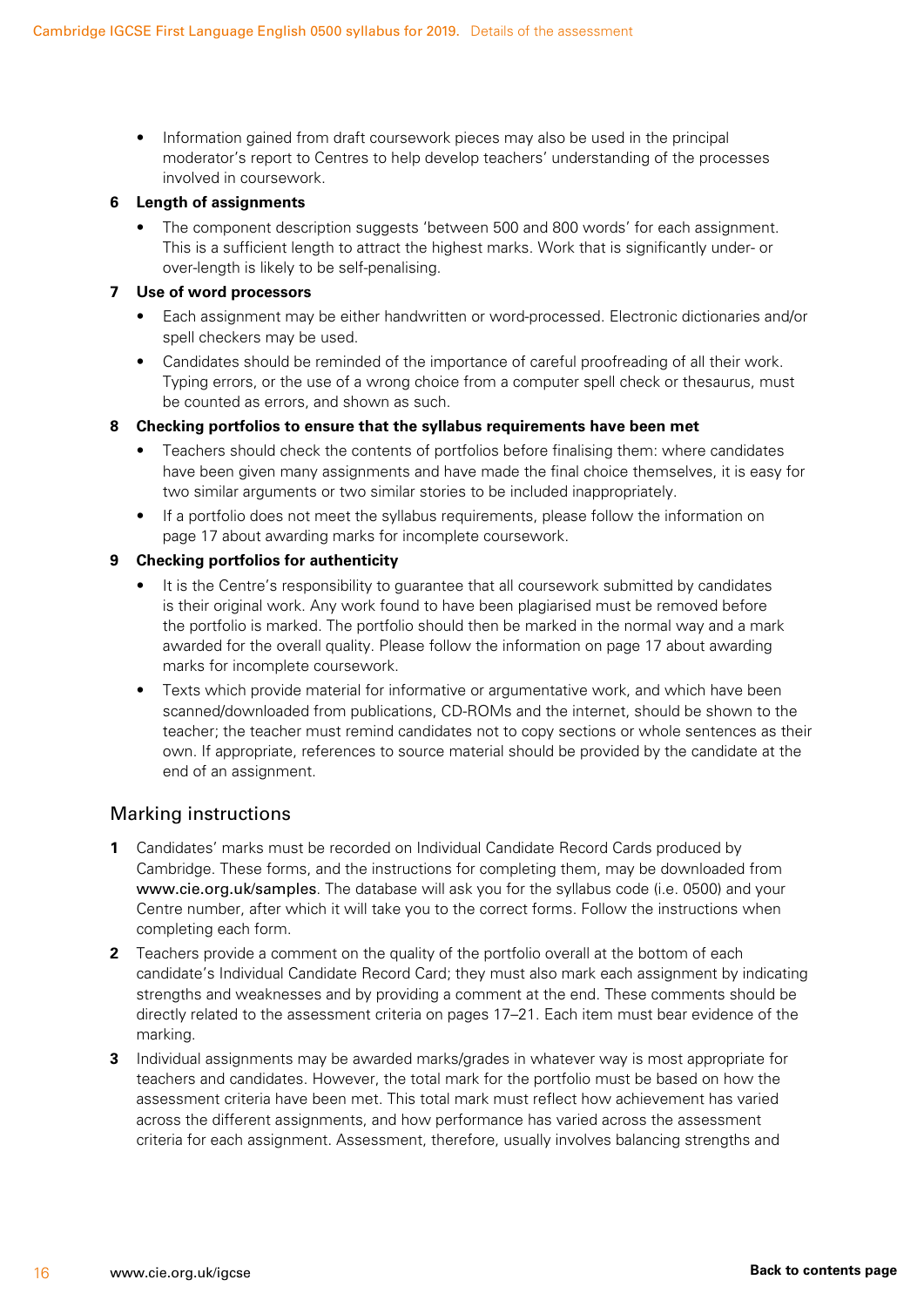weaknesses in the candidate's work overall. For this reason, the total mark is not necessarily a mathematical calculation based on marks/grades awarded to individual assignments during the course.

**4** The teacher must mark each candidate's portfolio out of a total of 50, in line with the assessment criteria below.

 The total mark for the portfolio is divided into 40 marks for writing and 10 marks for reading. For writing, a single mark out of 40 is given for the quality of the candidate's overall performance in the three assignments. For reading, the mark out of 10 is given according to how well the candidate demonstrates understanding of the text(s) in the response to the task set for Assignment 3 only.

#### **5 Incomplete coursework**

If one piece is not included in the portfolio, one third of the total mark for writing should be deducted. If the piece missing is Assignment 3, in addition to the reduction of a third of the mark for writing, no marks can be awarded for reading.

#### **6 Internal moderation**

Internal moderation should take place for Centres with more than one teacher/moderator. **It is essential that the marks for each strand of the assessment criteria of candidates from different teaching groups within each Centre are moderated internally for the whole Centre.** This means that the marks awarded to all candidates within a Centre must be brought to a common standard by the teacher responsible for coordinating the internal assessment (i.e. the internal moderator). A single valid and reliable set of marks should be produced, which reflects the relative attainment of all the candidates in the coursework component at the Centre. If the marking of any teacher is found to be lenient or severe, it should be adjusted to bring it into line with the rest of the Centre's marking. If the internal moderator cannot agree the rank order of the candidates in any teaching set, the work of that set must be remarked.

#### Assessment criteria

**Note:** It should **not** be assumed that a band in the assessment criteria directly equates to a grade. Final grade thresholds are decided for each series based on available evidence.

#### **Marking: general principles**

- **1** You are encouraged to use the full range of marks.
- **2** The general approach is a positive one.
- **3** Within any band, marks should be awarded on a 'best-fit' basis. Thus, compensation between higher and lower achievement for different aspects is acceptable.
- **4** Above all else, be consistent in your marking. If you are unsure of the mark to award, err on the side of generosity. Cambridge's external moderation process allows for adjustments to be made to consistently harsh or generous marking.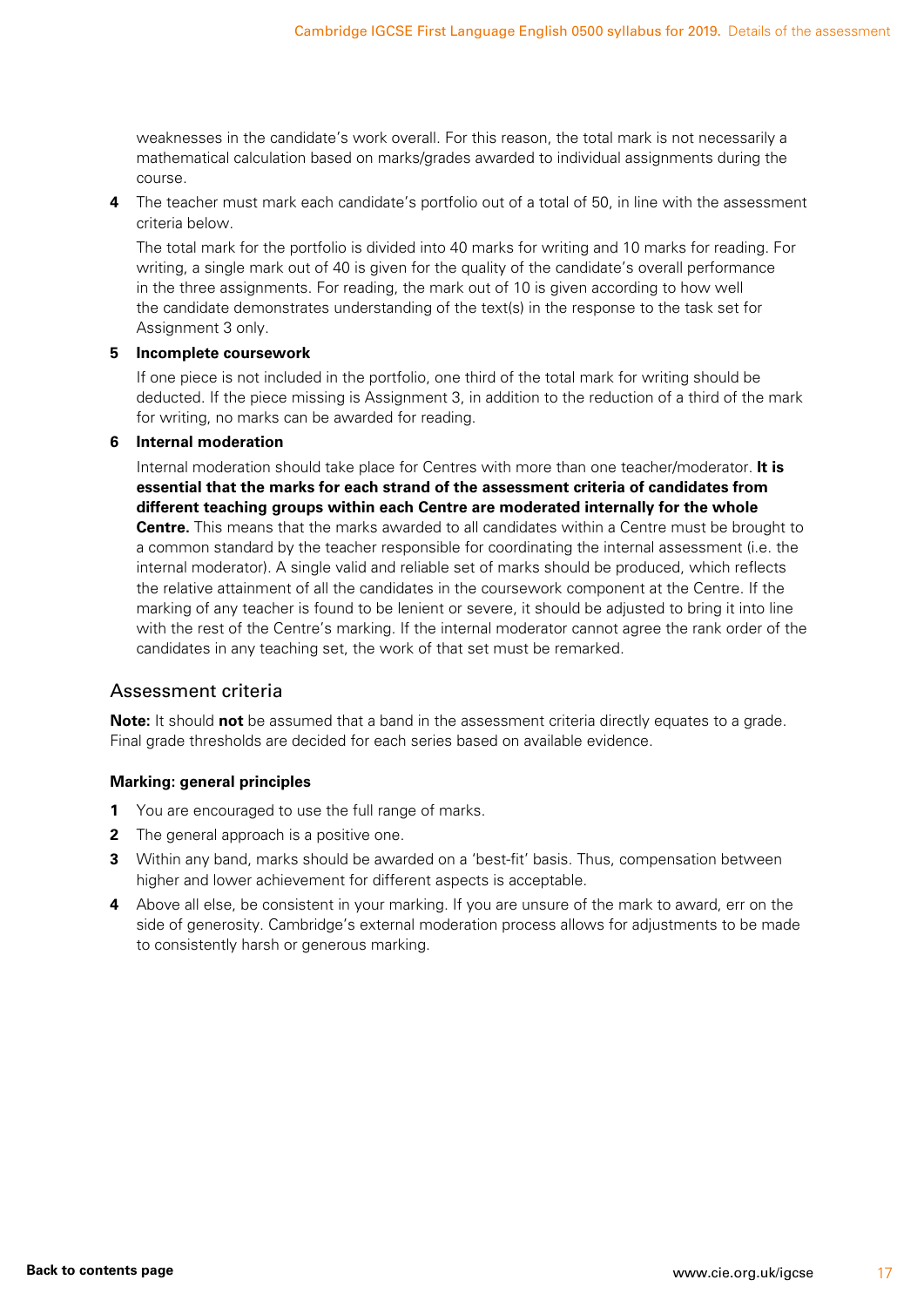#### **Table A: Band descriptions for writing (Assignments 1–3) (40 marks)**

**Band 8 (36–40): Confident and stylistic completion of challenging tasks throughout the portfolio**

- **W1:** Candidates describe and reflect effectively upon experience, give detail and analyse thoughtfully what is felt and imagined. Arguments are cogent and developed in mature, persuasive thought.
- **W2:** Facts, ideas and opinions are ordered logically, each stage in the argument or narrative carefully linked to the next. Paragraphing is a strength, and candidates are confident in experimenting where appropriate in the structure of expressive writing.
- **W3:** Candidates write with assurance, using a wide range of effective vocabulary.
- **W4:** Candidates vary their style with assurance to suit audience and context in all three assignments. They use well-constructed sentences.
- **W5:** Candidates write accurately. They use punctuation and grammatical structures to define shades of meaning. They spell simple, complex and technical words with precision.

#### **Band 7 (31–35): Frequent merit and interest in the choice of content and the manner of writing**

- **W1:** Candidates describe and reflect upon experience, and analyse with occasional success what is felt and imagined. Some argument is well developed and interesting, although the explanation may not always be consistent.
- **W2:** Facts, ideas and opinions are often well ordered so that the construction of the writing is clear to the reader. Sentences within paragraphs are mostly well sequenced, although some paragraphs may finish less effectively than they begin.
- **W3:** Candidates write with some confidence, demonstrating an emergent range of varied vocabulary.
- **W4:** Candidates give evidence of understanding the need to write appropriately to audience and context even if there is not complete consistency in the three assignments. There is some fluency in the construction of sentences.
- **W5:** Candidates show some signs of understanding how punctuation and grammatical structures can be used to aid communication. Errors of spelling, punctuation and grammar are minor, and rare at the top of this band.

#### **Band 6 (26–30): Competent writing with some development of ideas**

- **W1:** Candidates express clearly what is felt and imagined and supply some detail, explanation and exemplification for the benefit of the reader. Arguments are expressed in a competent series of relevant points and a clear attempt is made to develop some of them.
- **W2:** A clear attempt is made to present facts, ideas and opinions in an orderly way, although there may be some insecurity in the overall structure.
- **W3:** Candidates write competently, using appropriate, if sometimes unadventurous, vocabulary.
- **W4:** Candidates make a clear attempt in at least one assignment to write with a sense of audience and there may also be some evidence of adapting style to context. Sentences mostly link ideas successfully.
- **W5:** Candidates use punctuation and grammar competently although the range is not strong. There may be a number of minor errors especially at the bottom of this band and even occasional errors of sentence separation.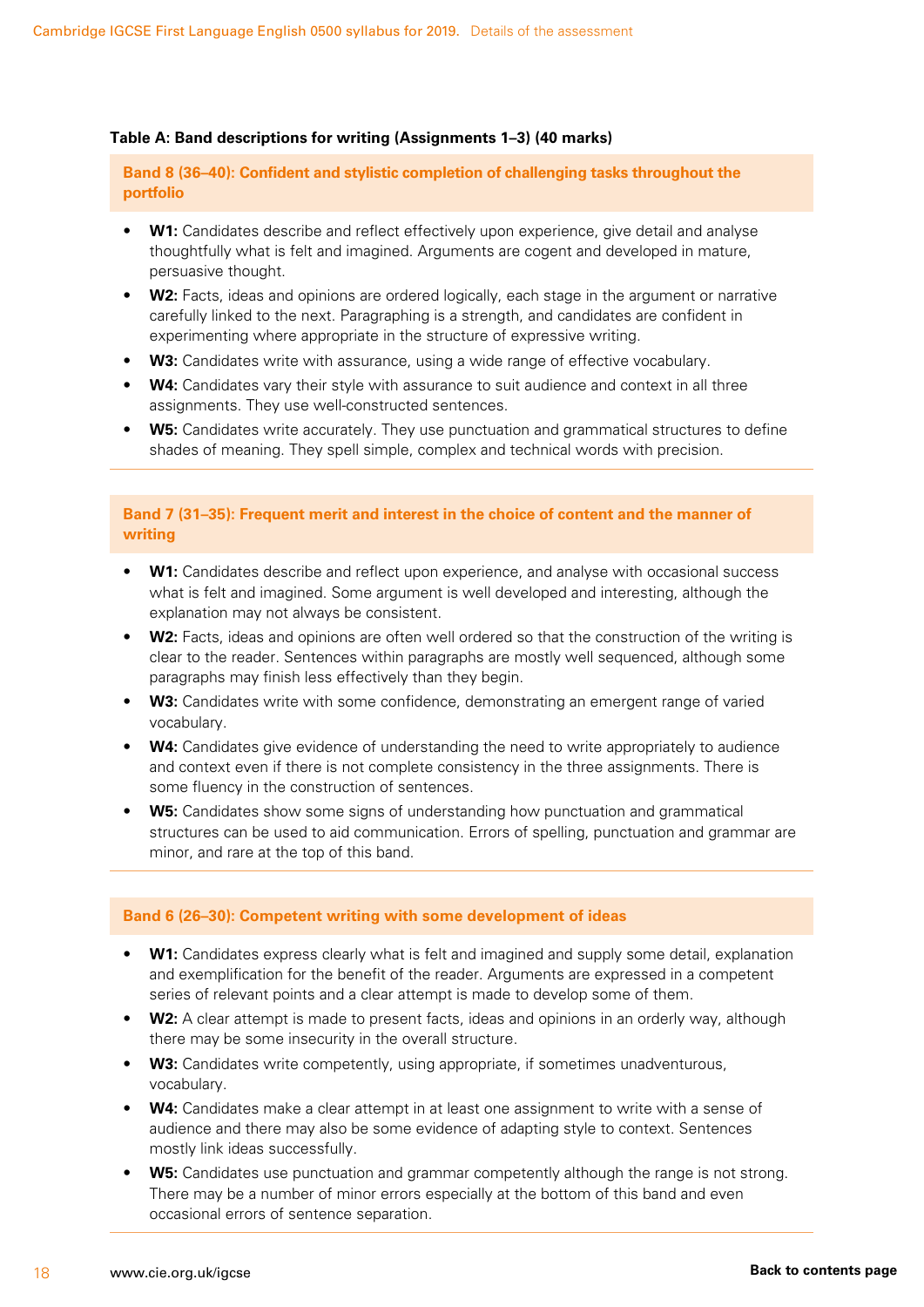**Band 5 (21–25): Satisfactory content with brief development and acceptable expression**

- **W1:** Candidates express with some clarity what is felt and imagined. Arguments are relevant to the topic and are developed partially with some brief effectiveness.
- **W2:** There is evidence of overall structure, but the writing may be presented more carefully in some sections than in others. There may be examples of repetition and the sequence of sentences within paragraphs may be insecure in places.
- **W3:** Candidates write with occasional competence, using a mixture of effective and straightforward vocabulary.
- **W4:** Candidates show occasional evidence of writing with some understanding of audience and context, but this is not sustained. Candidates use some complex and some simple sentences.
- **W5:** Candidates use a limited range of punctuation and grammatical structure with some care, although occasionally grammatical error will cause the reader some difficulty. There may be quite numerous errors, particularly of sentence separation and the misuse of commas.

#### **Band 4 (16–20): Simple writing, the meaning of which is not in doubt**

- **W1:** Candidates express intelligibly what is felt and imagined. Arguments are expressed with variable relevance, logic and development.
- **W2:** Facts, ideas and opinions are presented in paragraphs which may be inconsistent. The overall structure is unsound in places.
- **W3:** Candidates use simple, straightforward vocabulary.
- **W4:** Candidates make slight variations of style according to audience and context, although this does not seem deliberate. Simple sentences are correctly used and there may be an attempt to write complex sentences which have a slight lack of clarity.
- **W5:** Candidates show knowledge of simple punctuation and grammar, but the amount of error, especially of tense and the use of prepositions, is sometimes considerable. Sentence separation is often poor, but error does not prevent the reader from understanding what is written.

#### **Band 3 (11–15): Writing can be followed despite difficulties with expression**

- **W1:** Candidates make a simple attempt to express what is felt and imagined. Arguments are expressed very simply and briefly.
- **W2:** Facts, ideas and opinions may appear in partially formed paragraphs of inappropriate length and some attempt is made to provide a beginning and an end.
- **W3:** Candidates use simple, mainly accurate vocabulary.
- **W4:** Candidates may show occasional, brief acknowledgement of the possibility of writing for different audiences and contexts, but overall there is little variation of style. Attempts to write complex sentences may involve repetition of conjunctions and some blurring.
- **W5:** Candidates occasionally use appropriate punctuation and can spell simple words, but the reader is not convinced that their understanding, especially of grammar, is adequate.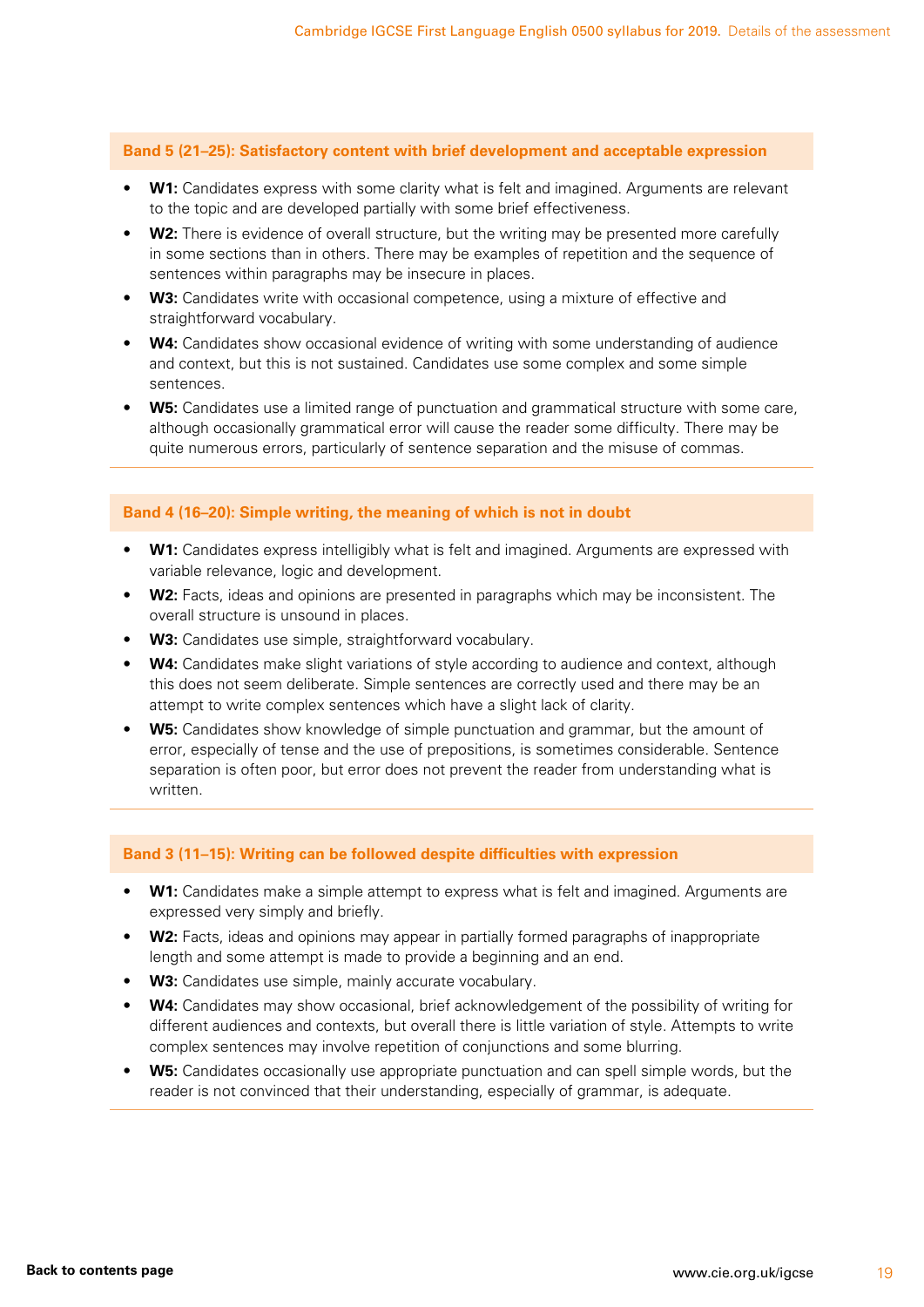#### **Band 2 (6–10): Some of the writing can be followed**

- **W1:** Candidates occasionally express what is felt, thought and imagined, but they are hampered by their command of language.
- **W2:** There may be some signs of an overall structure although inadequate presentation of facts, ideas and opinions creates blurring.
- **W3:** Candidates demonstrate a narrow vocabulary.
- W4: Candidates may write appropriately on the whole but their command of language is not strong enough to acknowledge audience or context. There are unlikely to be more than a few accurate sentences.
- **W5:** Weaknesses in spelling, punctuation and grammar are persistent, but the reader is able to follow at least part of the writing.

#### **Band 1 (1–5): Writing does not communicate adequately**

- **W1:** Very simple meanings are attempted, but most of the work is too inaccurate and blurred to make sense.
- **W2:** An absence of overall structure and paragraphing leads to confusion.
- **W3:** Very simple meanings are attempted, but the candidate's knowledge of vocabulary is too slight to make adequate sense.
- **W4:** There is insufficient evidence of audience, context or sentence structures to reward.
- **W5:** The amount and breadth of error prevents sufficient communication of meaning.

**Band 0 (0): Writing does not meet the above criteria**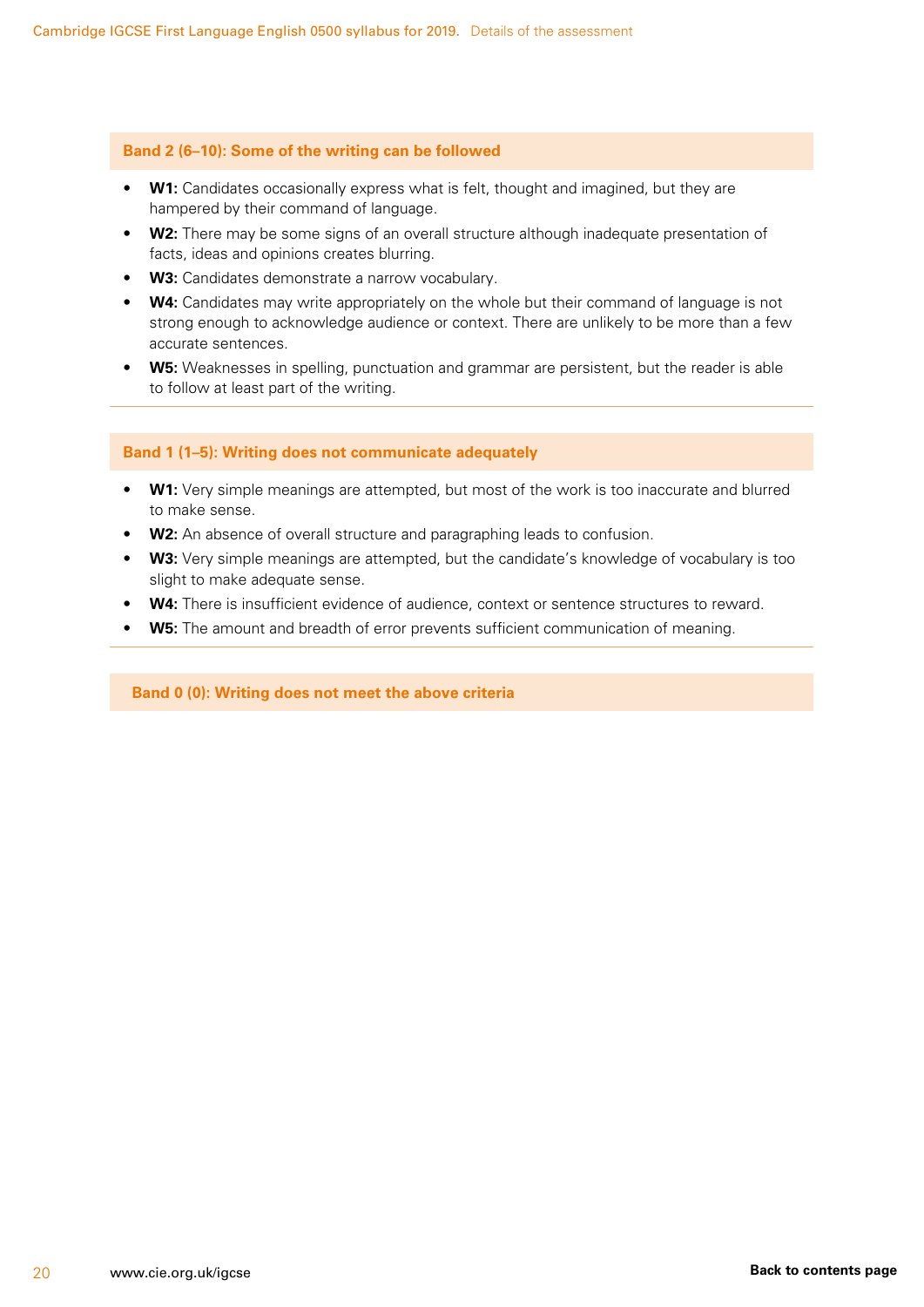| <b>Band 5</b><br>9–10 marks | Candidates analyse and evaluate several ideas and details from the text(s),<br>and develop lines of thought. Their own ideas are closely related to the<br>original text(s) and show a good understanding of the main arguments.                                     |
|-----------------------------|----------------------------------------------------------------------------------------------------------------------------------------------------------------------------------------------------------------------------------------------------------------------|
| <b>Band 4</b><br>7-8 marks  | Candidates respond in detail to ideas from the text(s), explaining them and<br>expressing views on them with varying degrees of effectiveness. There is<br>some reference to details in the original. Their own ideas are based on those<br>of the original text(s). |
| <b>Band 3</b><br>5-6 marks  | Candidates show some response to the ideas in the text(s), summarising<br>them and giving simple views on them. Their own thinking is relevant, if not<br>always tightly focused on the original text(s).                                                            |
| <b>Band 2</b><br>3-4 marks  | Candidates give a response to the original text(s). Their ideas are relevant to<br>the topic but make only occasional references to individual ideas or details in<br>the original text(s).                                                                          |
| <b>Band 1</b><br>1-2 marks  | Candidates write about the topic but there is little evidence that they have<br>read or understood the text(s).                                                                                                                                                      |
| <b>Band 0</b><br>0 marks    | There is no discernible reference to the topic or to the text(s).                                                                                                                                                                                                    |

#### **Table B: Band descriptions for reading (Assignment 3 only) (10 marks)**

#### Instructions for completing Individual Candidate Record Cards

- **1** A copy of the relevant Individual Candidate Record Card can be downloaded from www.cie.org.uk/samples
- **2** The database will ask you for the syllabus code and your Centre number, after which it will take you to the correct forms.
- **3** Mark the coursework assignment for each candidate according to the assessment criteria provided on pages 17–21.
- **4 (a)** Enter a mark for writing (out of 40) and a mark for reading (out of 10 Assignment 3 only) in the appropriate spaces on the record card.
	- **(b)** Complete other sections of the form.
- **5** Add the marks for writing and reading and enter the total mark (out of 50) in the appropriate box on the record card ('Total mark to be transferred to Coursework Assessment Summary Form').
- **6** Transfer the marks to the First Language English Component 4, Coursework Portfolio, Coursework Assessment Summary Form, in line with the instructions on page 22.
- **7** Retain all Individual Candidate Record Cards and samples of coursework.
- **Note:** Teachers should use these record cards only for candidates who have undertaken coursework as part of their Cambridge IGCSE.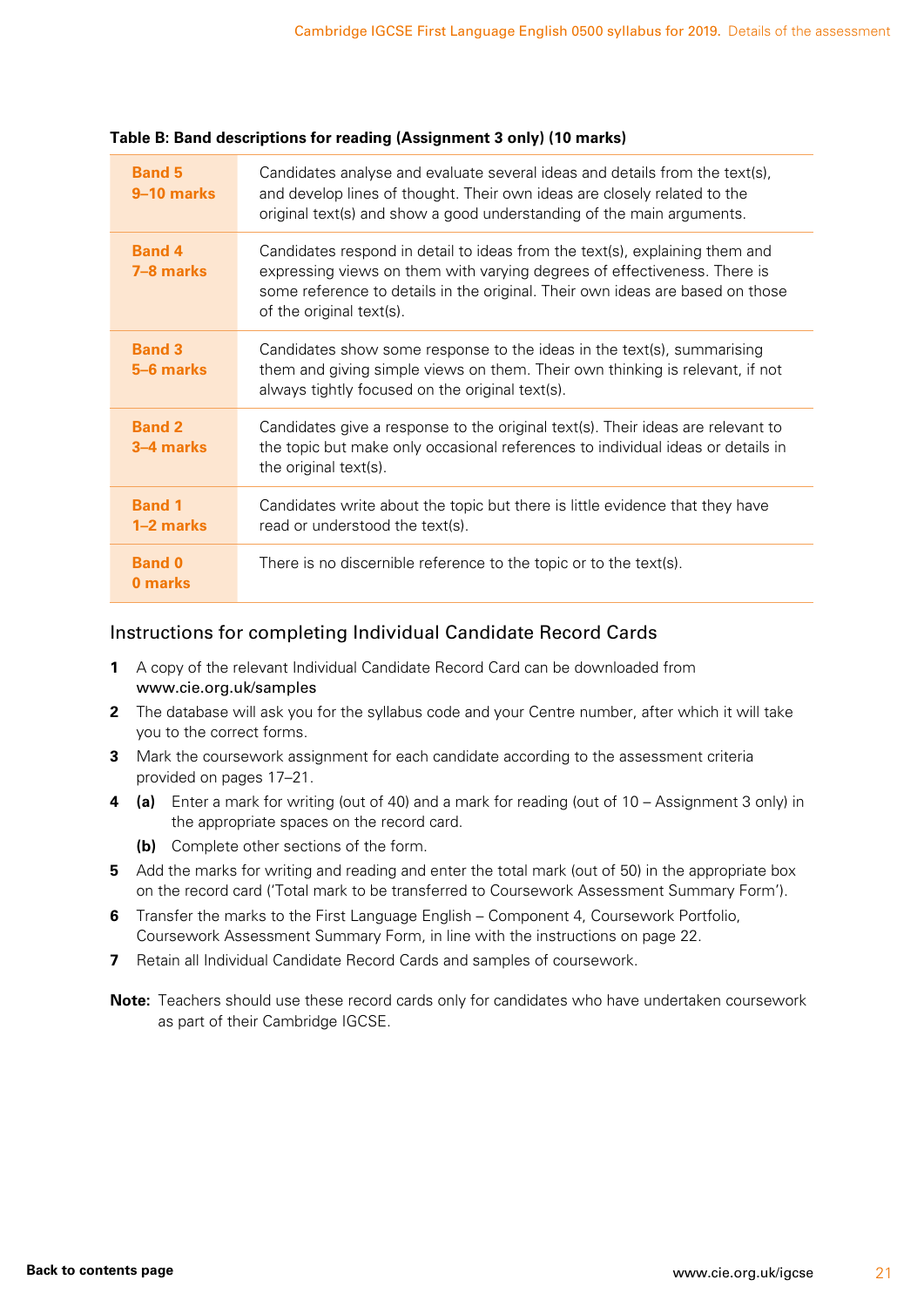#### Instructions for completing Coursework Assessment Summary Forms

- **1** A copy of the relevant Coursework Assessment Summary Form can be downloaded from www.cie.org.uk/samples
- **2** The database will ask you for the syllabus code and your Centre number, after which it will take you to the correct forms.
- **3** List the candidates in an order which allows the information to be transferred easily for submission to Cambridge at a later stage (i.e. in candidate index number order, where this is known). Show the teaching group or set for each candidate. The initials of the teacher may be used to indicate group or set.
- **4** Transfer each candidate's marks from her/his Individual Candidate Record Card to this summary form as follows:
	- **(a)** Enter the marks for writing (out of 40) and reading (out of 10 Assignment 3 only) in the relevant columns.
	- **(b)** Enter the total (out of 50) in the column headed 'Total Mark'.
	- **(c)** In the column headed 'Internally Moderated Mark', enter the mark (out of 50) awarded **after** internal moderation took place. Leave blank if not applicable. See pages 16–17 for information about internal moderation.
- **5** Both the teacher/moderator completing the form and, where applicable, the internal moderator(s) must check the form, and complete and sign the bottom portion.

#### Arrangements for external moderation

- **1** External moderation of internal assessment is carried out by Cambridge.
- **2** The total marks, or where applicable the internally moderated marks for **all** candidates, should be submitted to Cambridge separate to the despatch for the moderator. The final dates, sample sizes and methods for submitting these internally assessed marks are detailed in the *Cambridge Handbook*.
- **3** Please send the following to Cambridge to be sent to the moderator:
	- the candidates' work with the corresponding completed Individual Candidate Record Cards. Only send the work required for the sample
	- the completed Coursework Assessment Summary Form(s), with an asterisk (\*) against the candidates' names who are in the sample
	- the total marks, internally moderated where appropriate, for all candidates.
- **4** Send the required materials and work to Cambridge, to arrive by the final advertised date in the timetable. Do not wait until the end of the assessment period before sending these items.
- **5 If Cambridge's moderator thinks it is necessary, because the sample received is unsatisfactory or the process of internal moderation at the Centre has not produced a reliable rank order of candidates, Cambridge will request further samples. The Centre must send these as soon as the request is received.**

#### **6 Feedback following external moderation**

Centres will receive a brief report from the external moderator on the assessment of their candidates' portfolios. This will usually be sent at the time results are issued.

#### Resubmission and carrying forward of internally assessed marks

Information about resubmission and carrying forward of internally assessed marks can be found in the *Cambridge Handbook*.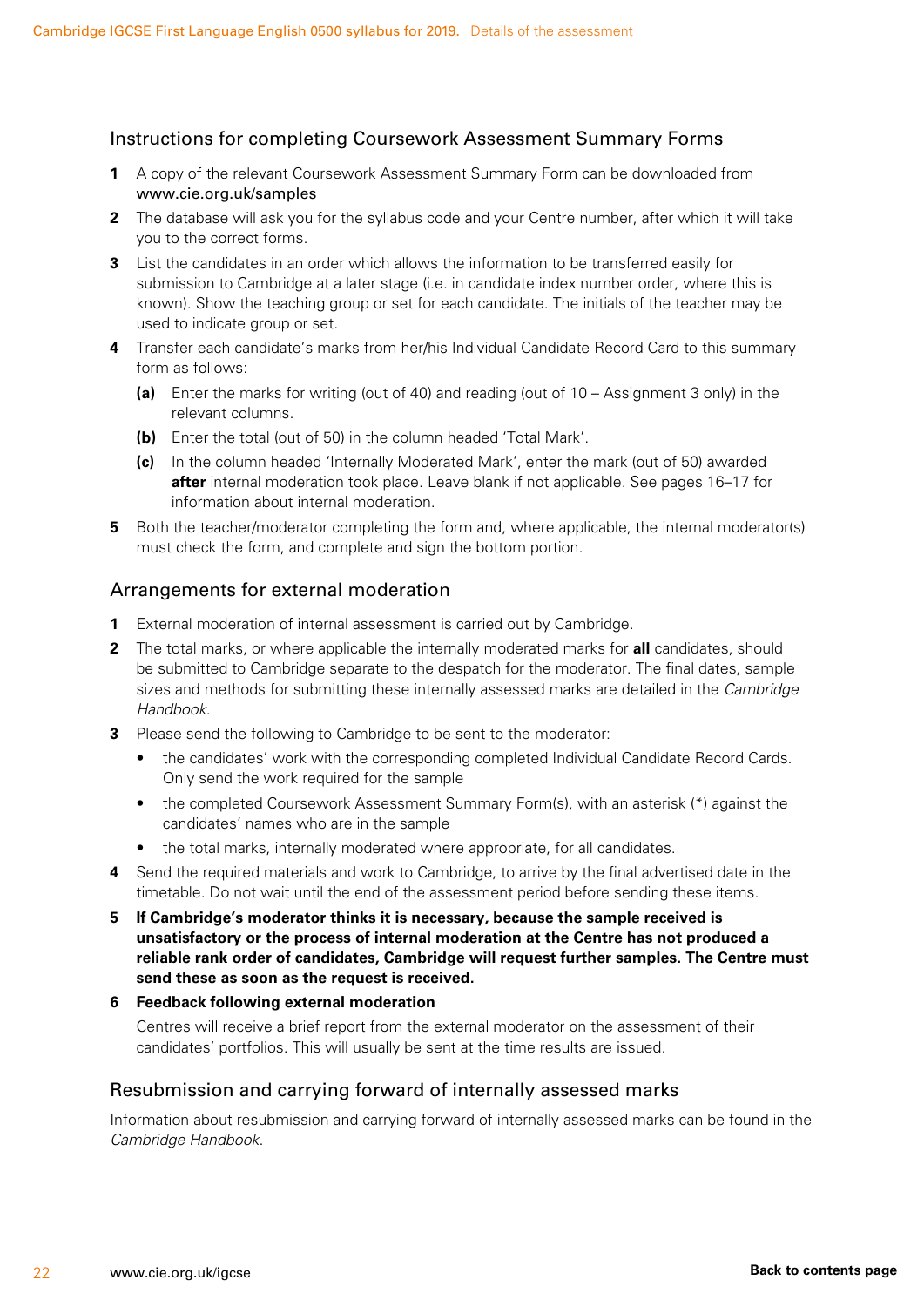#### <span id="page-24-0"></span>Component 5 – Speaking and Listening Test

Individual task and discussion, approximately 10–12 minutes, 30 marks

This information should be read in conjunction with the relevant sections of the *Cambridge Handbook*.

This component is optional for syllabus **0500** and is separately endorsed with grades of 1 (high) to 5 (low).

There is no question paper for the test. The test is **recorded** for **all** candidates.

The forms required for the conduct and assessment of the test may be downloaded from www.cie.org.uk/samples (see page 28 and page 31 for details).

The Speaking and Listening Test(s) take place during a period before the main examination series (see the relevant series' timetable).

Candidates must take the Speaking and Listening Test **once** only.

There are two parts to the test:

#### **Part 1 Individual Task (3–4 minutes) (10 marks)**

The candidate talks for about 3–4 minutes on a single topic or theme which they have selected prior to the test. For example, a presentation, a talk, a speech or a monologue (e.g. the candidate talks about his or her reactions to meeting a famous person; the candidate talks about a recent film he or she has seen and suggests why others would also like it).

The individual task tests the following speaking and listening assessment objectives (10 marks):

- SL1 articulate experience and express what is thought, felt and imagined
- SL2 present facts, ideas and opinions in a sustained, cohesive order
- SL3 communicate clearly, fluently and purposefully as an individual and in dialogue with other speakers
- SL4 use register appropriate to audience and context.

Dictionaries may be used to prepare the individual task, but they may **not** be taken into the test.

#### **Part 2 Discussion (6–7 minutes) (20 marks)**

The individual task leads into a conversation with the teacher/examiner about the candidate's chosen topic. For example, an account of meeting a famous person could be developed into a discussion of wider issues such as the nature and role of 'celebrity' and media intrusion; a talk about a film could be developed into discussion of wider issues such as censorship, popular culture and the film industry.

The discussion tests the following speaking and listening assessment objectives (20 marks):

- SL1 articulate experience and express what is thought, felt and imagined
- SL2 present facts, ideas and opinions in a sustained, cohesive order
- SL3 communicate clearly, fluently and purposefully as an individual and in dialogue with other speakers
- SL4 use register appropriate to audience and context
- SL5 listen to and respond appropriately to the contributions of others.

Dictionaries may **not** be used in the test.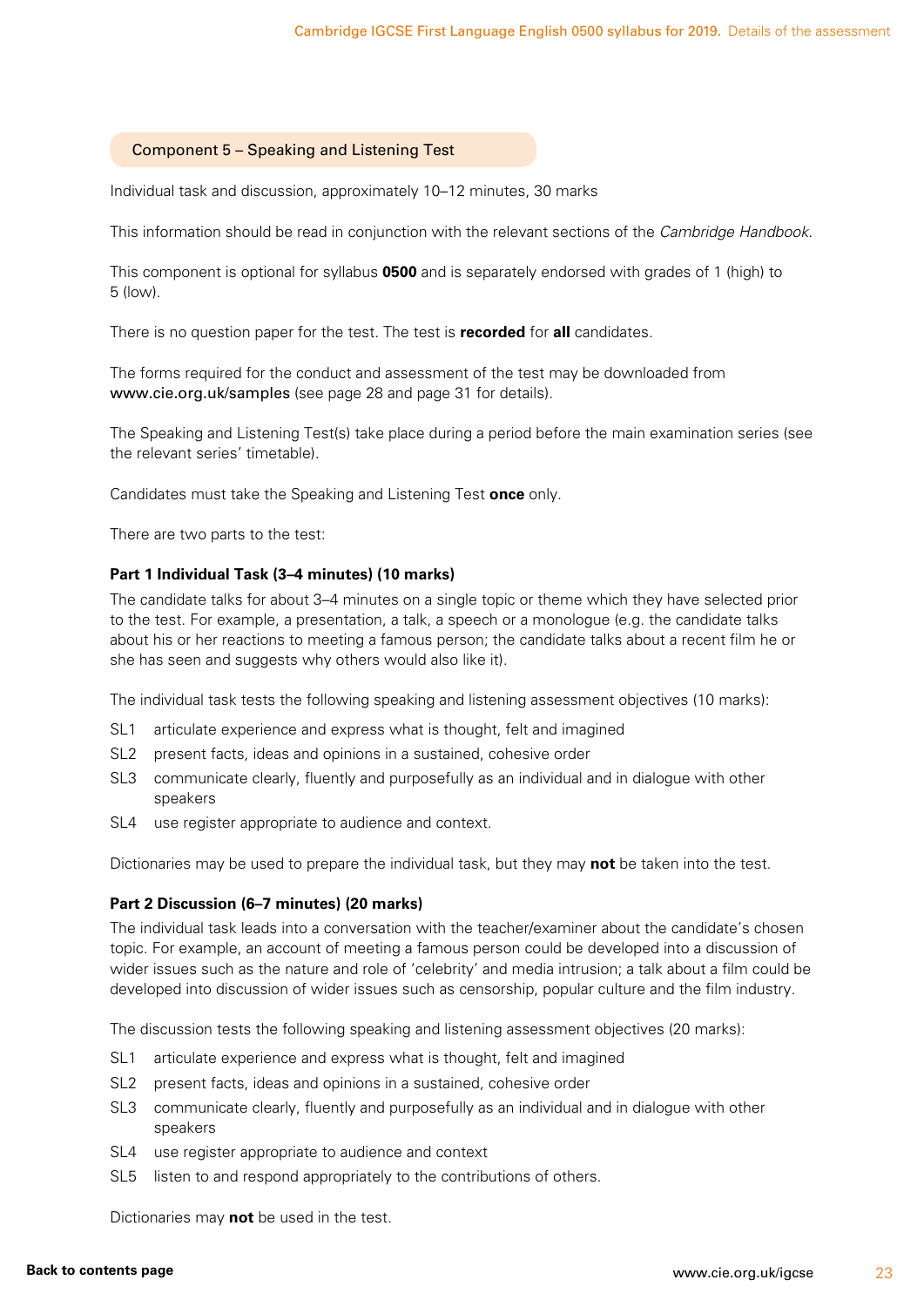<span id="page-25-0"></span>A teacher/examiner conducts and internally assesses the test(s) using the assessment criteria on pages 28–30. This teacher/examiner will usually be someone from the Centre's English department. They send the final marks, a recorded sample of the candidates' performance and completed forms for external moderation by Cambridge before the advertised final date. Centres will receive a brief report on the outcome of the external moderation.

### Additional information for Component 5 Speaking and Listening Test

This component is optional for syllabus **0500** and is separately endorsed.

Please read this information in conjunction with the relevant sections of the *Cambridge Handbook*.

#### Test structure

#### **Part 1 Individual task (3–4 minutes) (10 marks)**

For example, a presentation, a talk, a speech, a monologue.

- The candidate talks for about 3–4 minutes on a single topic or theme selected by the candidate prior to the test. The talk should be continuous and there should be no need for the teacher/ examiner to intervene. Teachers/examiners only interrupt to ask questions if candidates show no signs of finishing after about 4½ minutes, or to prompt candidates who are finding it difficult to continue.
- Candidates need to show that they are able to prepare and organise material, are aware of audience, and that they can select and employ a range of language devices.
- The individual task should be lively and interesting; candidates should therefore prepare a topic in which they have a personal interest.
- Candidates are encouraged to make presentations which are lively, by perhaps incorporating more creative presentational styles; taking up a 'voice' or presenting a dramatic monologue, for example.
- Candidates may bring a 'cue card' (about postcard size) into the examination room, to remind them of the main points they wish to make. Cue cards should contain a list of points, not continuous sentences. Candidates may also bring in a limited quantity of illustrative material, which may include maps, diagrams, statistics, pictures and short articles. Reading from, or reliance on, a script is not allowed.
- Candidates are encouraged to select their own topic. The topic should be appropriate and chosen with the support and advice of the candidate's teacher. If a Centre has a specific query relating to this, they should contact Cambridge. The teacher must not be involved in the preparation of material for the individual task.

This part of the test is to be assessed using Table A of the assessment criteria, which can be found page 29.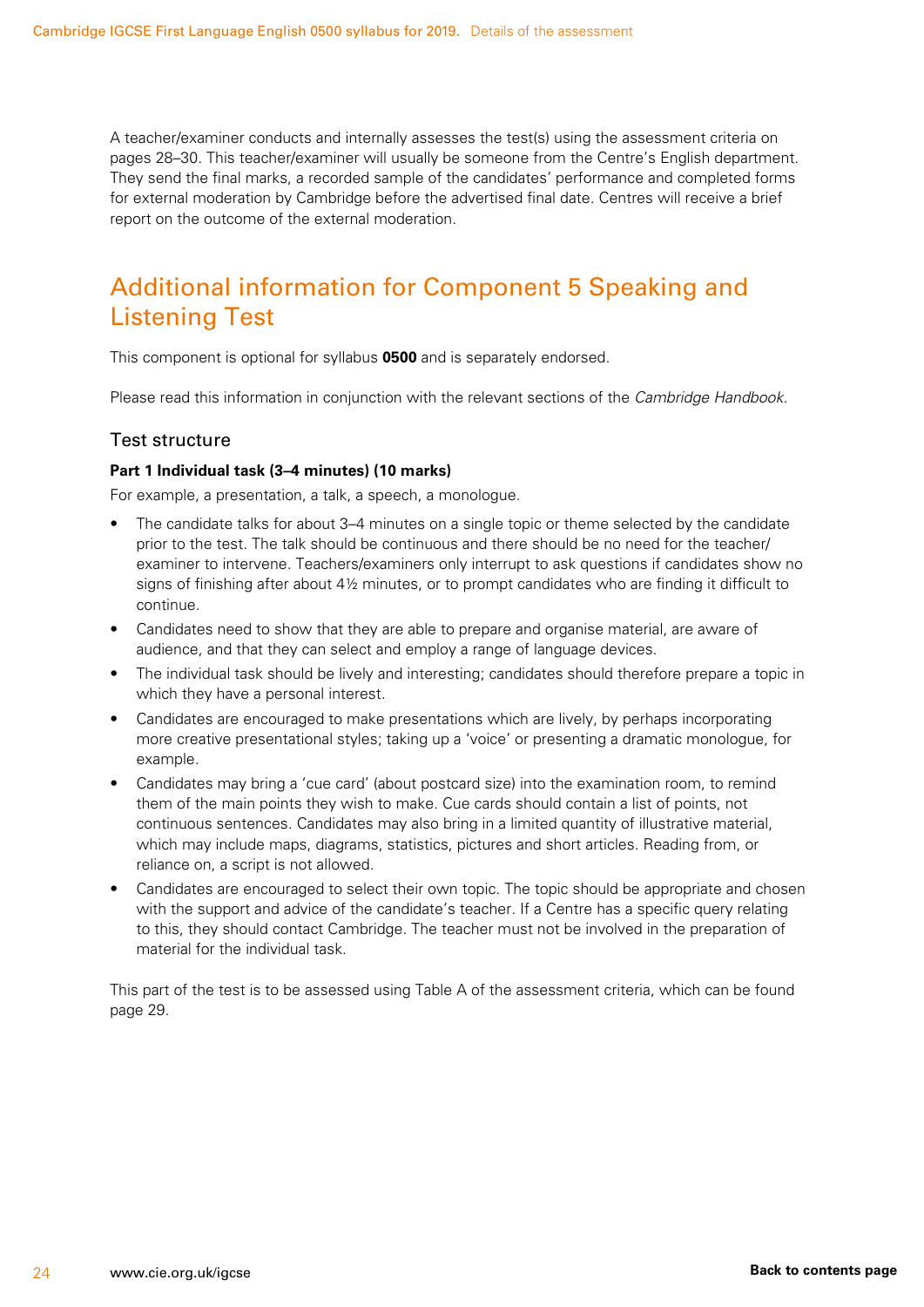#### **Part 2 Discussion (6–7 minutes) (20 marks)**

- The individual task leads into a conversation with the teacher/examiner about the candidate's chosen topic. The role of the teacher/examiner in this conversation is that of an interested and sympathetic participant, allowing the candidate every opportunity both to put views forward, and to seek information and opinions from the teacher/examiner.
- During the individual task, teachers/examiners are likely to make notes in order to help them ask appropriate questions.
- Candidates must be prepared to supply additional factual material where appropriate and to express and defend a point of view. In order to give the candidate every opportunity to do this, questions are of the 'tell me more about...', 'why?' and 'how?' variety, rather than closed questions which may be answered by 'yes/no'.
- Candidates should be encouraged to consider how a conversation might develop around their chosen topic; if they cannot think of six questions they could be asked, the topic is unlikely to be easy to discuss.
- Candidates should not be made to feel embarrassed about expressing viewpoints that are not those of the teacher/examiner. The teacher/examiner may wish to ask questions about those views, but must not be antagonistic towards the candidate.
- The teacher/examiner should normally allow 6–7 minutes for each candidate. If a candidate 'dries up' after a few minutes, the teacher/examiner should keep trying to make conversation so that the candidate is given every opportunity to do themselves justice. Teachers/examiners should be ready to explore another aspect of the topic if candidates are obviously out of their depth. Questions should be rephrased (rather than repeated) in an attempt to continue the dialogue.
- Teachers/examiners should beware of talking too much and of candidates being given credit for what the teacher/examiner has actually said. Candidates are responsible for showing that they can converse adequately; at the same time the teacher/examiner must make sure the candidate is given every opportunity to converse by following up any opening given.

This part of the test is to be assessed using Table B of the assessment criteria, which can be found on page 30.

#### Administrative arrangements

#### **1 Timetabling**

- The Speaking and Listening Tests take place in the two months before the main examination period, as notified on the timetable. Each Centre will decide on a convenient time within this period for its tests.
- To allow sufficient time for moderation, please keep to the dates given for completing the Speaking and Listening Tests, conducting internal moderation where applicable, and for sending recordings and marks to Cambridge.

#### **2 Materials for the Speaking and Listening Test**

- There is no question paper for the test.
- Marking instructions and the Oral Examination Summary Form (see page 28 and page 31) for conducting and assessing the Speaking and Listening Test must be photocopied as required.
- The Centre must provide its own CDs (for the recording of the test for external moderation) and these must be of good quality. (Note that it is permissible to use audio cassettes, but the use of CDs and digital recording equipment is strongly preferred.)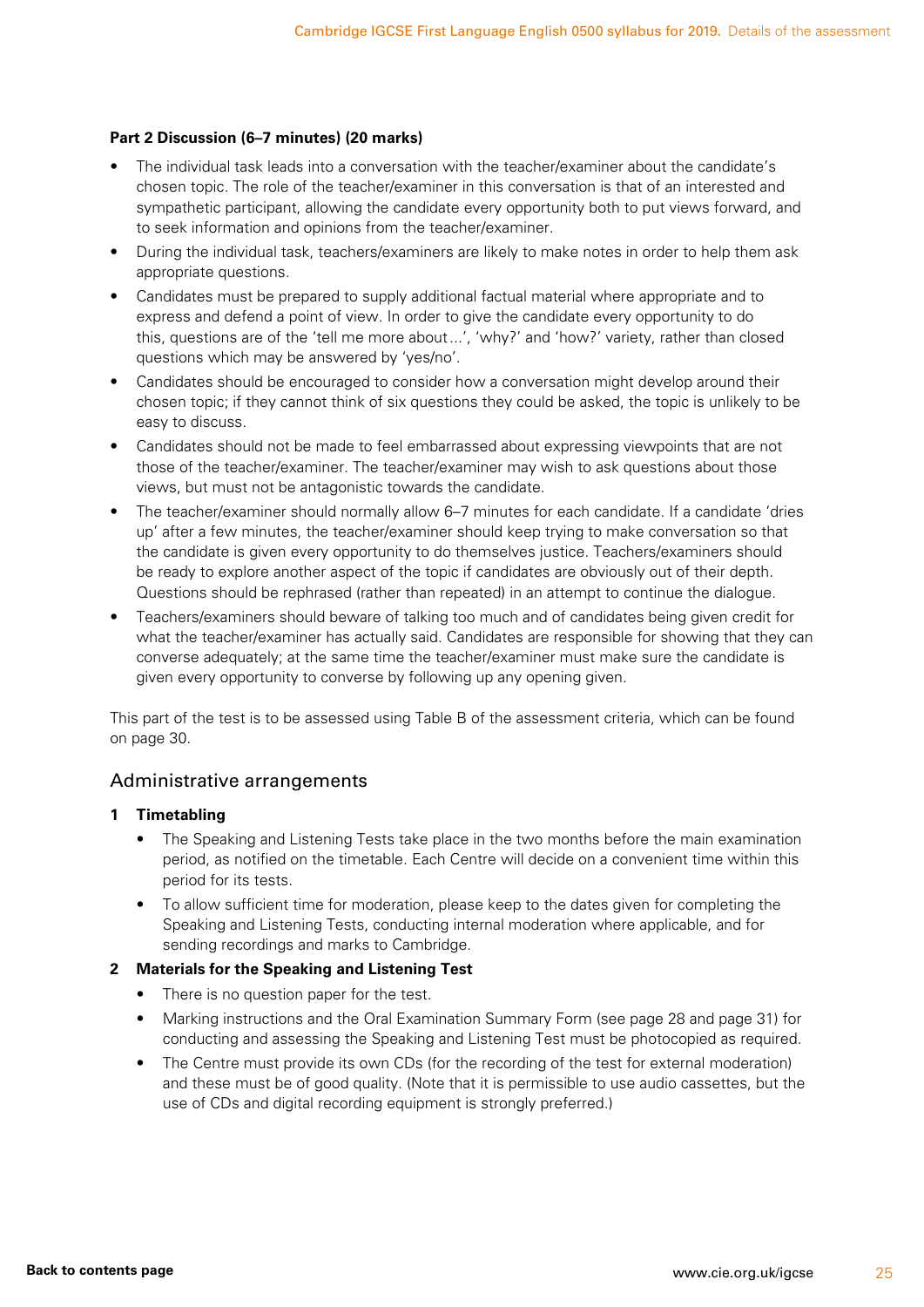#### **3 Appointment of teacher/examiner(s)**

- Each Centre selects its own examiner. This is usually a teacher from within the English department, but could be someone local from outside the Centre.
- The teacher/examiner conducts and assesses the test and submits a recorded sample for moderation by Cambridge.
- To make it easier to keep a common standard, there should be only one teacher/examiner per Centre.
- Before the start of the examination period, Centres with large numbers of candidates (more than 30) must get agreement from Cambridge to use additional teachers/examiners.
- Cambridge is not responsible for any fees agreed.

#### **4 The Oral Examination Summary Form**

- **(a)** The Oral Examination Summary Form is a working document, on which the marks for each section of the test are to be entered in detail, as specified in the instructions on page 31. Be very careful to check all additions.
- **(b)** The total marks, or where applicable the internally moderated marks, should then be submitted to Cambridge as detailed in the *Cambridge Handbook*.

#### **5 Despatch and return of marks and forms**

- **(a)** The total marks, or the internally moderated marks where applicable, are to be returned to Cambridge once all the tests have been completed. The final date for receipt is the end of the examination period for the Speaking and Listening Tests as detailed on the timetable. Do not wait until the end of the assessment period before sending them.
- **(b)** Copies of all marks are to be kept by the Centre in case of postal losses or delays.

#### **6 Arrangements for the test**

- The Speaking and Listening Test should be taken once only; candidates must not repeat the test. If a Centre has a specific query relating to this, they should contact Cambridge.
- Examination conditions must be in place in the area where the tests take place. A supervisor must be present outside the examination room to make sure that candidates leaving the room do not communicate with those waiting to enter. Candidates may bring a 'cue card' (about postcard size) into the examination room to remind them of the main points they wish to make. Cue cards should contain a list of points, not continuous sentences. Candidates may also bring with them a limited quantity of illustrative material, which may include maps, diagrams, statistics, pictures and short articles. Candidates are not allowed to have a script, nor are they allowed to consult dictionaries.
- Requests for special consideration must be made on the special consideration forms supplied to the Centre, and returned to Cambridge as indicated.
- Candidates must be examined on their own. No other person should be present during the test, with the exception of another teacher/examiner, the moderator, or an officer from Cambridge.
- The teacher/examiner should be positioned so that they face the candidate when they enter the room, with a table between the teacher/examiner and the candidate. Do not allow candidates to sit in a position where they can see what the teacher/examiner is writing on the mark sheets, as this can be distracting.
- A good teacher/examiner tries to put candidates at ease and sends candidates out of the examination smiling, no matter how good or bad their performance. The use of expressions such as 'very good', which a candidate may interpret as comments on performance, should, however, be avoided.
- Other recommendations for teacher/examiners: do not walk about or distract candidates in any way (e.g. by doodling or fiddling with papers); always appear interested, even in mundane matters; never show undue surprise, impatience or mockery; never correct a candidate.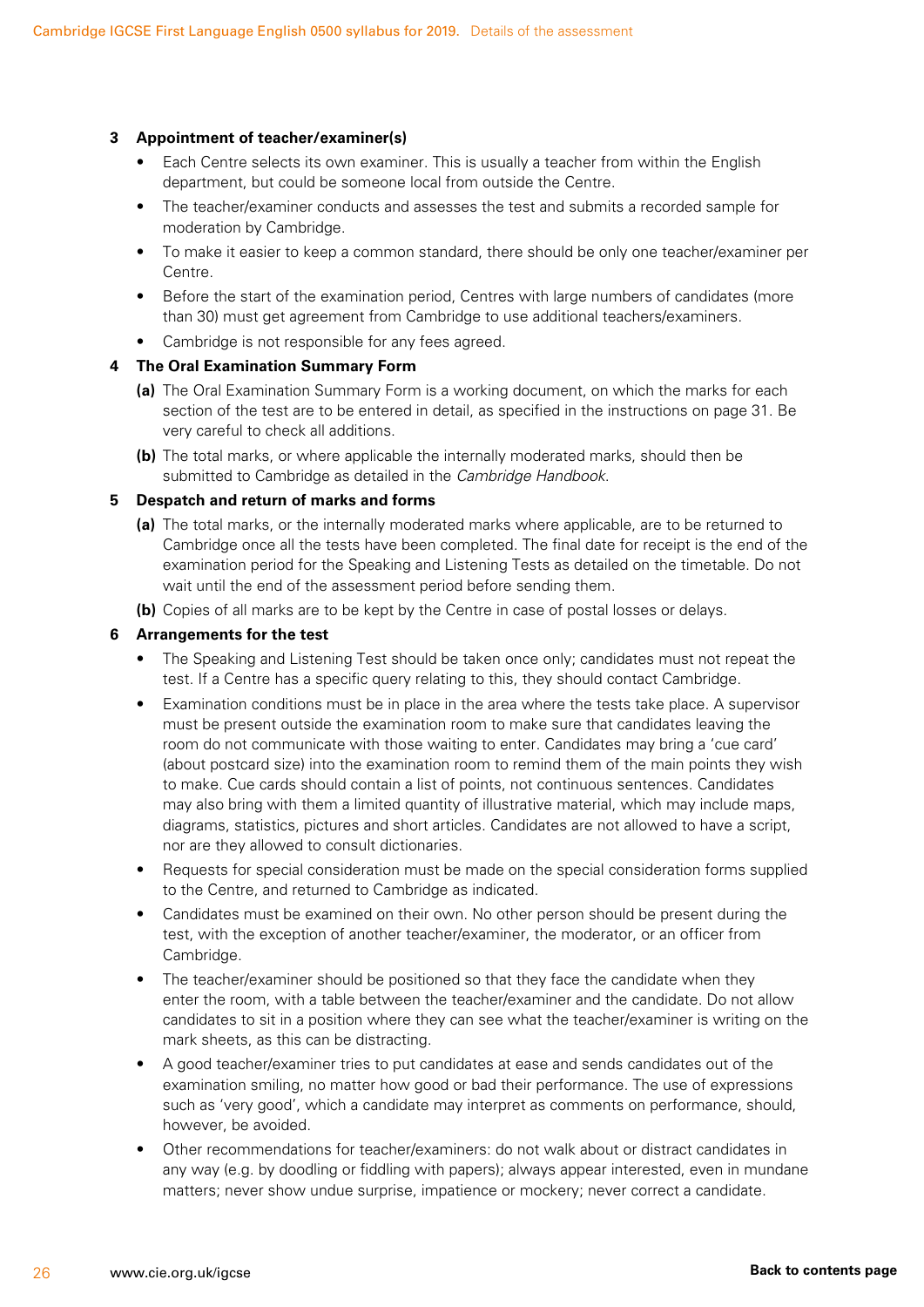#### **7 Recording of candidates**

- Each teacher/examiner must record the Speaking and Listening Test for **all** candidates they examine.
- Centres must check well in advance that a suitably quiet room is available and that their recording equipment is working. Please avoid rooms that are too close to a playground, recreation room or noisy classroom. Unnecessary background noise must be excluded.
- The recording equipment and the CD(s) should be tested *in situ* before the actual test, ideally with one of the candidates. It is essential that new unrecorded CDs are used. These must be supplied by the Centre. A recorder with external microphones is recommended so that separate microphones can be used for the candidate and the teacher/examiner. If only one microphone is used, it should be placed facing the candidate. With a softly-spoken candidate, the microphone should be placed nearer to the candidate before the start of the test. Please do not adjust the volume control during an examination.
- Each recording should be introduced clearly by the teacher/examiner as follows: "Centre name and number: e.g. *New School, Wellington; Centre number NZ999*

Examination: *Cambridge IGCSE First Language English, Syllabus 0500, Component 5, Speaking and Listening Test*

Examiner: e.g. *Ms Tui Smith*

Date: e.g. *2 March, 2017*"

Each candidate should be introduced clearly by the teacher/examiner as follows:

"Candidate number: e.g. *0123*

Candidate name: e.g. *Charlie Cheng*"

At the end of the recording, please state "*End of recording*".

- Once a test has begun, **do not interrupt or repeat the recording**. On no account should you stop and re-start the recording during a test.
- The Speaking and Listening Test cannot be repeated in the same examination series. If a Centre has a specific query about this, they should contact Cambridge at info@cie.org.uk
- The contents of each CD must be clearly labelled. Before the set of recordings is sent to Cambridge, make spot checks to ensure every candidate can be clearly heard.
- For Centres using cassette tapes, in addition to the above, the recording should begin at the start of side 1. Care should be taken to avoid long gaps and extraneous noise. Both sides of each cassette should be used before beginning a new cassette and the contents of each should be clearly labelled. At the end of the recording on each side of the cassette, the teacher/examiner states: "No further recordings on this side." Cassettes should be rewound to the start of side 1 before they are sent to Cambridge.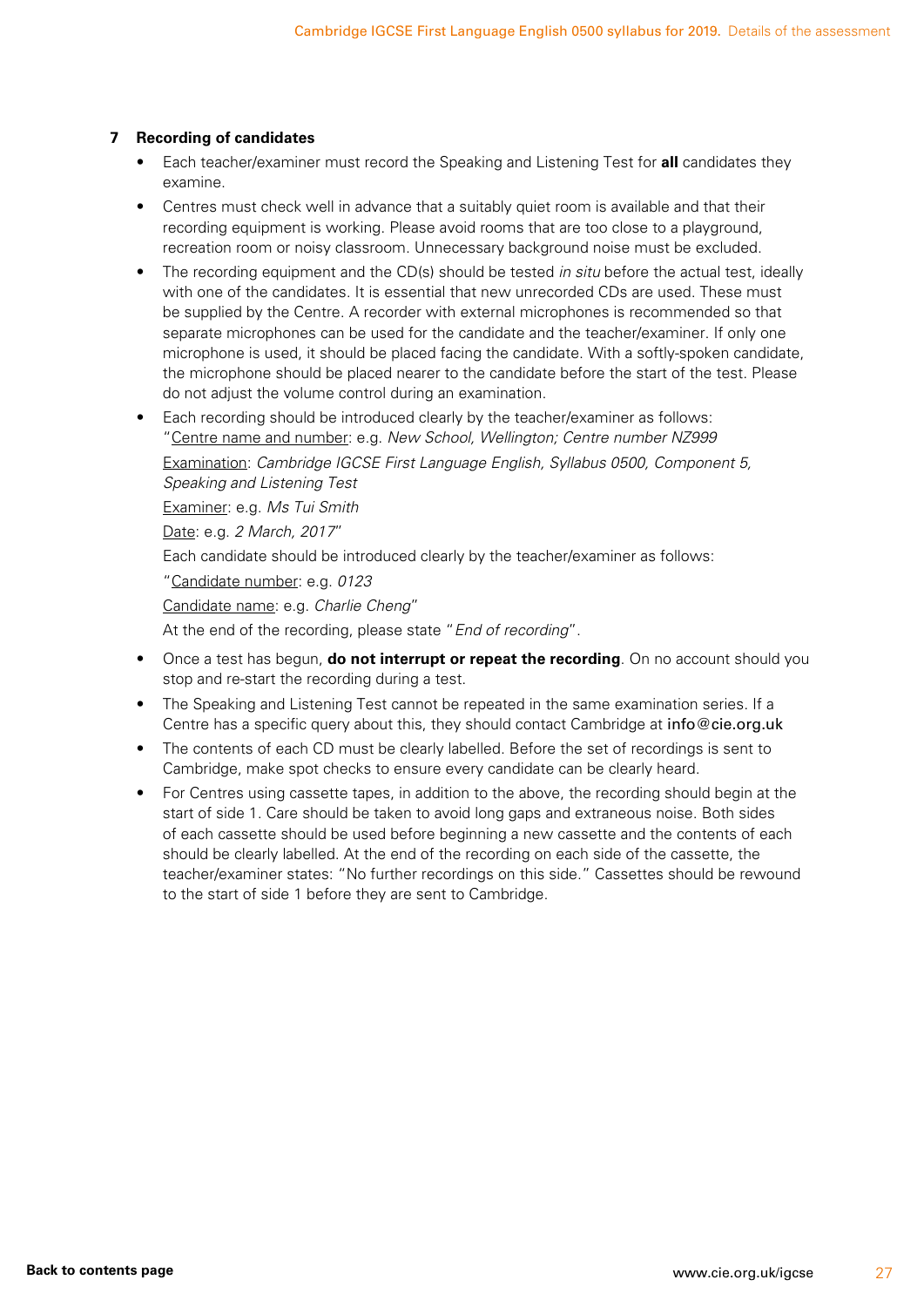#### Marking instructions

- **1** Candidates' marks must be recorded on the Oral Examination Summary Form produced by Cambridge. This form, and the instructions for completing it, may be downloaded from www.cie.org.uk/samples. The database will ask you for the syllabus code (i.e. 0500) and your Centre number, after which it will take you to the correct forms. Follow the instructions when completing each form.
- **2** The total mark for the two parts to the test must be based on how the assessment criteria have been met.
- **3** The teacher must mark each candidate's test out of a total of 30, in line with the assessment criteria below. The total mark for the test is divided into 10 marks for speaking on Part 1 (Individual task), and 10 marks for speaking and 10 marks for listening on Part 2 (Discussion).

#### **4 Internal moderation**

**If more than one teacher/examiner is used within a Centre, it is essential that the marks for each strand of the assessment criteria are moderated internally for the whole Centre.** This means that the marks awarded to all candidates within a Centre must be brought to a common standard by the teacher responsible for coordinating the internal assessment (i.e. the internal moderator). A single valid and reliable set of marks should be produced which reflects the relative attainment of all the candidates in the test at the Centre. If the marking of any teacher is found to be lenient or severe, it should be adjusted to bring it into line with the rest of the Centre's marking. If the internal moderator cannot agree the rank order of the candidates in any teaching set, the work of that set must be remarked.

#### Assessment criteria

**Note:** It should **not** be assumed that a band in the assessment criteria directly equates to a grade. Final grade thresholds are decided for each session based on available evidence.

#### **Marking: general principles**

- **1** You are encouraged to use the full range of marks, bearing in mind that it is not necessary for a candidate to give a faultless performance for maximum marks to be awarded within any single category.
- **2** The general approach is a positive one.
- **3** Within any band, marks should be awarded on a 'best-fit' basis. Thus, compensation between higher and lower achievement for different aspects is acceptable.
- **4** Above all else, be consistent in your marking. If you are unsure of the mark to award, err on the side of generosity. Cambridge's external moderation process allows for adjustments to be made to consistently harsh or generous marking.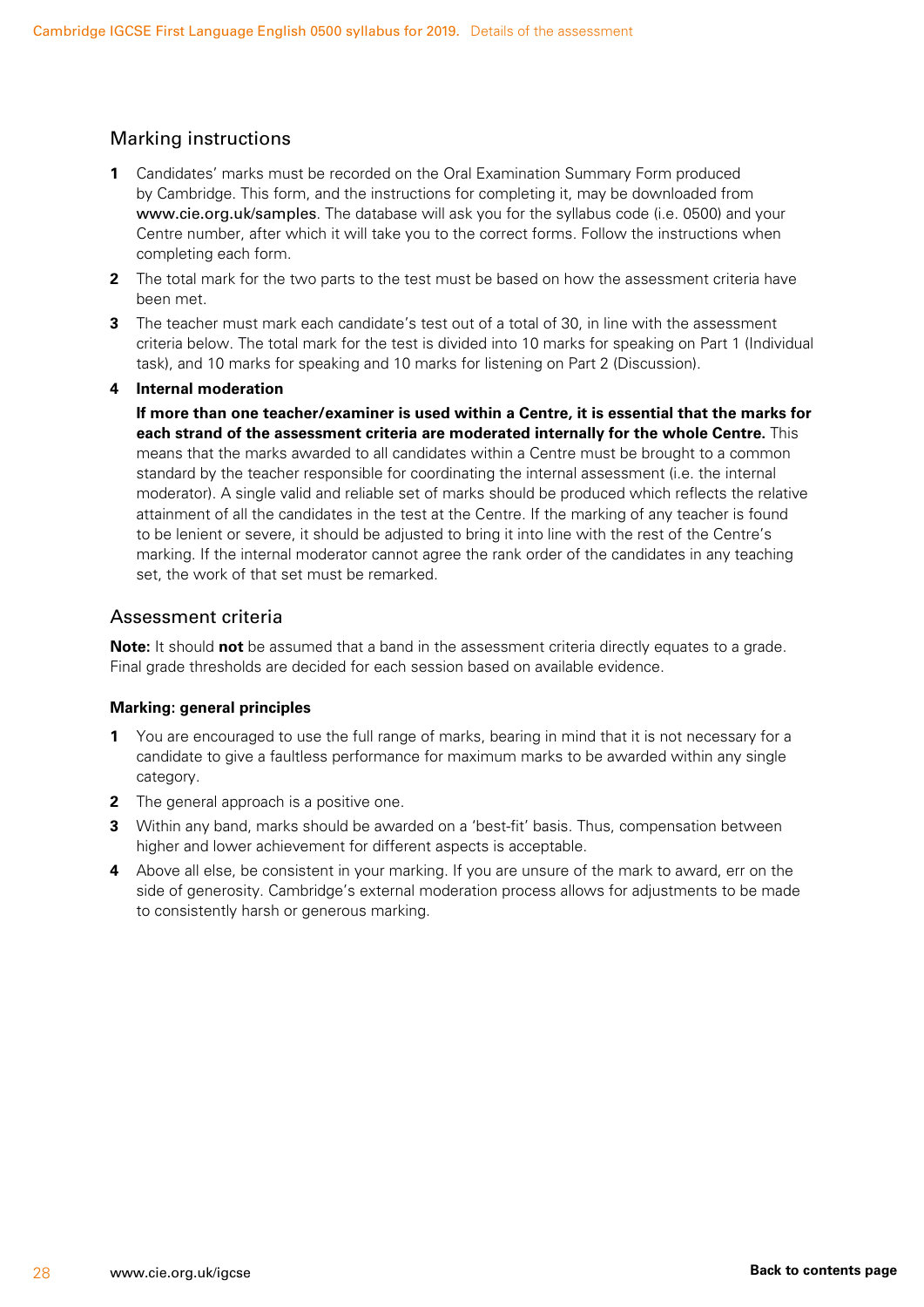| <b>Band 5</b><br>9–10 marks | Full and well organised use of content; lively delivery sustaining audience<br>interest; employs a wide range of language devices (e.g. tone, irony,<br>emphasis) accurately and sometimes eloquently.                      |
|-----------------------------|-----------------------------------------------------------------------------------------------------------------------------------------------------------------------------------------------------------------------------|
| <b>Band 4</b><br>7-8 marks  | Sound use of content; delivery may occasionally be stilted, but audience<br>interest is generally maintained; employs a good range of language devices<br>(e.g. tone, irony, emphasis) soundly.                             |
| <b>Band 3</b><br>5-6 marks  | Adequate use of content; delivery is secure but at times unimaginative,<br>resulting in some loss of audience interest; language devices (e.g. tone,<br>irony, emphasis) are used safely and appropriately.                 |
| <b>Band 2</b><br>3–4 marks  | Content is thin or perhaps inconsistently used; delivery is not secure,<br>resulting in significant loss of audience interest; limited employment of<br>language devices (e.g. tone, irony, emphasis) with some inaccuracy. |
| <b>Band 1</b><br>1–2 marks  | Content is mostly undeveloped and/or very thin; delivery is weak and the<br>audience is generally lost; not able to use language devices (e.g. tone, irony,<br>emphasis) or devices used with serious error.                |
| <b>Band 0</b><br>0 marks    | Does not meet the above criteria.                                                                                                                                                                                           |

#### **Table A: Band descriptions for Component 5, Part 1 – Individual task (10 marks)**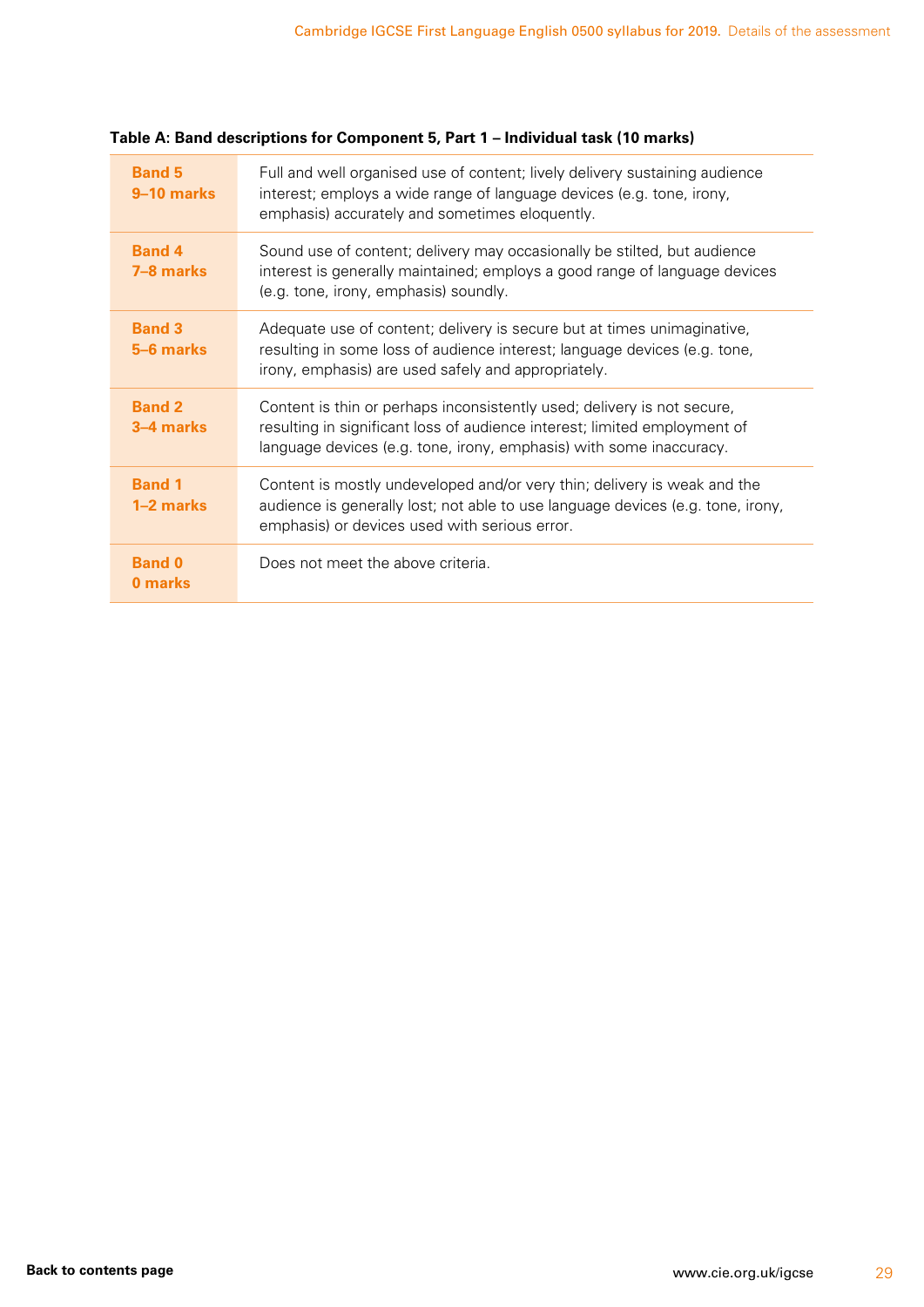#### **Table B: Band descriptions for Component 5, Part 2 – Discussion (20 marks)**

For Part 2, separate marks for each category (speaking, listening) should be arrived at.

| <b>Speaking</b>             |                                                                                                                                                                                                                                                                                      | <b>Listening</b>            |                                                                                                                                                                          |
|-----------------------------|--------------------------------------------------------------------------------------------------------------------------------------------------------------------------------------------------------------------------------------------------------------------------------------|-----------------------------|--------------------------------------------------------------------------------------------------------------------------------------------------------------------------|
| <b>Band 5</b><br>9-10 marks | Extends the subject matter and<br>elicits responses from the listener;<br>speaks on equal terms with the<br>listener. Employs a wide range<br>of language devices (e.g. tone,<br>irony, emphasis) accurately and<br>sometimes eloquently.                                            | <b>Band 5</b><br>9-10 marks | Responds fully to questions<br>and develops prompts; deals<br>confidently and sometimes<br>enthusiastically with alterations<br>in the direction of the<br>conversation. |
| <b>Band 4</b><br>7-8 marks  | Subject matter is organised and<br>expressed competently; attempts<br>to speak on equal terms with the<br>listener but with a varying degree<br>of success. Employs a good range<br>of language devices (e.g. tone,<br>irony, emphasis) soundly.                                     | <b>Band 4</b><br>7-8 marks  | Responds appropriately and in<br>some detail to questions and<br>prompts; deals appropriately<br>with most of the changes in<br>direction of the conversation.           |
| <b>Band 3</b><br>5-6 marks  | Deals with the subject matter<br>adequately; the listener is<br>generally but not always<br>prominent. Language devices (e.g.<br>tone, irony, emphasis) are used<br>safely and appropriately.                                                                                        | <b>Band 3</b><br>5-6 marks  | Responds to questions<br>adequately but deals less<br>effectively with prompts;<br>changes in the direction of the<br>conversation are occasionally<br>dealt with.       |
| <b>Band 2</b><br>3-4 marks  | There is evidence of some<br>linking together of ideas relating<br>to the subject matter but it is<br>inconsistent; accepts that the<br>listener is in full control of the<br>conversation. Limited use of<br>language devices (e.g. tone, irony,<br>emphasis) with some inaccuracy. | <b>Band 2</b><br>3-4 marks  | Provides limited response to<br>the questions and struggles<br>to develop prompts; tends to<br>maintain the direction of the<br>conversation.                            |
| <b>Band 1</b><br>1-2 marks  | Simple facts and ideas are<br>expressed with generally<br>unsuccessful attempts at<br>organisation; is barely capable<br>of engaging in a two-way<br>conversation. Not able to use<br>language devices (e.g. tone, irony,<br>emphasis) or devices used with<br>serious error.        | <b>Band 1</b><br>1-2 marks  | Responds simply or is unable<br>to respond to questions or<br>prompts; cannot recognise<br>changes in the direction of the<br>conversation.                              |
| <b>Band 0</b><br>0 marks    | Does not meet the above criteria.                                                                                                                                                                                                                                                    | <b>Band 0</b><br>0 marks    | Does not meet the above<br>criteria.                                                                                                                                     |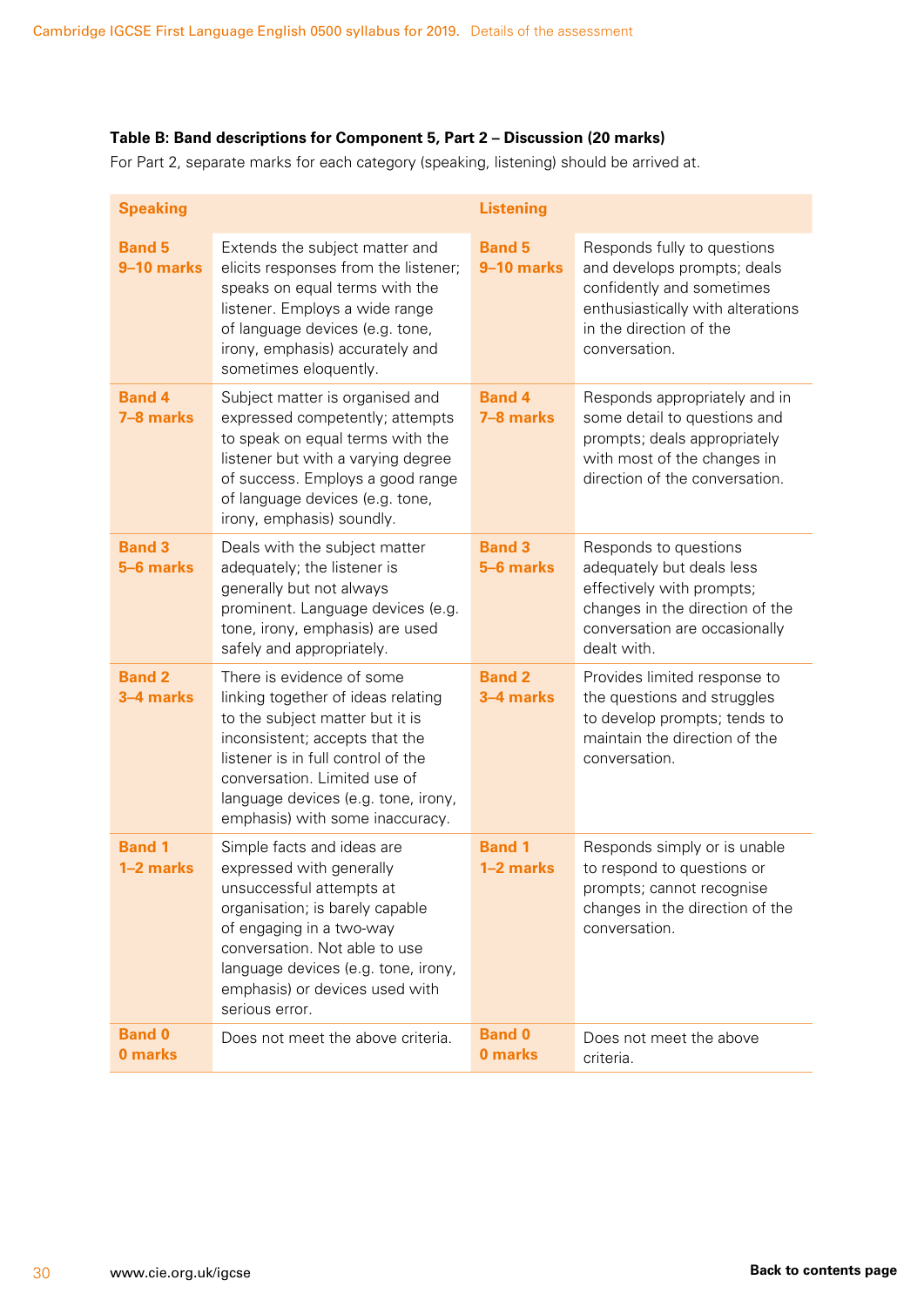#### Instructions for completing Oral Examination Summary Forms

- **1** A copy of the Oral Examination Summary Form can be downloaded from www.cie.org.uk/samples
- **2** The database will ask you for the syllabus code and your Centre number, after which it will take you to the correct forms.
- **3** List the candidates in an order which allows the information to be easily submitted to Cambridge at a later stage (i.e. in candidate index number order, where this is known). Give a **brief** description of each candidate's individual task (e.g. 'Human Rights', 'Hockey', etc.) in the column provided.
- **4** Enter the marks for the individual task and the discussion (speaking and listening) in the relevant columns.
- **5** Add the marks and enter the total (out of 30) in the column headed 'Total Mark'.
- **6** In the column headed 'Internally Moderated Mark', enter the mark (out of 30) awarded **after** any internal moderation took place. Leave blank if not applicable. See page 28 for information about internal moderation.
- **7** Both the teacher/examiner completing the form and, where applicable, the internal moderator(s) must check the form, and complete and sign the bottom portion.

#### Arrangements for external moderation

- **1** External moderation of internal assessment is carried out by Cambridge.
- **2** The total marks, or where applicable the internally moderated marks for **all** candidates, should be submitted to Cambridge separate to the despatch for the moderator. The final date, sample sizes and methods for submitting these internally assessed marks are detailed in the *Cambridge Handbook*.
- **3** Please send the following to Cambridge to be sent to the moderator:
	- the recording of candidates' work, and only candidates required for the sample, with the corresponding completed Oral Examination Summary Form. On this form place an asterisk (\*) against the candidates' names who are in the sample
	- the total marks, internally moderated where appropriate, for all candidates.
- **4** Send the required materials and marks to Cambridge, to arrive by the end of the examination period as advertised in the timetable. Do not wait until the end of the assessment period before sending these items.
- **5 If Cambridge's moderator thinks it is necessary, because the sample received is unsatisfactory or the process of internal moderation at the Centre has not produced a reliable rank order of candidates, Cambridge will request further samples. The Centre must send these as soon as the request is received.**
- **6 Feedback following external moderation**

 Centres will receive a brief report from the external moderator on the assessment of their candidates' Speaking and Listening Test. This will usually be sent at the time results are issued.

#### Resubmission and carrying forward of internally assessed marks

Information about resubmission and carrying forward of internally assessed marks can be found in the *Cambridge Handbook*.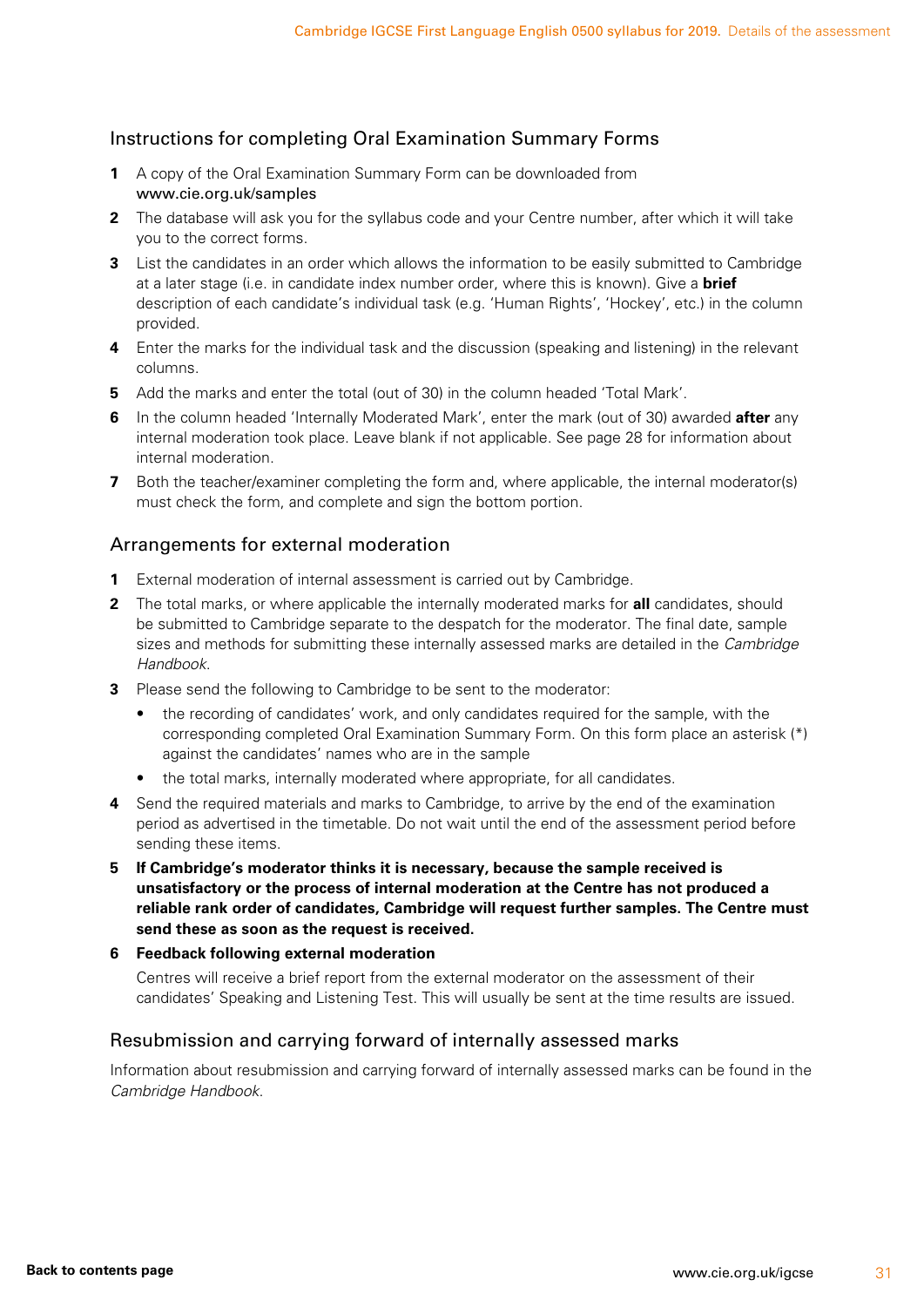#### <span id="page-33-0"></span>Component 6 – Speaking and Listening Coursework

Individual activity, pair-based activity, group activity, 30 marks

This information should be read in conjunction with the relevant sections of the *Cambridge Handbook*.

This component is optional for syllabus **0500** and is separately endorsed with grades of 1 (high) to 5 (low).

The forms required for the conduct and assessment of the Speaking and Listening Coursework may be downloaded from www.cie.org.uk/samples (see page 33 and page 34 for details).

Internal records **must** be kept of the activities and achievements of each candidate during the course.

The final mark for the Speaking and Listening Coursework will be out of 30.

Candidates are assessed on their performance during the course in at least three different speaking and listening tasks. The tasks have different contexts as listed below and can be done in any order. Candidates can conduct different activities within a class.

**Task 1** (individual activity) and **Task 2** (pair-based activity) are **recorded** for **all** candidates.

#### **Task 1 – An individual activity**

For example, the candidate talks about his or her favourite hobby; the candidate describes a place that he or she has visited and enjoyed.

#### **Task 2 – A pair-based activity**

For example, two candidates role-play an argument between two neighbours; the teacher interviews two candidates about how something at school could be improved.

#### **Task 3 – A group activity**

For example, candidates discuss in a group who to invite (and why) to open the new local shopping centre; in a parole board scenario, the teacher presents cases for prisoners, and candidates discuss in a group whether or not each case merits early release.

Tasks are equally weighted in the final assessment and test the following speaking and listening assessment objectives (30 marks):

- SL1 articulate experience and express what is thought, felt and imagined
- SL2 present facts, ideas and opinions in a sustained, cohesive order
- SL3 communicate clearly, fluently and purposefully as an individual and in dialogue with other speakers
- SL4 use register appropriate to audience and context
- SL5 listen to and respond appropriately to the contributions of others (Tasks 2 and 3 only).

Dictionaries may be used in preparing for the activities, but they may **not** be used during the activities.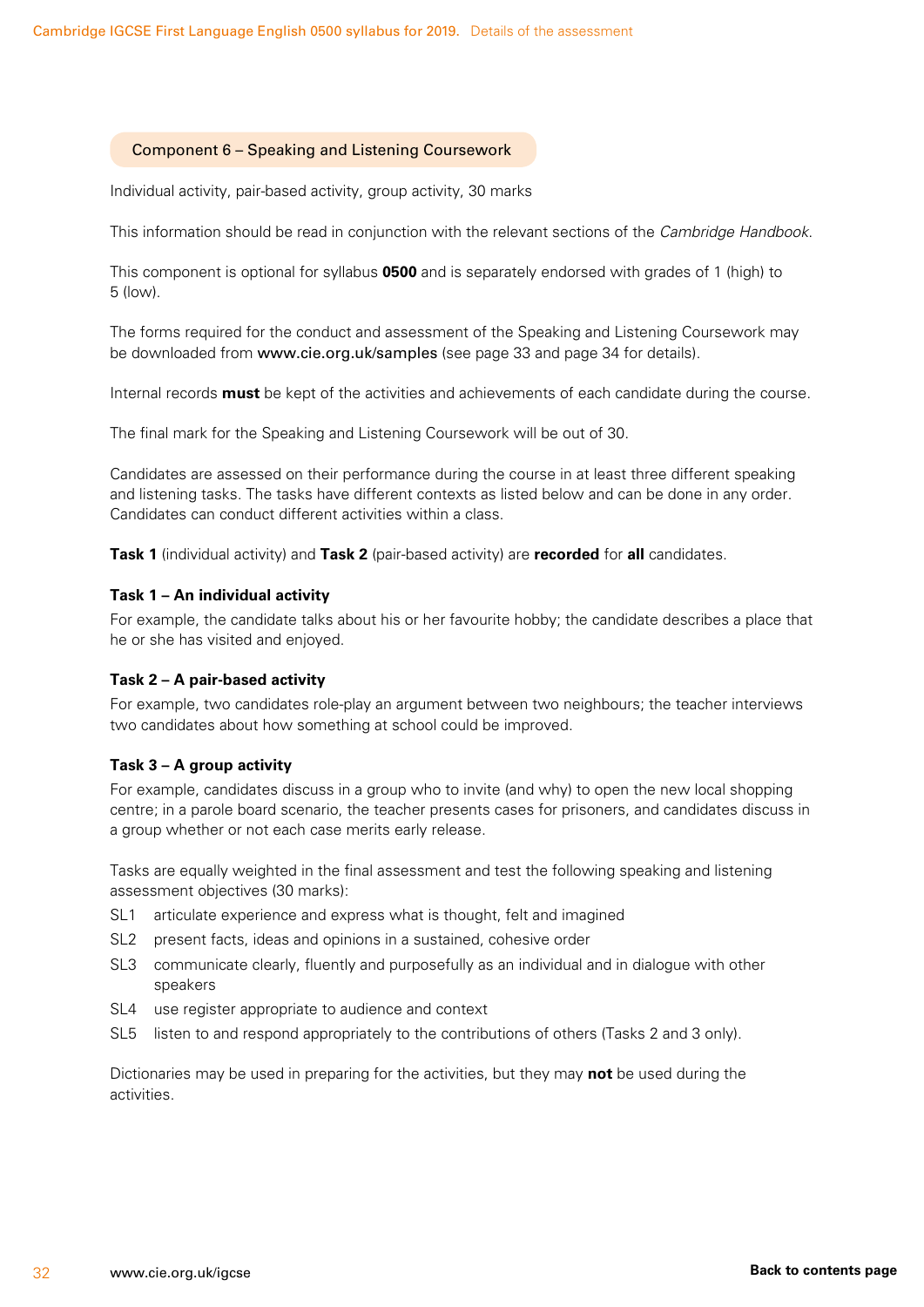<span id="page-34-0"></span>A teacher/moderator conducts and internally assesses the activities using the assessment criteria on pages 35–37. This teacher/moderator will usually be someone from the Centre's English department. They send the final marks, a recorded sample of the candidates' performance and completed forms for external moderation by Cambridge before the advertised final date. Centres will receive a brief report on the outcome of the external moderation.

### Additional information for Component 6 Speaking and Listening Coursework

This component is optional for syllabus **0500** and is separately endorsed.

Please read this information in conjunction with the relevant sections of the *Cambridge Handbook*.

#### Administrative arrangements

#### **1 Materials for the Speaking and Listening Coursework**

Individual Candidate Record Cards and Coursework Assessment Summary Forms for Speaking and Listening Coursework may be downloaded from www.cie.org.uk/samples. Centres devise their own tasks to help candidates demonstrate the skills outlined in the assessment criteria.

#### **2 Appointment of internal teacher/moderator(s)**

- This is usually a teacher from within the English department, but could be someone local from outside the Centre.
- The teacher/moderator conducts and assesses the activities and submits a recorded sample for moderation by Cambridge.
- To make it easier to keep a common standard, there should only be one teacher/moderator per Centre.
- Before the submission of samples, Centres with large numbers of candidates (more than 30) must get agreement from Cambridge to use additional teachers/moderators.
- Cambridge is not responsible for any fees agreed.

#### **3 Recording of candidates**

- **Task 1** and **Task 2** for all candidates should be recorded.
- Centres must provide a suitably quiet room and check that their recording equipment is working. Please avoid rooms that are too close to a playground, recreation room or noisy classroom. Unnecessary background noise must be excluded.
- The recording equipment and the CD(s) should be tested in situ before the activity, ideally with one of the candidates. It is essential that new unrecorded CDs are used. These must be supplied by the Centre. A recorder with external microphones is recommended so that separate microphones can be used for the candidate and the teacher/moderator. If only one microphone is used, it should be placed facing the candidate. With a softly-spoken candidate, the microphone should be placed nearer to the candidate before the start of the recording. Please do not adjust the volume control during a recording. (Note that it is permissible to use audio cassettes, but the use of CDs and digital recording is strongly preferred.)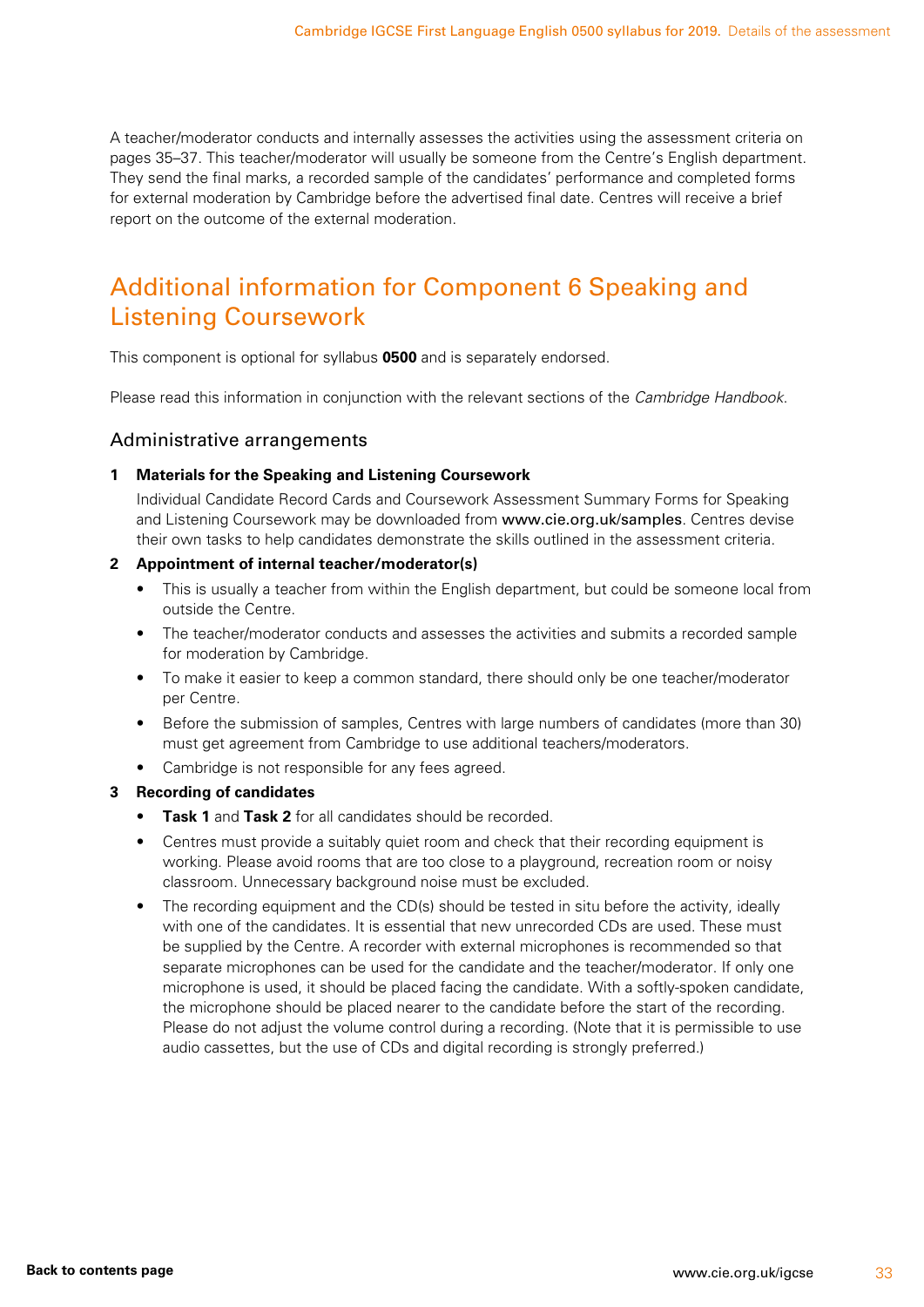• Each recording should be introduced by the teacher/moderator as follows: "Centre name and number: e.g.: *New College, Johannesburg; Centre Number ZA999*

Examination: *Cambridge IGCSE First Language English, Syllabus 0500, Component 6: Speaking and Listening Coursework*

Moderator: e.g. *Ms Sally Jones*

Date: e.g. *7 January 2017*"

Each candidate should be introduced clearly by the teacher/moderator as follows:

"Candidate number: e.g. *3210*

Candidate name: e.g. *Kelvin Johnson*"

At the end of the recording, please state "*End of recording*".

- Once a recording has begun, **do not interrupt the recording**. On no account should you stop and re-start the recording during an activity. The contents of each CD must be clearly labelled. Before the CD is sent to Cambridge, make spot checks to ensure every candidate can be clearly heard.
- For Centres using cassette tapes, in addition to the above, the recording should begin at the start of side 1. Care should be taken to avoid long gaps and extraneous noise. Both sides of each cassette should be used before beginning a new cassette. At the end of the examining on each side of the cassette, the teacher/moderator states: "No further recordings on this side." Cassettes should be rewound to the start of side 1 before they are sent to Cambridge.

#### Marking instructions

- **1** Candidates' marks must be recorded on Individual Candidate Record Cards produced by Cambridge. These forms, and the instructions for completing them, may be downloaded from www.cie.org.uk/samples. The database will ask you for the syllabus code (i.e. 0500) and your Centre number, after which it will take you to the correct forms. Follow the instructions when completing each form.
- **2** Individual tasks may be awarded marks/grades in whatever way is most appropriate for teachers and candidates. However, the total mark for the tasks must be based on how the assessment criteria have been met. This total mark must reflect how achievement has varied across the different tasks, and how performance has varied across the assessment criteria for each task. Assessment, therefore, usually involves balancing strengths and weaknesses in the candidate's work overall. For this reason, the total mark is not necessarily a mathematical calculation based on marks/grades awarded to individual tasks.
- **3** The teacher must mark each candidate's coursework out of a total of 30, in line with the assessment criteria on pages 35–37. The total mark for the coursework is divided into 10 marks for speaking on Task 1 (Individual activity), 5 marks for speaking and 5 marks for listening on Task 2 (Pair-based activity) and 10 marks for speaking and listening on Task 3 (Group activity).

#### **4 Incomplete coursework**

If one task is not included in the submission, one third of the total mark should be deducted.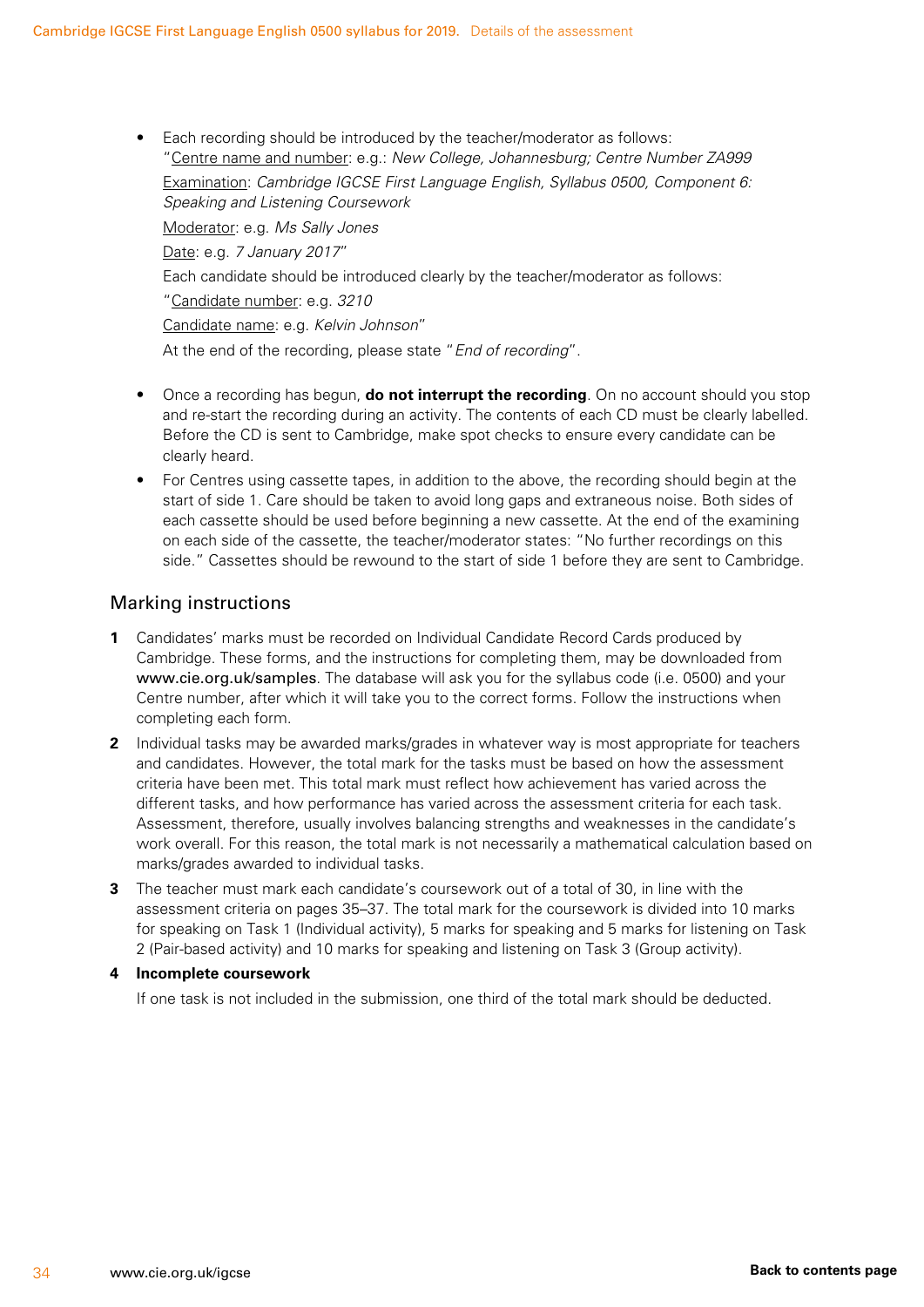#### **5 Internal moderation**

 **Internal moderation should take place for Centres with more than one teacher/moderator. It is essential that the marks for each strand of the assessment criteria of candidates from different teaching groups within each Centre are moderated internally for the whole Centre.** This means that the marks awarded to all candidates within a Centre must be brought to a common standard by the teacher responsible for coordinating the internal assessment (i.e. the internal moderator). A single valid and reliable set of marks should be produced, which reflects the relative attainment of all the candidates in the Speaking and Listening Coursework component at the Centre. If the marking of any teacher is found to be lenient or severe, it should be adjusted to bring it into line with the rest of the Centre's marking. If the internal moderator cannot agree the rank order of the candidates in any teaching set, the work of that set must be remarked.

#### Assessment criteria

**Note:** It should **not** be assumed that a band in the assessment criteria directly equates to a grade. Final grade thresholds are decided for each session based on available evidence.

#### **Marking: general principles**

- **1** You are encouraged to use the full range of marks, bearing in mind that it is not necessary for a candidate to give a faultless performance for maximum marks to be awarded within any single category.
- **2** The general approach is a positive one.
- **3** Within any band, marks should be awarded on a 'best-fit' basis. Thus, compensation between higher and lower achievement for different aspects is acceptable.
- **4** Above all else, be consistent in your marking. If you are unsure of the mark to award, err on the side of generosity. Cambridge's external moderation process allows for adjustments to be made to consistently harsh or generous marking.

| <b>Band 5</b><br>9–10 marks | Full and well organised use of content; lively delivery sustaining audience<br>interest; employs a wide range of language devices (e.g. tone, irony,<br>emphasis) accurately and sometimes eloquently.                      |
|-----------------------------|-----------------------------------------------------------------------------------------------------------------------------------------------------------------------------------------------------------------------------|
| <b>Band 4</b><br>7-8 marks  | Sound use of content; delivery may occasionally be stilted, but audience<br>interest is generally maintained; employs a good range of language devices<br>(e.g. tone, irony, emphasis) soundly.                             |
| <b>Band 3</b><br>5-6 marks  | Adequate use of content; delivery is secure but at times unimaginative,<br>resulting in some loss of audience interest; language devices (e.g. tone,<br>irony, emphasis) are used safely and appropriately.                 |
| <b>Band 2</b><br>3–4 marks  | Content is thin or perhaps inconsistently used; delivery is not secure,<br>resulting in significant loss of audience interest; limited employment of<br>language devices (e.g. tone, irony, emphasis) with some inaccuracy. |
| <b>Band 1</b><br>1–2 marks  | Content is mostly undeveloped and/or very thin; delivery is weak and the<br>audience is generally lost; not able to use language devices (e.g. tone, irony,<br>emphasis) or devices used with serious error.                |
| <b>Band 0</b><br>0 marks    | Does not meet the above criteria.                                                                                                                                                                                           |

#### **Table A: Band descriptions for Component 6, Task 1 – Individual Activity (10 marks)**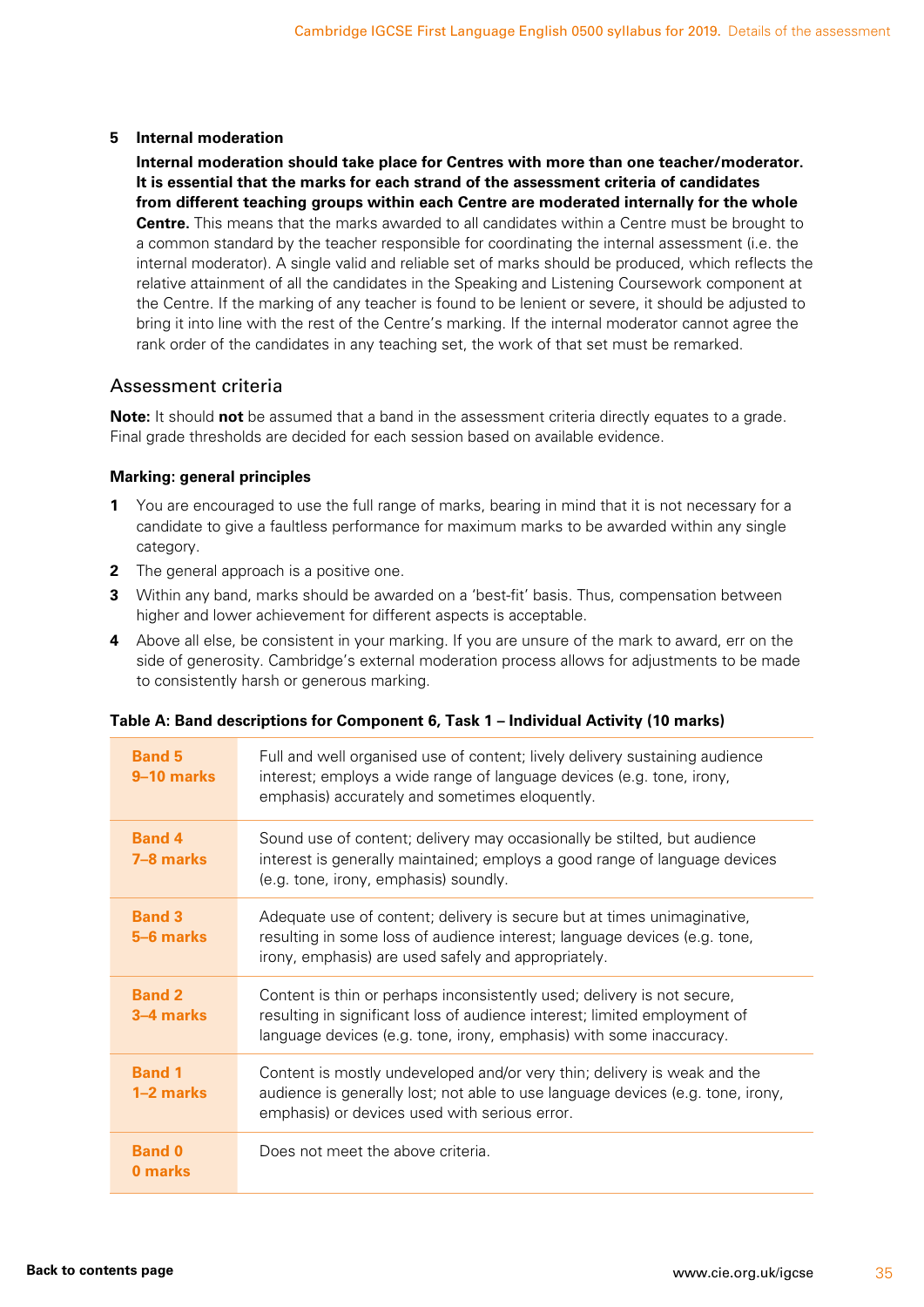#### **Table B: Band descriptions for Component 6, Task 2 – Pair-based Activity (10 marks)**

| <b>Speaking</b>          |                                                                                                                                                                                                                                                                                      | <b>Listening</b>         |                                                                                                                                                                       |
|--------------------------|--------------------------------------------------------------------------------------------------------------------------------------------------------------------------------------------------------------------------------------------------------------------------------------|--------------------------|-----------------------------------------------------------------------------------------------------------------------------------------------------------------------|
| <b>Band 5</b><br>5 marks | Extends the subject matter and<br>elicits responses from the listener;<br>speaks on equal terms with the<br>listener. Employs a wide range<br>of language devices (e.g. tone,<br>irony, emphasis) accurately and<br>sometimes eloquently.                                            | <b>Band 5</b><br>5 marks | Responds fully to questions<br>and develops prompts; deals<br>confidently and sometimes<br>enthusiastically with alterations in<br>the direction of the conversation. |
| <b>Band 4</b><br>4 marks | Subject matter is organised and<br>expressed competently; attempts<br>to speak on equal terms with the<br>listener but with a varying degree of<br>success. Employs a good range of<br>language devices (e.g. tone, irony,<br>emphasis) soundly.                                     | <b>Band 4</b><br>4 marks | Responds appropriately and in<br>some detail to questions and<br>prompts; deals appropriately with<br>most of the changes in direction<br>of the conversation.        |
| <b>Band 3</b><br>3 marks | Deals with the subject matter<br>adequately; the listener is generally<br>but not always prominent. Language<br>devices (e.g. tone, irony, emphasis)<br>are used safely and appropriately.                                                                                           | <b>Band 3</b><br>3 marks | Responds to questions<br>adequately but deals less<br>effectively with prompts;<br>changes in the direction of the<br>conversation are occasionally<br>dealt with.    |
| <b>Band 2</b><br>2 marks | There is evidence of some linking<br>together of ideas relating to the<br>subject matter but it is inconsistent;<br>accepts that the listener is in full<br>control of the conversation. Limited<br>use of language devices (e.g.<br>tone, irony, emphasis) with some<br>inaccuracy. | <b>Band 2</b><br>2 marks | Provides limited response to<br>the questions and struggles<br>to develop prompts; tends to<br>maintain the direction of the<br>conversation.                         |
| <b>Band 1</b><br>1 mark  | Simple facts and ideas are<br>expressed with generally<br>unsuccessful attempts at<br>organisation; is barely capable of<br>engaging in a two-way conversation.<br>Not able to use language devices<br>(e.g. tone, irony, emphasis) or<br>devices used with serious error.           | <b>Band 1</b><br>1 mark  | Responds simply or is unable to<br>respond to questions or prompts;<br>cannot recognise changes in the<br>direction of the conversation.                              |
| <b>Band 0</b><br>0 marks | Does not meet the above criteria.                                                                                                                                                                                                                                                    | <b>Band 0</b><br>0 marks | Does not meet the above criteria.                                                                                                                                     |

For Task 2, separate marks for each category (speaking, listening) should be arrived at.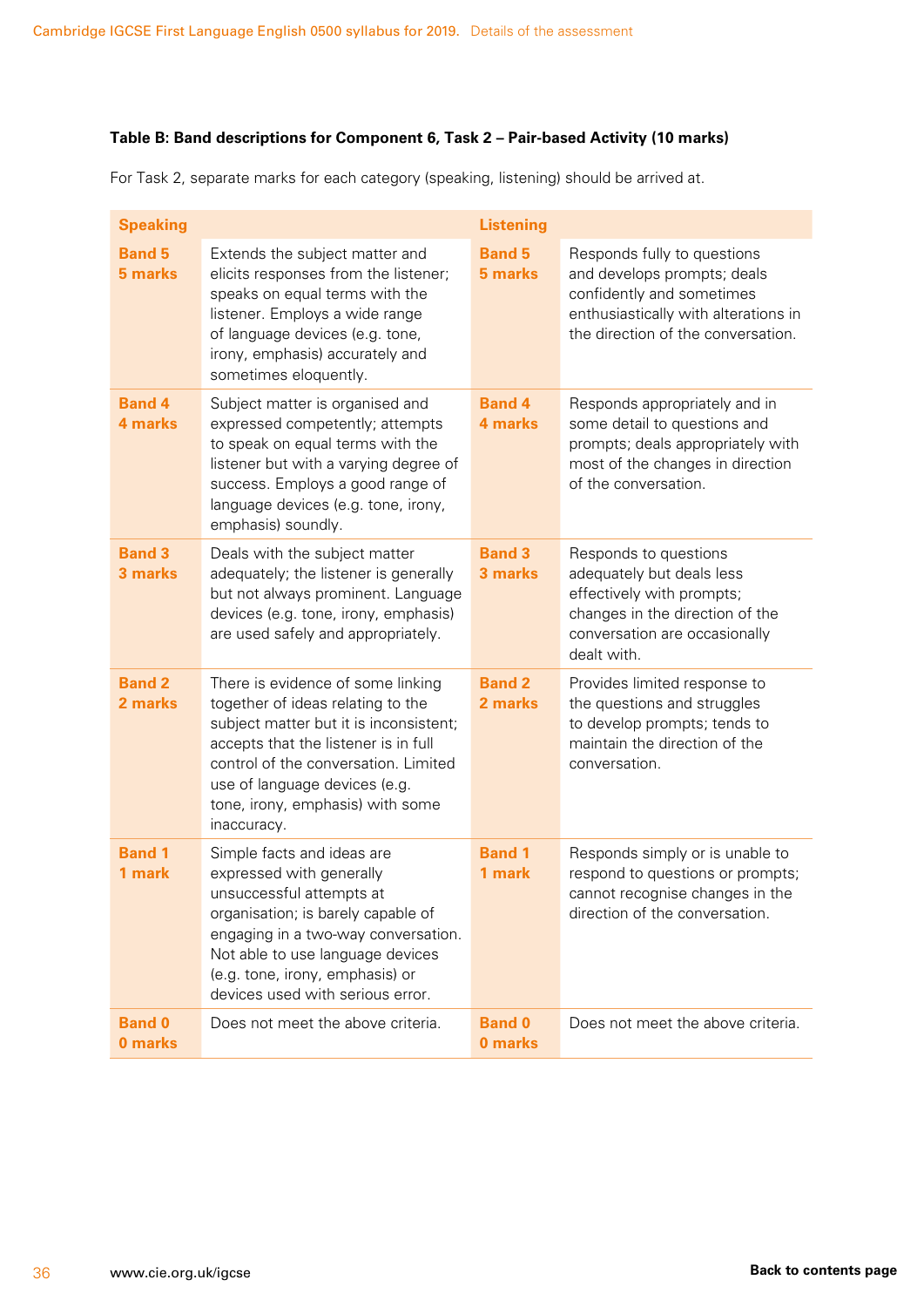#### **Table C: Band descriptions for Component 6, Task 3 – Group Activity (10 marks)**

| <b>Band 5</b><br>9-10 marks | Can argue ideas and opinions in persuasive detail without dominating the rest<br>of the group; adept at acting as group leader; usefully refers back to previous<br>points; always looks to suggest new approaches and to move forward; listens<br>sympathetically and considers the views of others fully.                                                                                                                        |
|-----------------------------|------------------------------------------------------------------------------------------------------------------------------------------------------------------------------------------------------------------------------------------------------------------------------------------------------------------------------------------------------------------------------------------------------------------------------------|
| <b>Band 4</b><br>7-8 marks  | Can argue ideas and opinions soundly but may at times overshadow other<br>members of the group; is capable of leading the group but with only partial<br>assurance; refers back to previous points soundly but not entirely successfully;<br>recognises the need to suggest new approaches but implements this only<br>partially; listens with a degree of sympathy for others' views but has a<br>tendency to interrupt at times. |
| <b>Band 3</b><br>5-6 marks  | Frequent but generally brief contributions are made; generally accepts a<br>position of group member rather than facilitator/leader; makes occasional<br>reference to previous points; may help to support new approaches but rarely<br>initiates them; listens carefully and responds briefly but appropriately to others.                                                                                                        |
| <b>Band 2</b><br>3-4 marks  | Brief and infrequent contributions are made; plays a limited part in the group;<br>cannot make use of previous points; follows the general drift of the discussion<br>but struggles to support new approaches; listens inconsistently and may even<br>drift away from the discussion.                                                                                                                                              |
| <b>Band 1</b><br>1-2 marks  | May only make one or two contributions or may offer mostly inappropriate<br>contributions; plays no real role in group membership; is largely ignorant of<br>previous points; does not offer support for new approaches; may appear to<br>listen but shows little evidence of listening.                                                                                                                                           |
| <b>Band 0</b><br>0 marks    | Does not meet the above criteria.                                                                                                                                                                                                                                                                                                                                                                                                  |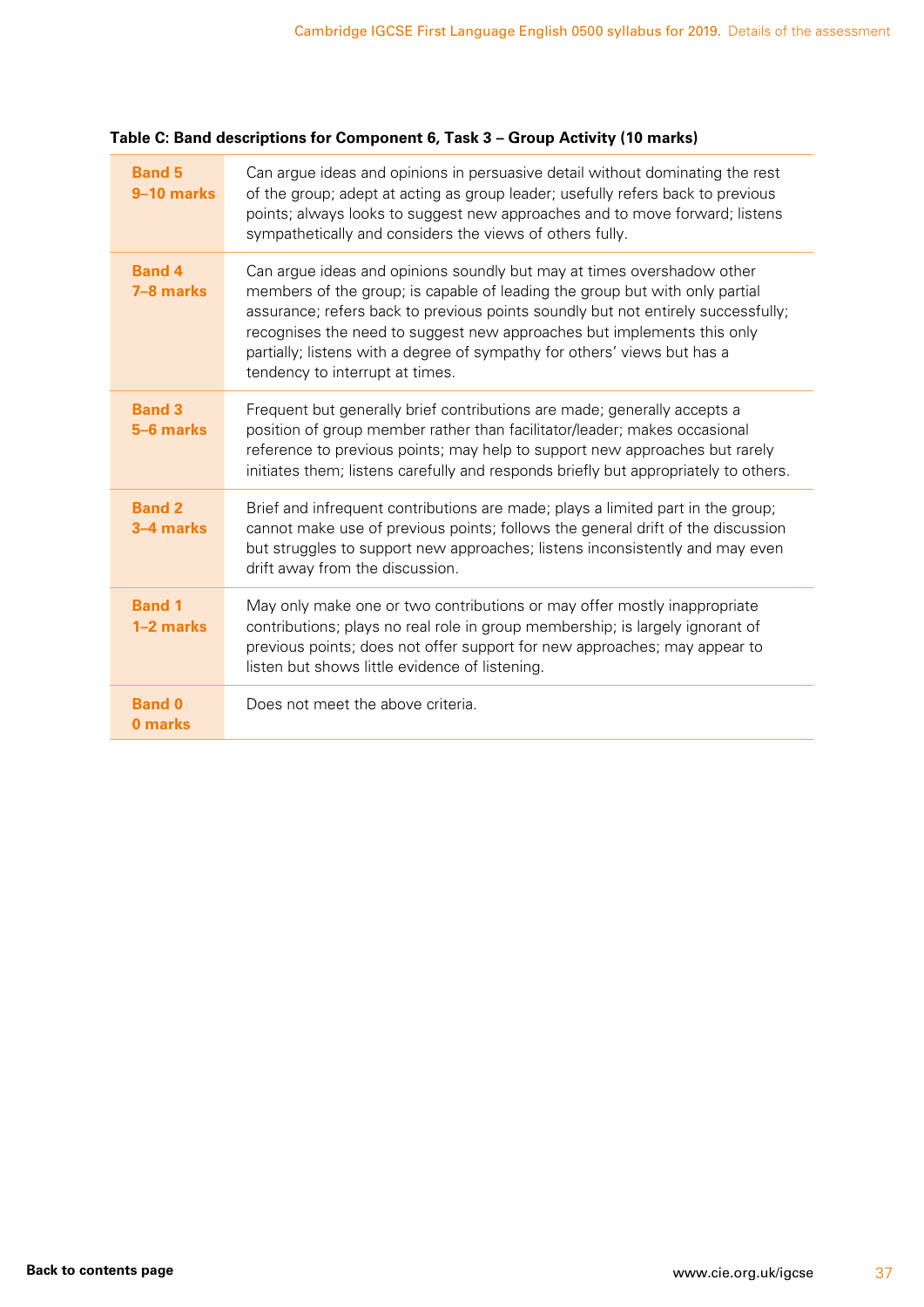#### Instructions for completing Individual Candidate Record Cards

- **1** A copy of the relevant Individual Candidate Record Card can be downloaded from www.cie.org.uk/samples
- **2** The database will ask you for the syllabus code and Centre number, after which it will direct you to the correct forms.
- **3** Mark the coursework tasks for each candidate according to the assessment criteria provided on pages 35–37.
- **4** Enter a description of each of the three coursework tasks (individual activity, pair-based activity and group activity) and the mark for each task in the appropriate spaces.
- **5** Add the marks for the three tasks and enter the mark (out of 30) in the Total Mark box on the record card.
- **6** Transfer the marks to the First Language English Component 6, Speaking and Listening Coursework Assessment Summary Form in line with the instructions below.
- **7** Retain all Individual Candidate Record Cards and samples of recorded coursework.
- **Note:** Teachers should use these record cards only for candidates who have undertaken coursework as part of their Cambridge IGCSE.

#### Instructions for completing Coursework Assessment Summary Forms

- **1** A copy of the relevant Coursework Assessment Summary Form can be downloaded from www.cie.org.uk/samples
- **2** The database will ask you for the syllabus code and Centre number, after which it will direct you to the correct forms.
- **3** List the candidates in an order which allows the information to be transferred easily for submission to Cambridge at a later stage (i.e. in candidate index number order, where this is known). Show the teaching group or set for each candidate. The initials of the teacher may be used to indicate group or set.
- **4** Transfer each candidate's marks from their Individual Candidate Record Card to this form as follows:
	- **(a)** Enter the marks for the individual activity ('Task 1'), the pair-based activity ('Task 2') and the group activity ('Task 3') in the relevant columns.
	- **(b)** Add the marks and enter the total (out of 30), in the column headed 'Total Mark'.
	- **(c)** In the column headed 'Internally Moderated Mark', enter the mark (out of 30) awarded **after** any internal moderation took place. Leave blank if not applicable. See page 35 for information about internal moderation.
- **5** Both the teacher/moderator completing the form and, where applicable, the internal moderator(s) must check the form, and complete and sign the bottom portion.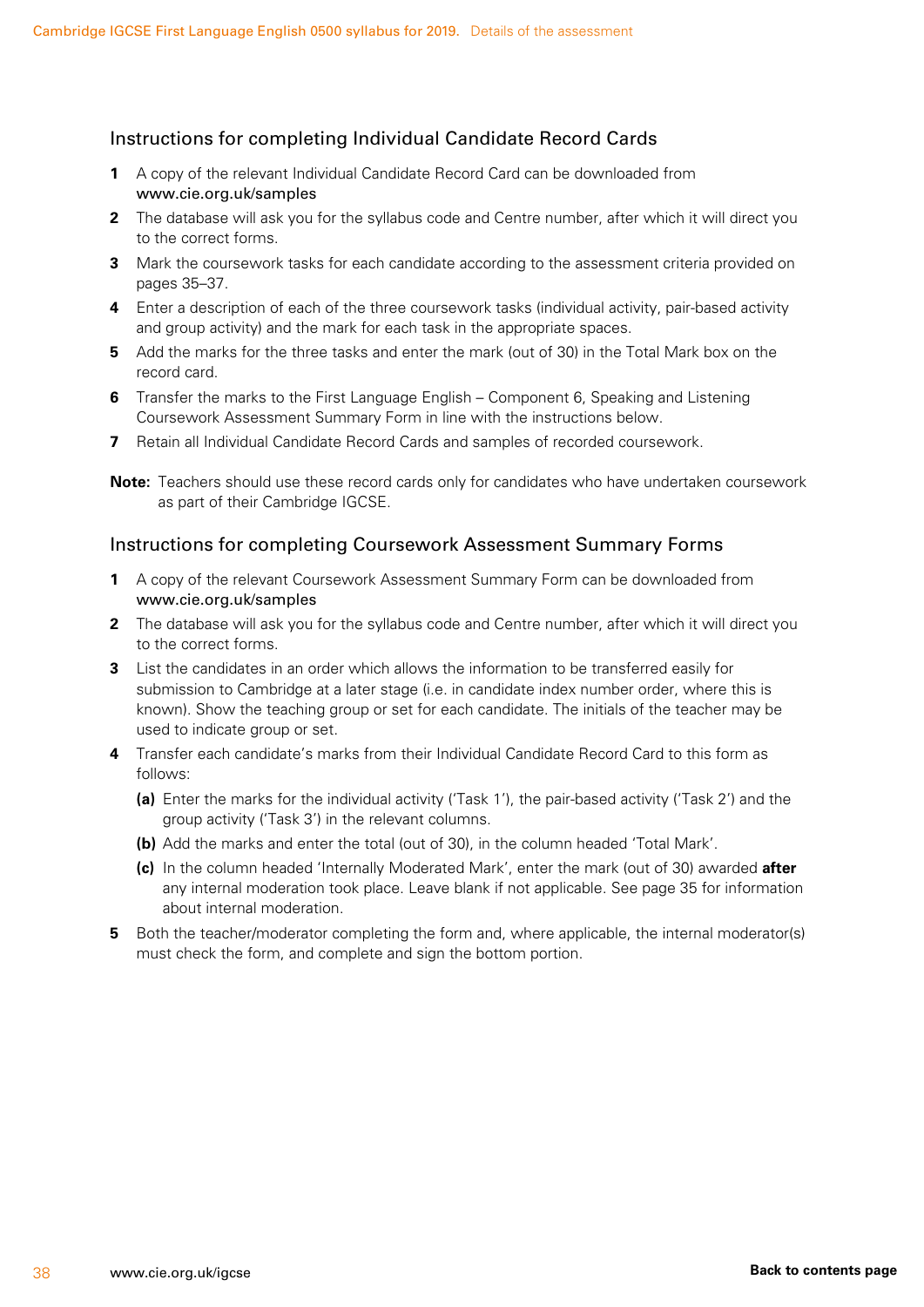#### Arrangements for external moderation

- **1** External moderation of internal assessment is carried out by Cambridge.
- **2** The total marks, or where applicable the internally moderated marks for **all** candidates, should be submitted to Cambridge separate to the despatch for the moderator. The final date, sample sizes and methods for submitting these internally assessed marks are detailed in the *Cambridge Handbook*.
- **3** Please send the following to Cambridge to be sent to the moderator:
	- the recordings of **Task 1** and **Task 2**, and only candidates required for the sample, with the corresponding completed Coursework Assessment Summary Form. On this form place an asterisk (\*) against the candidates' names who are in the sample
	- the total marks, internally moderated where appropriate, for all candidates.
- **4** Send the required materials and marks to Cambridge, to arrive by the end of the examination period as detailed in the timetable. Do not wait until the end of the assessment period before sending these items.
- **5 If Cambridge's moderator thinks it is necessary, because the sample received is unsatisfactory or the process of internal moderation at the Centre has not produced a reliable rank order of candidates, Cambridge will request further samples. The Centre must send these as soon as the request is received.**
- **6 Feedback following external moderation**

Centres will receive a brief report from the external moderator on the assessment of their candidates' Speaking and Listening Coursework. This will usually be sent at the time results are issued.

#### Resubmission and carrying forward of internally assessed marks

Information about resubmission and carrying forward of internally assessed marks can be found in the *Cambridge Handbook*.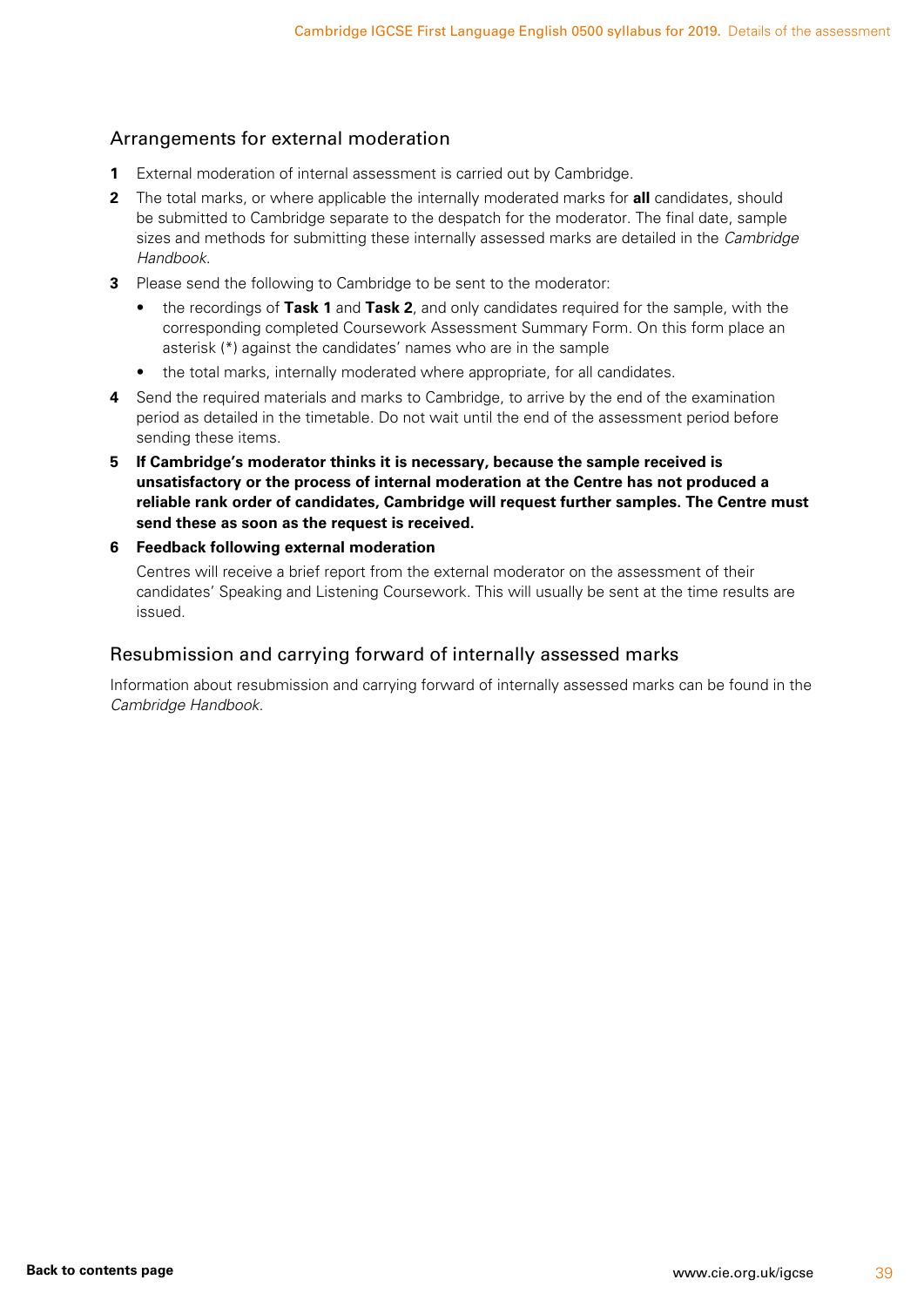### <span id="page-41-0"></span>**5 Assessment objectives**

The assessment objectives (AOs) are:

AO1 Reading

AO2 Writing

AO3 Speaking and listening

#### AO1 Reading

Candidates will be assessed on their ability to: R1 demonstrate understanding of explicit meanings R2 demonstrate understanding of implicit meanings and attitudes R3 analyse, evaluate and develop facts, ideas and opinions R4 demonstrate understanding of how writers achieve effects R5 select for specific purposes.

#### AO2 Writing

Candidates will be assessed on their ability to:

W1 articulate experience and express what is thought, felt and imagined

W2 organise facts, ideas and opinions

W3 use a range of appropriate vocabulary

W4 use register appropriate to audience and context

W5 make accurate use of spelling, punctuation and grammar.

#### AO3 Speaking and listening

Candidates will be assessed on their ability to:

SL1 articulate experience and express what is thought, felt and imagined

SL2 present facts, ideas and opinions in a sustained, cohesive order

SL3 communicate clearly, fluently and purposefully as an individual and in dialogue with other speakers

SL4 use register appropriate to audience and context

SL5 listen to and respond appropriately to the contributions of others.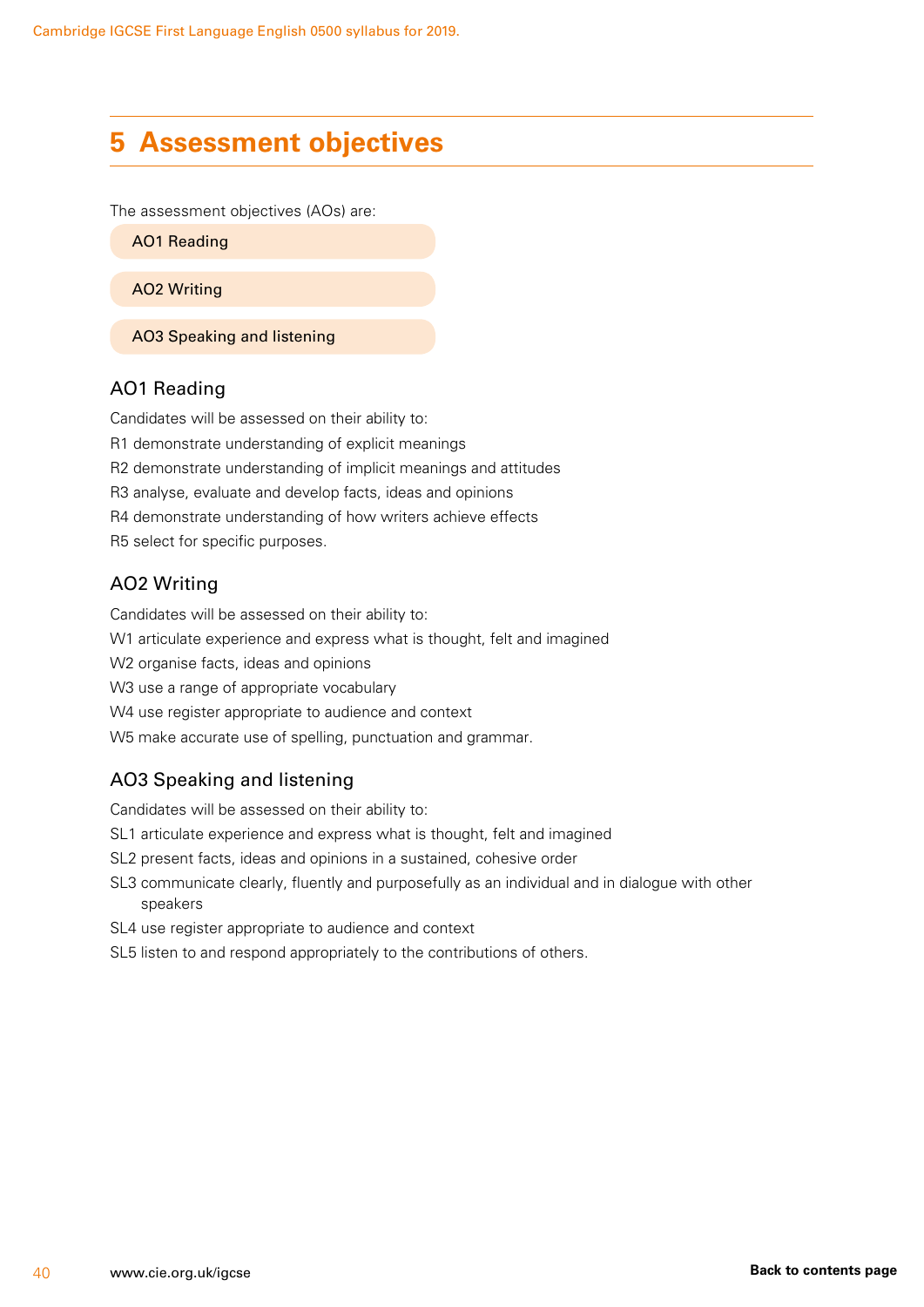### Weighting for assessment objectives

The approximate weightings allocated to each of the assessment objectives (AOs) are summarised below.

#### Assessment objectives as a percentage of the qualification

| <b>Assessment objective</b> | <b>Weighting in IGCSE</b><br>$\frac{9}{6}$ |
|-----------------------------|--------------------------------------------|
| AO1 Reading                 | 50                                         |
| <b>AO2</b> Writing          | 50                                         |
| AO3 Speaking and listening  | $\Box$                                     |

#### Assessment objectives as a percentage of each component

| <b>Assessment objective</b> | <b>Weighting in components %</b> |                |                              |
|-----------------------------|----------------------------------|----------------|------------------------------|
|                             | Papers 1 and 2                   | Papers 3 and 4 | <b>Components 5</b><br>and 6 |
| <b>AO1</b> Reading          | 80                               | 20             | O                            |
| <b>AO2</b> Writing          | 20                               | 80             | O                            |
| AO3 Speaking and listening  |                                  | O              | 100                          |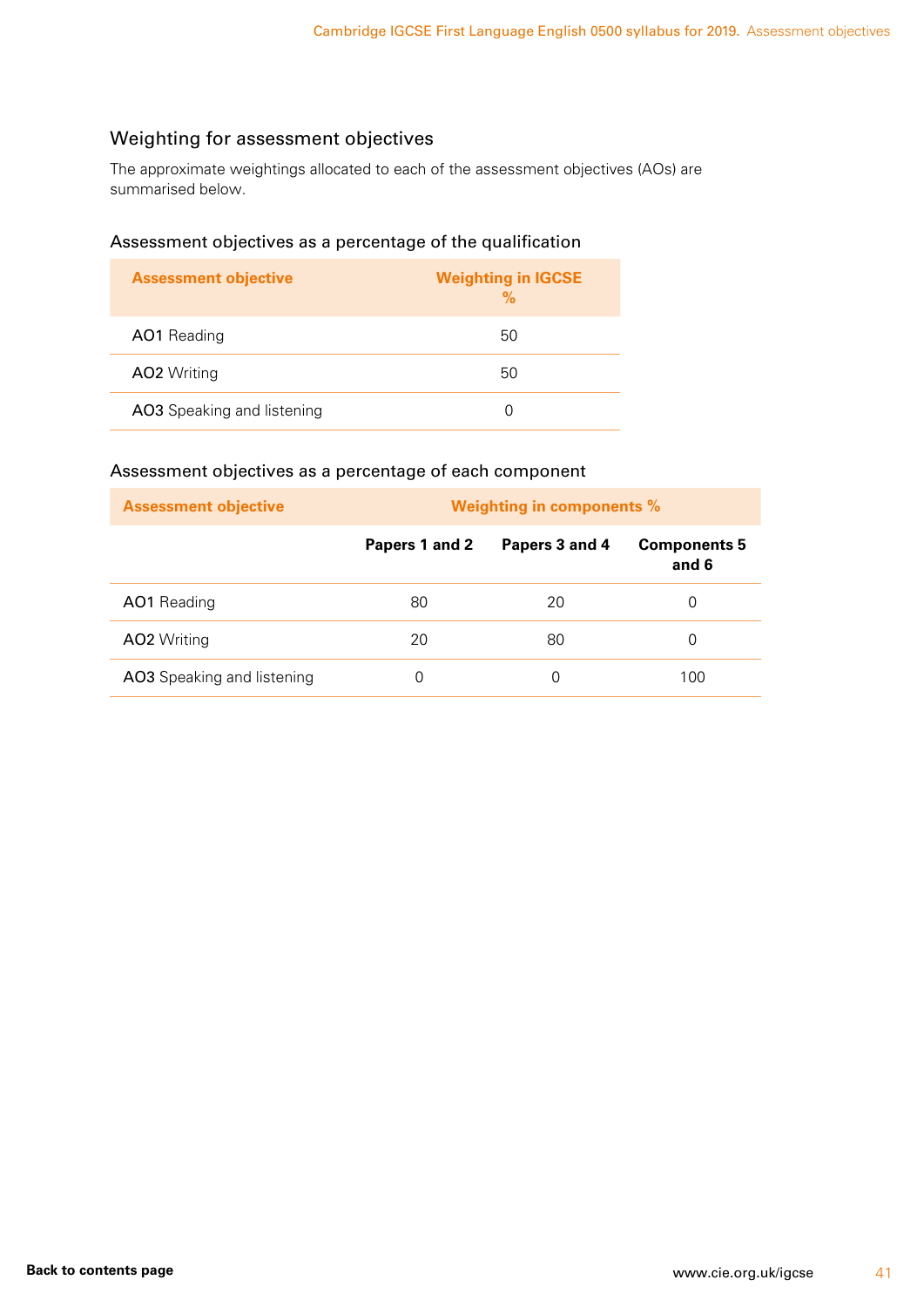### <span id="page-43-0"></span>**6 What else you need to know**

This section is an overview of other information you need to know about this syllabus. It will help to share the administrative information with your exams officer so they know when you will need their support. Find more information about our administrative processes at www.cie.org.uk/examsofficers

### Before you start

#### Previous study

We recommend that learners starting this course should have studied an English Language curriculum such as the Cambridge Secondary 1 programme or equivalent national educational framework.

#### Guided learning hours

We design Cambridge IGCSE syllabuses based on learners having about 130 guided learning hours for each subject during the course. The number of hours a learner needs to achieve the qualification will vary according to local practice and their previous experience of the subject.

#### Availability and timetables

You can enter candidates in the June and November exam series. If your school is in India, you can enter your candidates in the March exam series. You can view the timetable for your administrative zone at www.cie.org.uk/timetables

Specific components are available to private candidates. Private candidates can opt for either Paper 1 or Paper 2 and must take Paper 3.

#### Combining with other syllabuses

Candidates can take this syllabus alongside other Cambridge syllabuses in a single exam series. The only exceptions are:

- 0510 Cambridge IGCSE English as a Second Language
- 0511 Cambridge IGCSE English as a Second Language (count-in oral)
- 0990 Cambridge IGCSE (9-1) First Language English
- 0627 Cambridge IGCSE (9–1) First Language English
- 1123 Cambridge O Level English Language
- syllabuses with the same title at the same level.

Cambridge IGCSE, Cambridge IGCSE (9–1) and Cambridge O Level syllabuses are at the same level.

No candidate may enter for more than one English Language subject.

#### Group awards: Cambridge ICE

Cambridge ICE (International Certificate of Education) is a group award for Cambridge IGCSE. It allows schools to offer a broad and balanced curriculum by recognising the achievements of learners who pass examinations in a range of different subjects.

Learn more about Cambridge ICE at www.cie.org.uk/cambridgesecondary2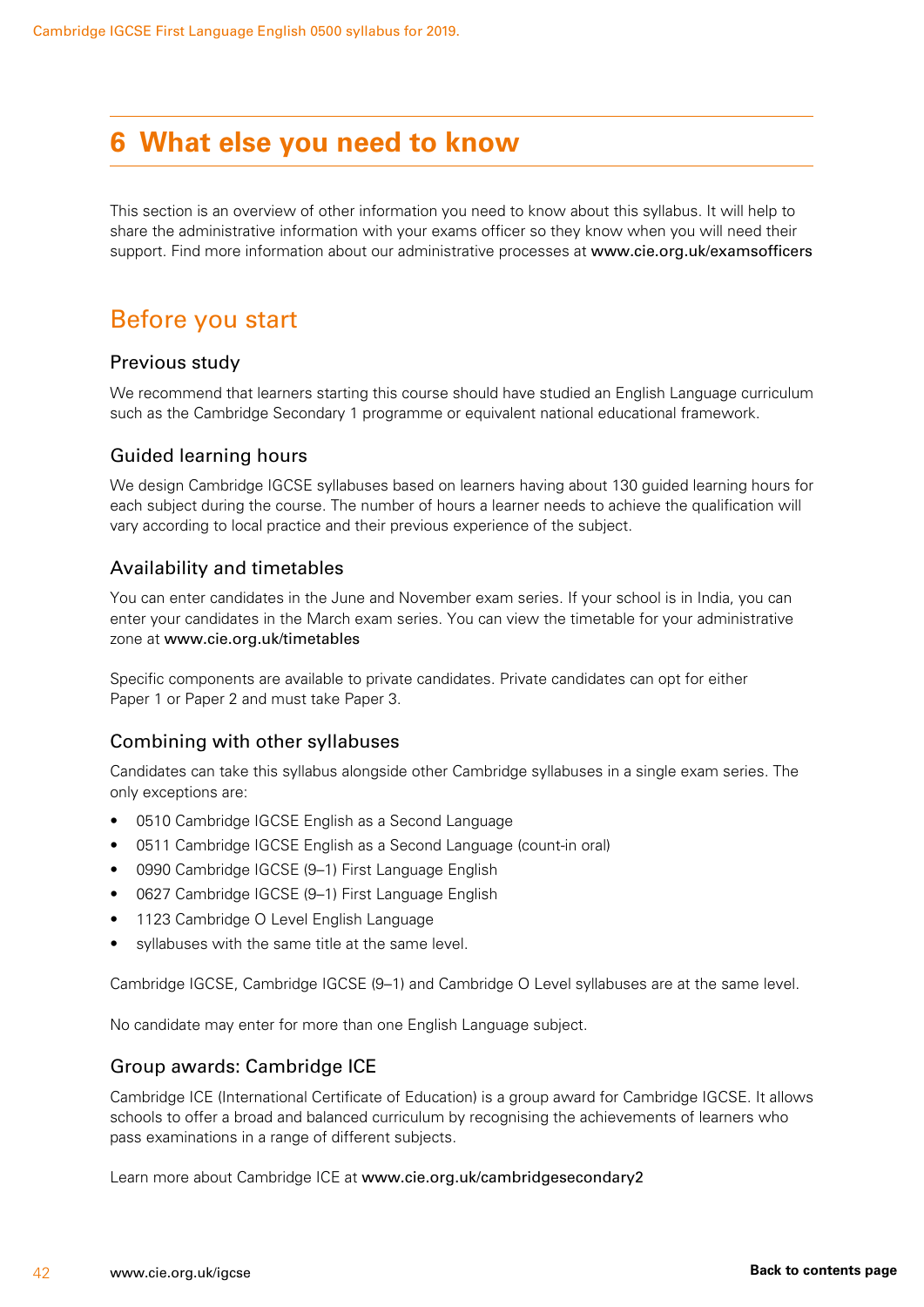### <span id="page-44-0"></span>Making entries

Exams officers are responsible for submitting entries to Cambridge. We encourage them to work closely with you to make sure they enter the right number of candidates for the right combination of syllabus components. Entry option codes and instructions for submitting entries are in the *Cambridge Guide to Making Entries*. Your exams officer has a copy of this guide.

#### Option codes for entries

To keep our exams secure we allocate all Cambridge schools to one of six administrative zones. Each zone has a specific timetable. The majority of option codes have two digits:

- the first digit is the component number given in the syllabus
- the second digit is the location code, specific to an administrative zone.

#### Support for exams officers

We know how important exams officers are to the successful running of exams. We provide them with the support they need to make your entries on time. Your exams officer will find this support, and guidance for all other phases of the Cambridge Exams Cycle, at www.cie.org.uk/examsofficers

#### Retakes

Candidates can retake the whole qualification as many times as they want to. This is a linear qualification so candidates cannot re-sit individual components.

#### Equality and inclusion

We have taken great care to avoid bias of any kind in the preparation of this syllabus and related assessment materials. In compliance with the UK Equality Act (2010) we have designed this qualification to avoid any direct and indirect discrimination.

The standard assessment arrangements may present unnecessary barriers for candidates with disabilities or learning difficulties. We can put arrangements in place for these candidates to enable them to access the assessments and receive recognition of their attainment. We do not agree access arrangements if they give candidates an unfair advantage over others or if they compromise the standards being assessed.

Candidates who cannot access the assessment of any component may be able to receive an award based on the parts of the assessment they have completed.

Information on access arrangements is in the *Cambridge Handbook* at www.cie.org.uk/examsofficers

#### Language

This syllabus and the related assessment materials are available in English only.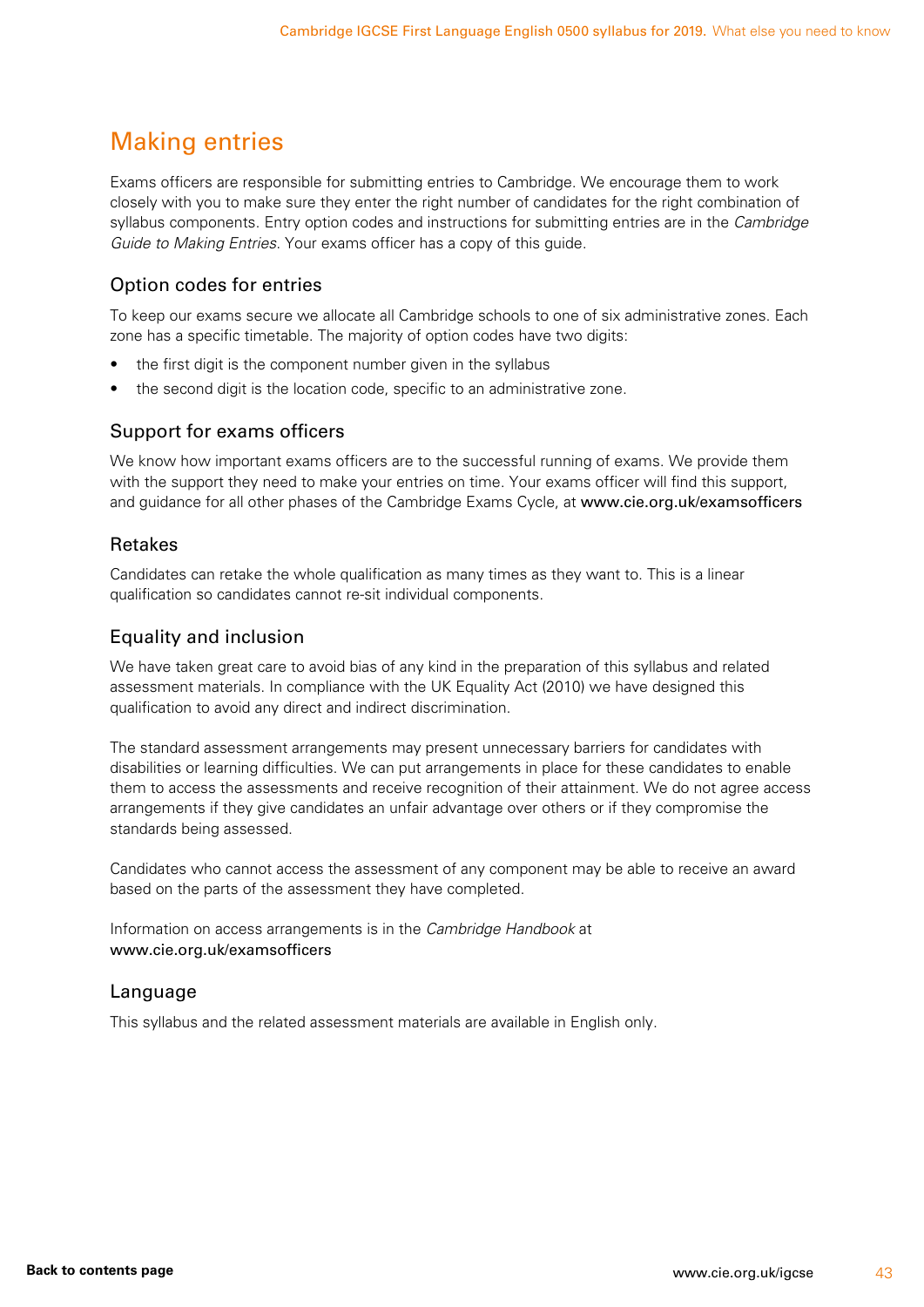### <span id="page-45-0"></span>After the exam

#### Grading and reporting

Grades A\*, A, B, C, D, E, F or G indicate the standard a candidate achieved at Cambridge IGCSE.

A\* is the highest and G is the lowest. 'Ungraded' means that the candidate's performance did not meet the standard required for grade G. 'Ungraded' is reported on the statement of results but not on the certificate. In specific circumstances your candidates may see one of the following letters on their statement of results:

- Q (result pending)
- X (no result)
- Y (to be issued)

These letters do not appear on the certificate.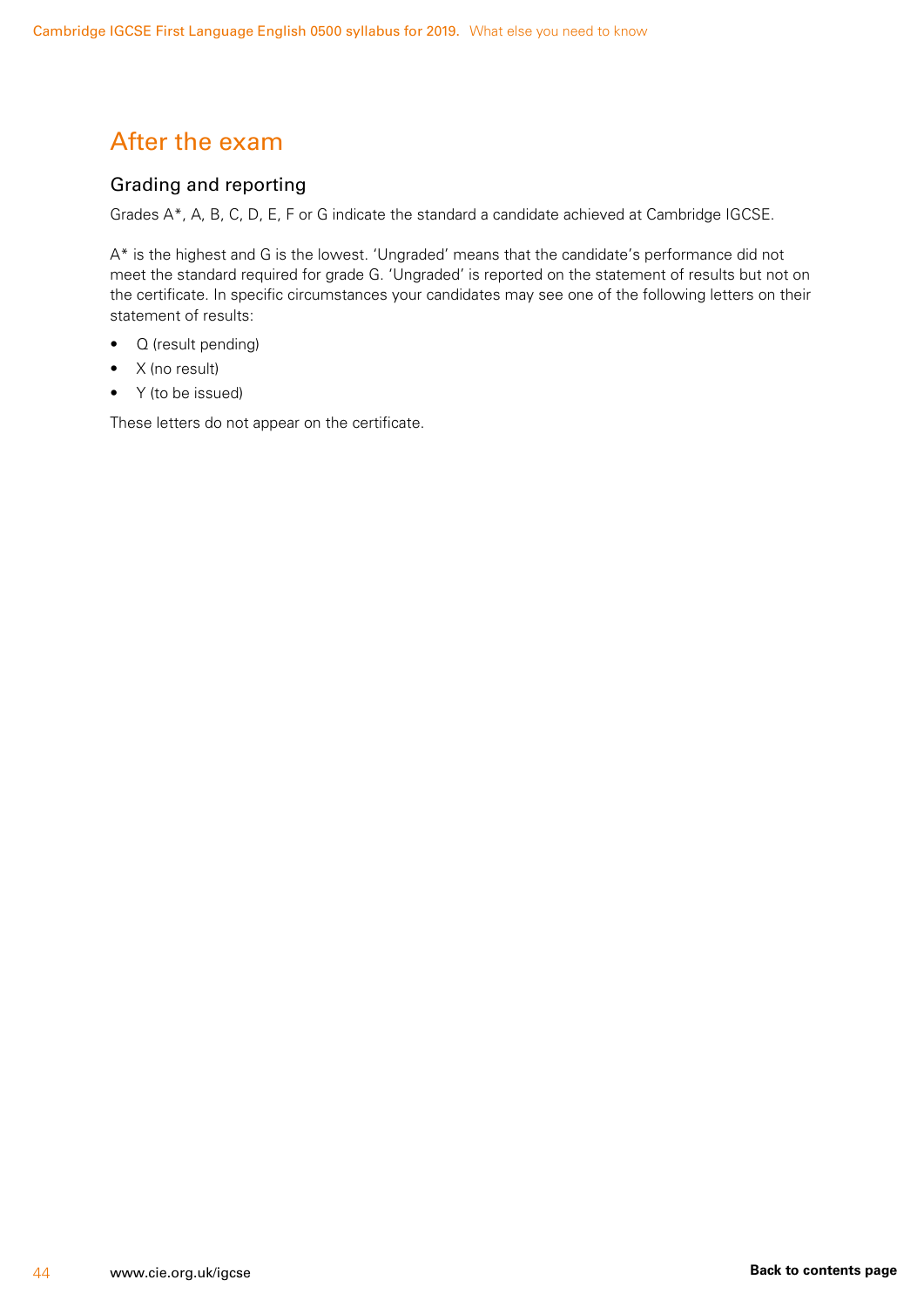### <span id="page-46-0"></span>Grade descriptions

Grade descriptions are provided to give an indication of the standards of achievement candidates awarded particular grades are likely to show. Weakness in one aspect of the examination may be balanced by a better performance in some other aspect.

A **Grade A** Cambridge IGCSE First Language English candidate will be able to:

- understand and communicate complex information, and select what is relevant for specific purposes
- understand and evaluate subtle facts, ideas and opinions
- present material in a clearly structured, sequenced, developed and detailed way
- describe and analyse experience, expressing effectively what is felt and what is imagined
- recognise implicit meanings and attitudes of a writer, and the means by which they have been conveyed
- show a strong sense of audience and an understanding of appropriate uses of language for different purposes
- write in well constructed paragraphs, using a full range of appropriate sentence types, and a wide and mature vocabulary
- demonstrate a high degree of accuracy in use of grammatical structures, spelling and punctuation.

And additionally, for candidates taking the Speaking and Listening components:

- select and use appropriate spoken styles and registers, varying language and expression confidently for different contexts and to engage audience interest, sustaining discussion through frequent contributions
- listen in a focused and sensitive way, responding effectively to the speech of others.

A **Grade C** Cambridge IGCSE First Language English candidate will be able to:

- understand and communicate information, sometimes at a complex level and select what is relevant for specific purposes
- understand and reflect on facts, ideas and opinions
- present material in a structured and coherent way, with some development and use of detail
- describe and reflect upon experience, expressing appropriately what is felt and what is imagined
- recognise the more obvious implicit meanings and attitudes of a writer, and the general effects conveyed
- show a sense of audience and an awareness of appropriate uses of language for different purposes
- write in paragraphs, using a variety of sentence types and a varied vocabulary
- demonstrate accuracy in use of grammatical structures, spelling and punctuation.

And additionally, for candidates taking the Speaking and Listening components:

- use an appropriate style when speaking, and communicate clearly, partly engaging the interest of the listener; make relevant contributions to discussion
- listen to others, and respond with their own views and ideas.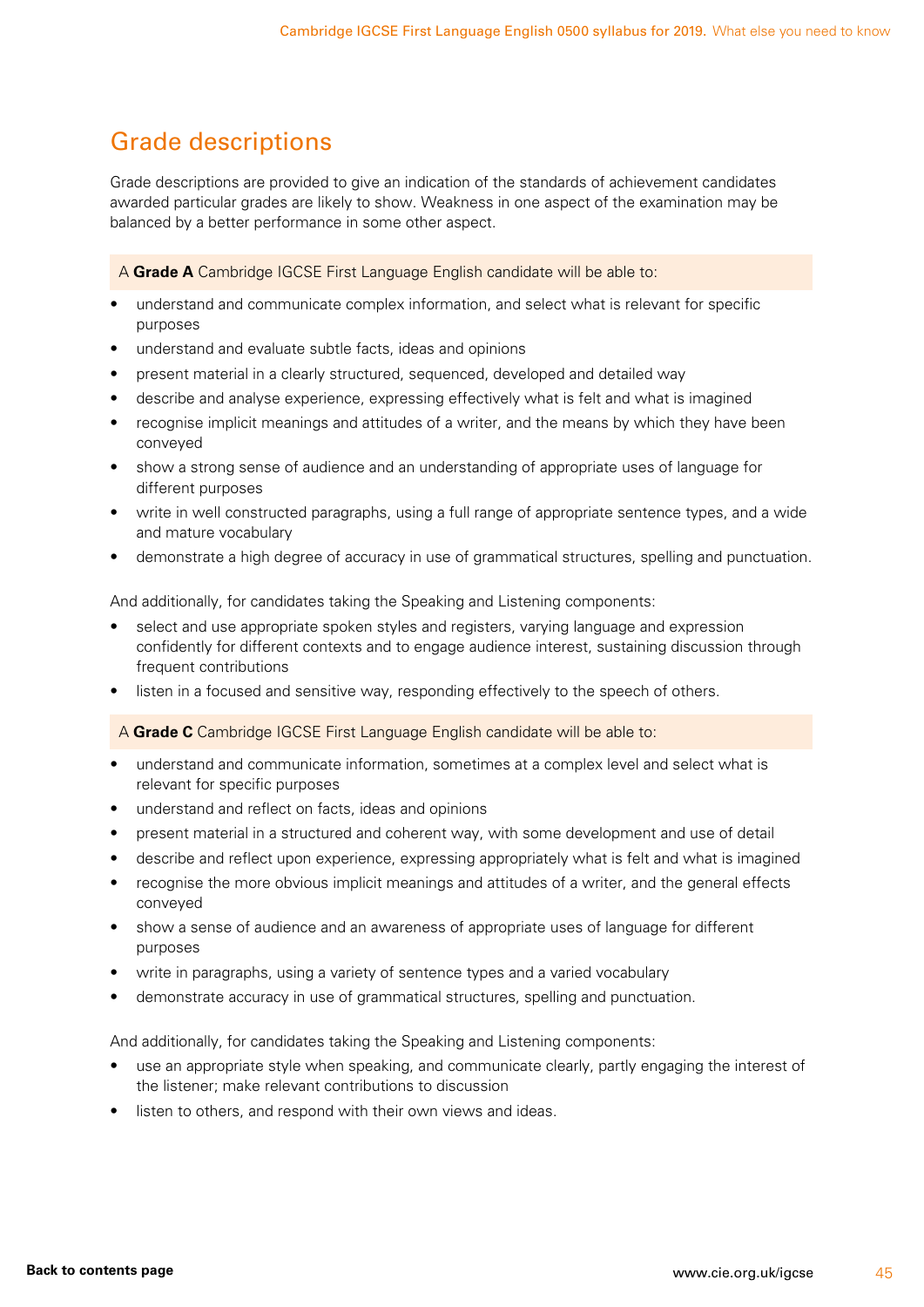A **Grade F** Cambridge IGCSE First Language English candidate will be able to:

- understand and communicate information at a straightforward level, and select what is relevant for specific purposes
- understand and describe basic facts, ideas and opinions
- present material with some sense of order and coherence
- describe experience in concrete terms, expressing intelligibly what is felt and what is imagined
- recognise clear meanings and explicit attitudes of a writer, and comment on them at a literal level
- show awareness that language is used in different ways in different circumstances
- write in accurate, simple sentences, using a basic vocabulary
- demonstrate accuracy in simple grammar usage, spelling and punctuation.

And additionally, for candidates taking the Speaking and Listening components:

- explain ideas, describe events and convey opinions clearly when speaking; sometimes contribute to discussion
- show a readiness to listen to others, and sometimes respond appropriately.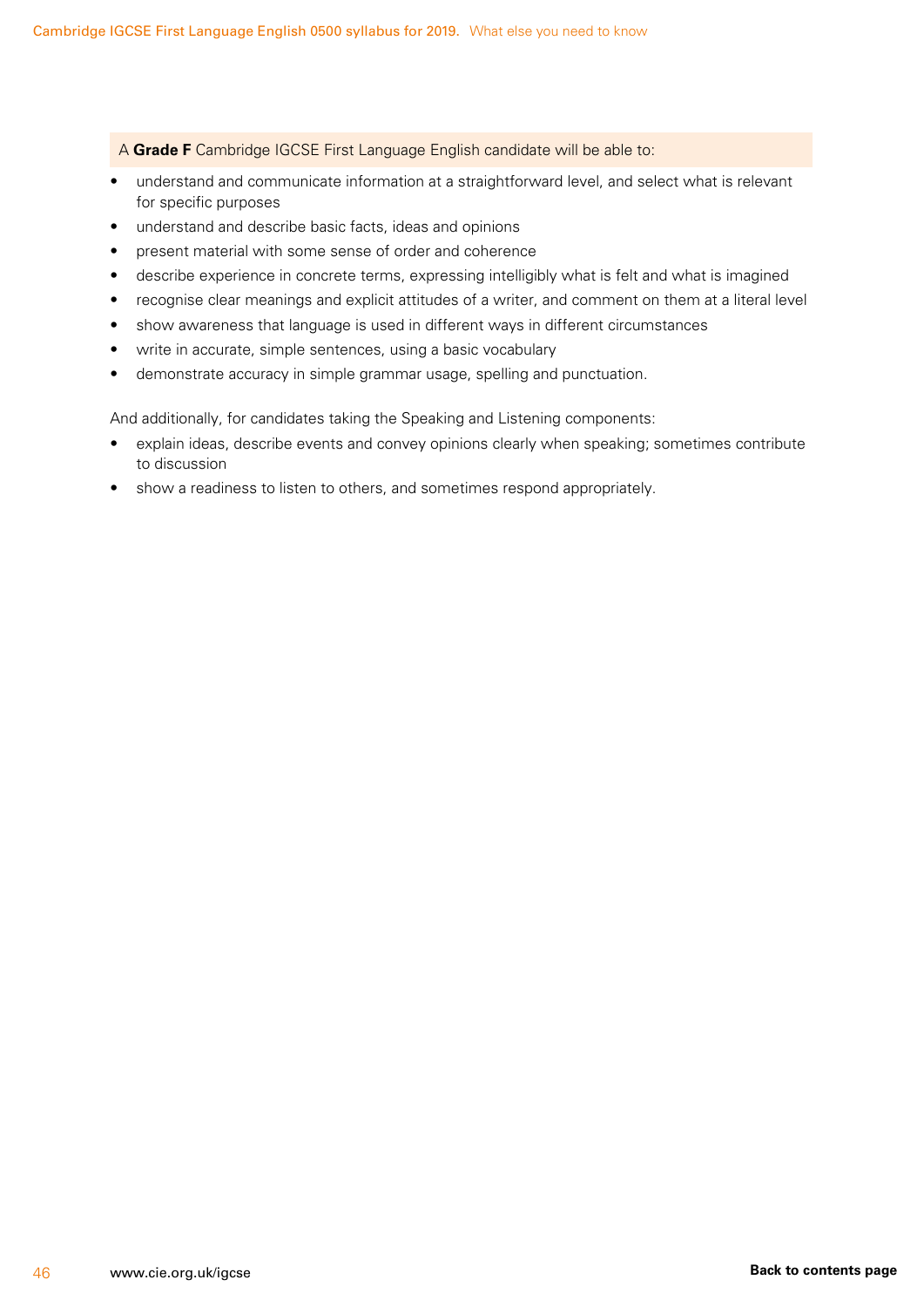### <span id="page-48-1"></span><span id="page-48-0"></span>Changes to this syllabus for 2019

The syllabus has been updated. The latest syllabus is version 4, published August 2017.

#### Changes to the syllabus

The information on page 6 about grtades for Extended tier has been updated. The range of grades for which candidates are eligible when they have entered for Paper 2 and Paper 3 or Component 4 is A\* to E

#### **Previous corrections made to syllabus version 3, published June 2017**

A correction has been made to page 11. Section 4 Details of the assessment, Question 3 Summary question. The first sentence now reads: Candidates write their summary as continuous writing of no more than 250 words.

#### **Previous corrections made to syllabus version 2, published February 2017**

A correction has been made to page 6. Component 4 Coursework Portfolio (Core and Extended) – the three extended writing assignments will be internally assessed and externally moderated.

Significant changes to the syllabus are indicated by black vertical lines either side of the text.

#### **You are strongly advised to read the whole syllabus before planning your teaching programme.**

Any textbooks endorsed to support the syllabus for examination from 2015 are still suitable for use with this syllabus.